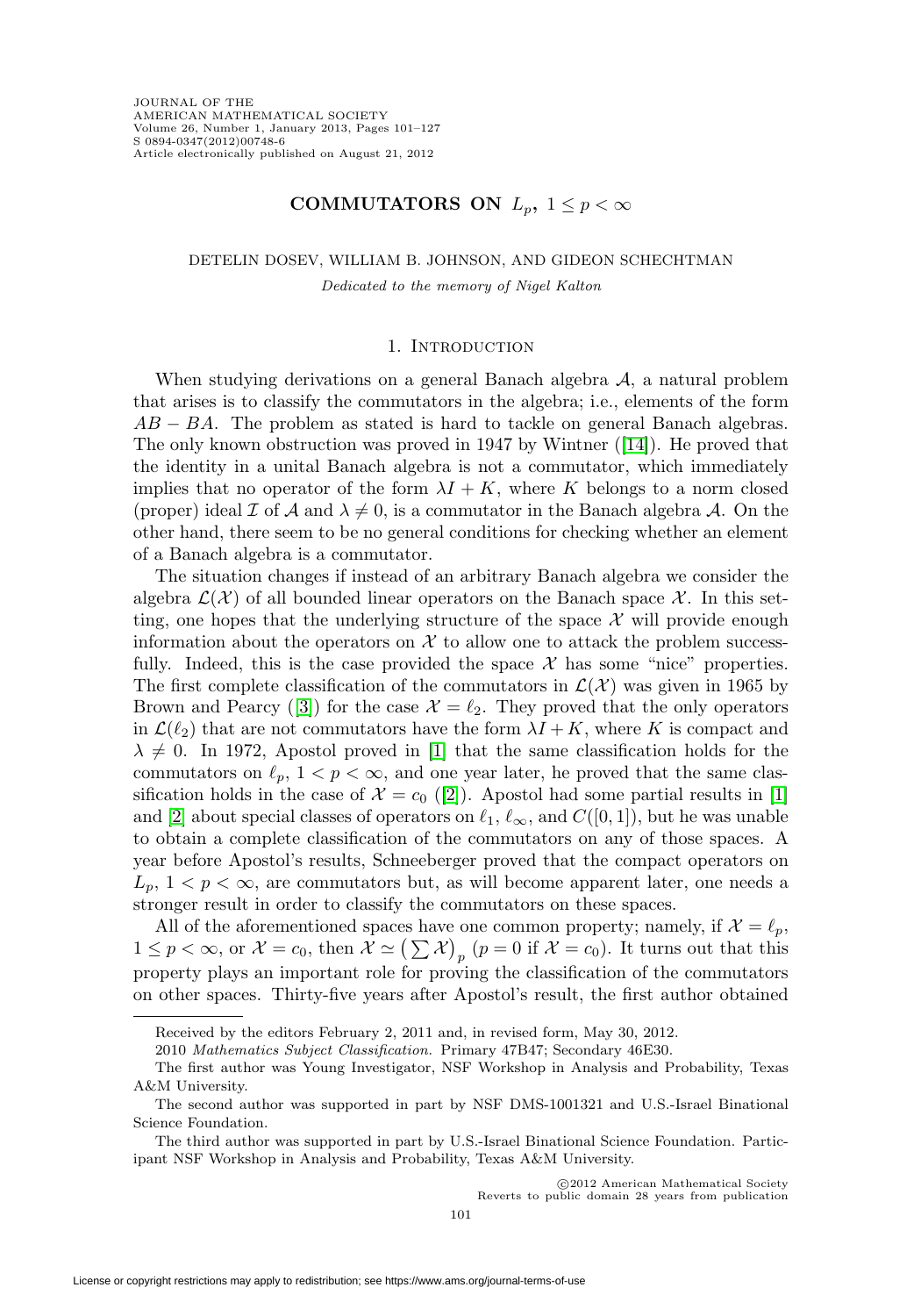in [\[4\]](#page-25-3) a complete classification of the commutators on  $\ell_1$ , which, as one may expect, is the same as the classification of the commutators on  $\ell_2$ . A common feature of all the spaces  $\mathcal{X} = \ell_p, 1 \leq p < \infty$  and  $\mathcal{X} = \ell_0$  is that the ideal of compact operators  $\mathcal{K}(\mathcal{X})$  on X is the largest nontrivial ideal in  $\mathcal{L}(\mathcal{X})$ . The situation for  $\mathcal{X} = \ell_{\infty}$  is different. Recall that an operator  $T : \mathcal{X} \to \mathcal{Y}$  is strictly singular provided the restriction of T to any infinite-dimensional subspace of  $\mathcal X$  is not an isomorphism. On  $\ell_p$ ,  $1 \leq p < \infty$ , and on  $c_o$ , every strictly singular operator is compact, but on  $\mathcal{L}(\ell_{\infty})$ , the ideal of strictly singular operators contains noncompact operators (and, incidentally, agrees with the ideal of weakly compact operators). In  $\mathcal{L}(\ell_{\infty})$ , the ideal of strictly singular operators is the largest ideal, and it was proved in [\[5\]](#page-25-4) that all operators on  $\ell_{\infty}$  that are not commutators have the form  $\lambda I + S$ , where  $\lambda \neq 0$ and S is strictly singular.

The classification of the commutators on  $\ell_p$ ,  $1 \leq p \leq \infty$ , and on  $c_0$ , as well as partial results on other spaces, suggest the following:

<span id="page-1-0"></span>**Conjecture 1.** Let X be a Banach space such that  $X \simeq (\sum X)_{p}$ ,  $1 \leq p \leq \infty$ or  $p = 0$  (we say that such a space admits a Pelczyński decomposition). Assume that  $\mathcal{L}(\mathcal{X})$  has a largest ideal M. Then every noncommutator on X has the form  $\lambda I + K$ , where  $K \in \mathcal{M}$  and  $\lambda \neq 0$ .

In [\[13\]](#page-26-1), M. Tarbard constructs a Banach space X on which there is a strictly singular noncompact operator  $S$  so that every bounded linear operator on  $X$  is of the form  $\lambda I + \alpha S + K$  for some compact operator K and some scalars  $\lambda$  and  $\alpha$ . On this space the strictly singular operators are the unique maximal ideal in the bounded operators on  $X$ , yet  $S$  is clearly not a commutator. Consequently, some assumption on an infinite-dimensional space is needed to show that the space satisfies the conclusion of Conjecture 1.

Here and elsewhere in this paper, when we refer to an ideal of operators we always mean a nontrivial, norm closed, two-sided ideal. This conjecture is stated in [\[5\]](#page-25-4). To verify Conjecture [1](#page-1-0) for a given Banach space  $\mathcal{X}$ , one must prove two steps:

Step 1. Every operator  $T \in \mathcal{M}$  is a commutator.

Step 2. If  $T \in \mathcal{L}(\mathcal{X})$  is not of the form  $\lambda I + K$ , where  $K \in \mathcal{M}$  and  $\lambda \neq 0$ , then T is a commutator.

The methods for proving **Step 1** in most cases where the complete classification of the commutators on the space X is known are based on the fact that if  $T \in \mathcal{M}$ , then for every subspace  $Y \subseteq \mathcal{X}, Y \simeq \mathcal{X}$  and every  $\varepsilon > 0$  there exists a complemented subspace  $Y_1 \subseteq Y$ ,  $Y_1 \simeq Y$  such that  $||T_{|Y_1}|| < \varepsilon$ . Let us just mention that this fact is fairly easy to see if T is a compact operator on  $c_0$  or  $\ell_p$ ,  $1 \leq p < \infty$  ([\[4,](#page-25-3) Lemma 9]; see also [\[1\]](#page-25-1)). (Throughout this work,  $Y \simeq X$  means that X and Y are isomorphic, i.e., linearly homeomorphic, while  $Y \equiv X$  means that the spaces are isometrically isomorphic.)

Showing the second step is usually more difficult than showing **Step 1**. In most cases for which we have a complete characterization of the commutators on  $\mathcal{X}$ , we use the following theorem, which is an immediate consequence of Theorem 3.2 and Theorem 3.3 in [\[5\]](#page-25-4).

<span id="page-1-1"></span>**Theorem 1.1.** Let X be a Banach space such that  $X \simeq (\sum X)_p$ ,  $1 \le p \le \infty$  or  $p = 0$ . Let  $T \in \mathcal{L}(\mathcal{X})$  be such that there exists a subspace  $X \subset \mathcal{X}$  such that  $X \simeq \mathcal{X}$ ,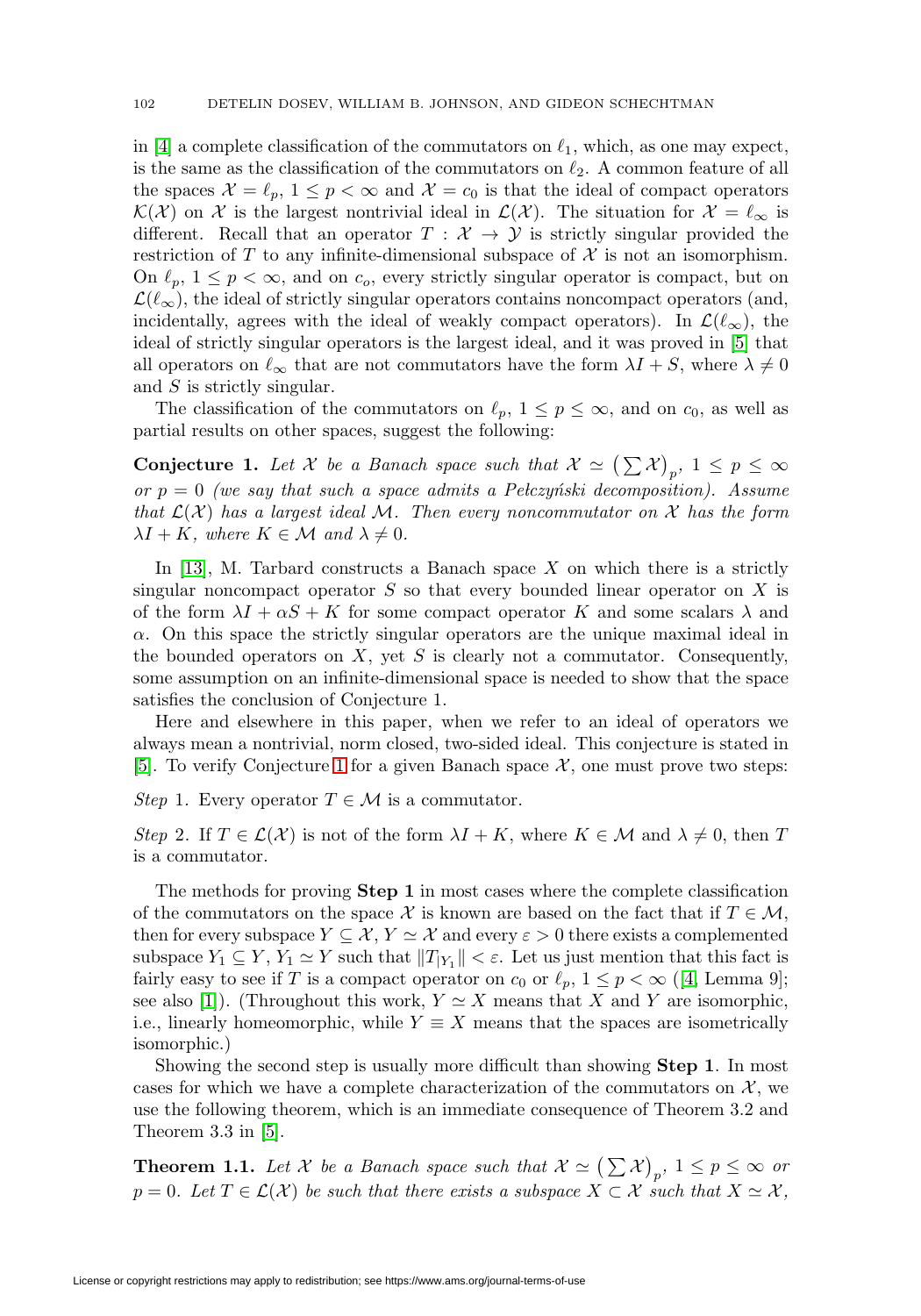$T_{|X}$  is an isomorphism,  $X + T(X)$  is complemented in X, and  $d(X,T(X)) > 0$ . Then T is a commutator.

In the previous theorem the distance is defined as the distance from Y to the unit sphere of X. The basic idea is to prove that if  $T \in \mathcal{L}(\mathcal{X})$  is not of the form  $\lambda I + K$ , where  $K \in \mathcal{M}$  and  $\lambda \neq 0$ , then T satisfies the assumptions of Theorem [1.1](#page-1-1) and hence  $T$  is a commutator. This is not obvious even for the classical sequence spaces  $c_0$  and  $\ell_p$ ,  $1 \leq p < \infty$ , but it suggests what one may try to prove for other classical Banach spaces in order to obtain a complete characterization of the commutators on those spaces.

Following the ideas in [\[5\]](#page-25-4), for a given Banach space  $\mathcal X$  we define the set

<span id="page-2-2"></span>(1) 
$$
\mathcal{M}_{\mathcal{X}} = \{ T \in \mathcal{L}(\mathcal{X}) : I_{\mathcal{X}} \text{ does not factor through } T \}.
$$

(We say that  $S \in \mathcal{L}(\mathcal{X})$  factors through  $T \in \mathcal{L}(\mathcal{X})$  if there are  $A, B \in \mathcal{L}(\mathcal{X})$  such that  $S = ATB$ .) As noted in [\[5\]](#page-25-4), this set comes naturally from the investigation of the structure of the commutators on several classical Banach spaces. In the cases of  $\mathcal{X} = \ell_p, 1 \leq p \leq \infty$ , and  $\mathcal{X} = c_0$ , the set  $\mathcal{M}_{\mathcal{X}}$  is the largest ideal in  $\mathcal{L}(\mathcal{X})$  (observe that if  $\mathcal{M}_{\mathcal{X}}$  is an ideal, then it is the largest ideal in  $\mathcal{L}(\mathcal{X})$  and  $\mathcal{M}_{\mathcal{X}}$  is an ideal if and only if it is closed under addition). It is also known that  $\mathcal{M}_{\mathcal{X}}$  is the largest ideal for  $\mathcal{X} = L_p, 1 \leq p < \infty$ , which we discuss later.

In some special cases of finite sums of Banach spaces we know that the classification of the commutators on the sum depends only on the classification of the commutators on each summand. In particular, this is the case with the space  $\ell_{p_1} \oplus \ell_{p_2} \oplus \cdots \oplus \ell_{p_n}$ , where the first two authors proved in [\[5\]](#page-25-4) that all noncommutators on  $\ell_{p_1} \oplus \ell_{p_2} \oplus \cdots \oplus \ell_{p_n}$  have the form  $\lambda I + K$  where  $\lambda \neq 0$  and K belongs to some ideal in  $\mathcal{L}(\ell_{p_1} \oplus \ell_{p_2} \oplus \cdots \oplus \ell_{p_n}).$ 

In this paper we always denote  $L_p = L_p([0,1], \mu)$ , where  $\mu$  is the Lebesgue measure. Our main structural results are:

<span id="page-2-1"></span>**Theorem 1.2.** Let  $T \in \mathcal{L}(L_p)$ ,  $1 \leq p < 2$ . If  $T - \lambda I \notin \mathcal{M}_{L_p}$  for all  $\lambda \in \mathbb{C}$ , then there exists a subspace  $X \subset L_p$  such that  $X \simeq L_p$ ,  $T_{|X}$  is an isomorphism,  $X + T(X)$  is complemented in  $L_p$ , and  $d(X, T(X)) > 0$ .

<span id="page-2-0"></span>**Theorem 1.3.** Let  $T \in \mathcal{L}(L_p)$ ,  $1 \leq p < 2$ . If  $T \in \mathcal{M}_{L_p}$ , then for every  $Y \subseteq L_p$ ,  $Y \simeq L_p$ , there exists a subspace  $X \subset Y$  such that X is complemented in  $L_p$ ,  $X \simeq L_p$ , and  $T_{|X}$  is a compact operator.

Notice that Theorem [1.3](#page-2-0) implies that for  $1 \leq p < 2$ ,  $\mathcal{M}_{L_p}$  is closed under addition and hence is the largest ideal in  $\mathcal{L}(L_p)$ . It follows by duality that for  $2 < p < \infty$ ,  $\mathcal{M}_{L_p}$  is closed under addition as well and hence is the largest ideal in  $\mathcal{L}(L_p)$ . This duality argument is indeed needed because Theorem [1.3](#page-2-0) is false for  $p > 2$ . To see that Theorem [1.3](#page-2-0) is false for  $p > 2$  one can consider  $T = J I_{p,2}$ , where  $I_{p,2}$  is the identity from  $L_p$  into  $L_2$  and J is an isometric embedding from  $L_2$  into  $L_p$ .

In order to prove Theorem [1.2](#page-2-1) for  $1 < p < 2$ , it was necessary to improve [\[8,](#page-26-2) Proposition 9.11] for the spaces  $L_p$ ,  $1 < p < 2$ , and the improvement is of independent interest. In Theorem [3.4](#page-6-0) we show that for a natural equivalent norm on  $L_p$ ,  $1 < p < 2$ , if T is an operator on  $L_p$  which is an isomorphism on a copy of  $L_p$ , then some multiple of T is almost an isometry on an isometric copy of  $L_p$ . The proof of Theorem [3.4,](#page-6-0) which can be read independently from the rest of this paper, is the most difficult argument in this paper, and we will postpone it till the Appendix.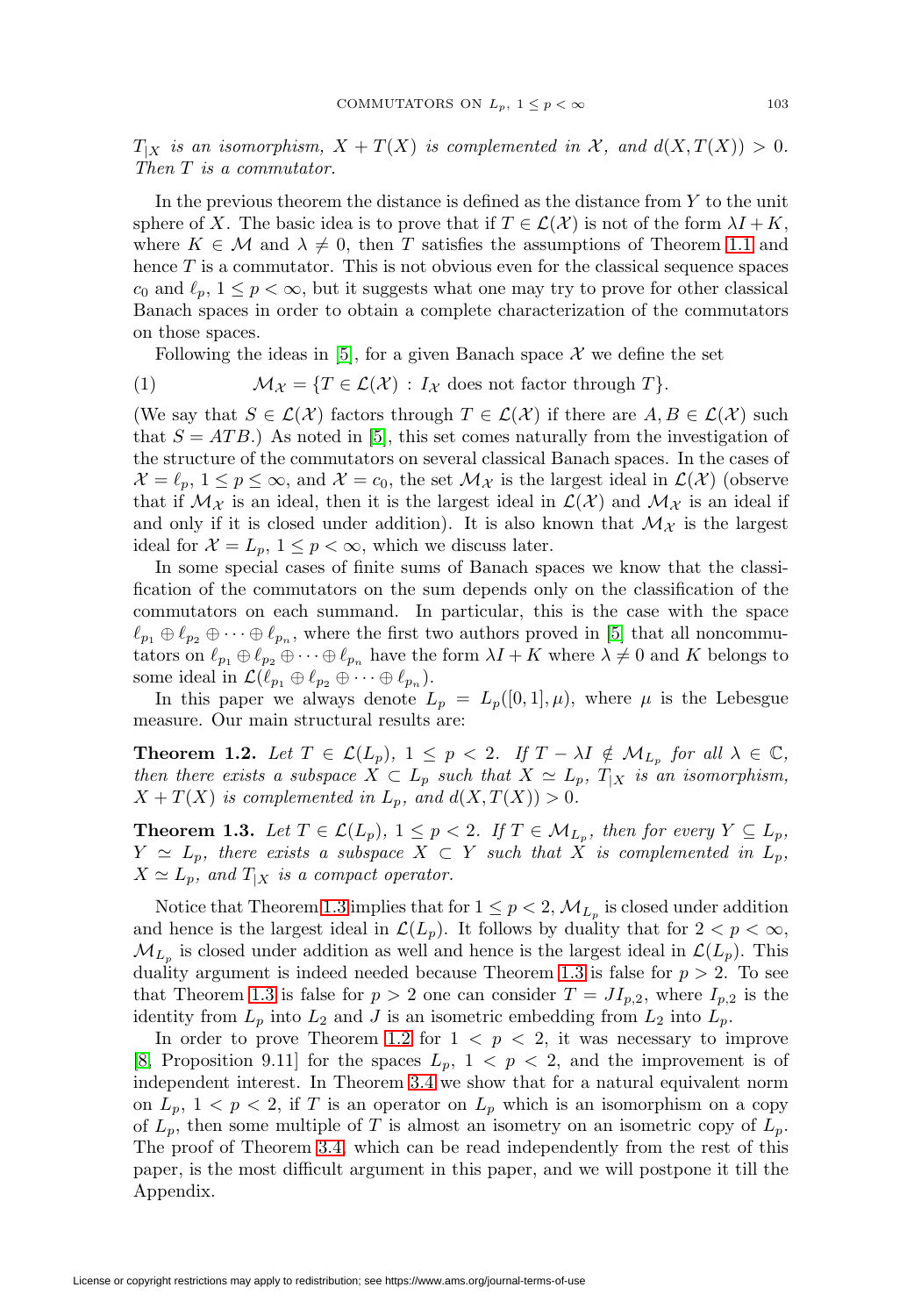Using Theorem [1.2](#page-2-1) and Theorem [1.3](#page-2-0) it is easy to show that Conjecture [1](#page-1-0) also holds for  $L_p$ ,  $1 \leq p < 2$ . It follows by duality that Conjecture [1](#page-1-0) also holds for  $L_p$ ,  $2 < p < \infty$ .

**Theorem 1.4.** Let M be the largest ideal in  $\mathcal{L}(L_n)$ ,  $1 \leq p \leq \infty$ . An operator  $T \in \mathcal{L}(L_p)$  is a commutator if and only if  $T - \lambda I \notin \mathcal{M}$  for any  $\lambda \neq 0$ .

*Proof.* As we already mentioned, we only need to consider the case  $1 \leq p < 2$ , and the case  $2 < p < \infty$  will follow by a duality argument.

If T is a commutator, from the remarks we made in the introduction it follows that  $T - \lambda I$  cannot be in M for any  $\lambda \neq 0$ . For proving the other direction we have to consider two cases:

Case I. If  $T \in \mathcal{M}$  ( $\lambda = 0$ ), we first apply Theorem [1.3](#page-2-0) to obtain a complemented subspace  $X \subset L_p$  such that  $T_{|X}$  is a compact operator and then apply [\[4,](#page-25-3) Corollary 12], which gives us the desired result.

Case II. If  $T - \lambda I \notin \mathcal{M}$  for any  $\lambda \in \mathbb{C}$ , we are in position to apply Theorem [1.2,](#page-2-1) which combined with Theorem [1.1](#page-1-1) implies that T is a commutator.  $\Box$ 

The rest of this paper is devoted to the proofs of Theorems [1.2](#page-2-1) and [1.3.](#page-2-0) We consider the case  $L_1$  separately since some of the ideas and methods used in this case are quite different from those used for the case  $L_p$ ,  $1 < p < \infty$ .

### 2. NOTATION AND BASIC RESULTS

Throughout this manuscript, if X is a Banach space and  $X \subseteq \mathcal{X}$  is complemented, by  $P_X$  we denote a projection from X onto X. For any two subspaces (possibly not closed) X and Y of a Banach space  $\mathcal Z$  let

$$
d(X,Y) = \inf \{ ||x - y|| : x \in S_X, y \in Y \}.
$$

A well-known consequence of the open mapping theorem is that for any two closed subspaces X and Y of Z, if  $X \cap Y = \{0\}$ , then  $X + Y$  is a closed subspace of Z if and only if  $d(X, Y) > 0$ . Note also that  $2d(X, Y) \geq d(Y, X) \geq 1/2d(X, Y)$ ; thus  $d(X, Y)$  and  $d(Y, X)$  are equivalent up to a constant factor of 2. The following proposition was proved in [\[5\]](#page-25-4) and will allow us later to consider only isomorphisms instead of arbitrary operators on  $L_p$ .

<span id="page-3-0"></span>**Proposition 2.1** ([\[5,](#page-25-4) Proposition 2.1])**.** Let X be a Banach space and  $T \in \mathcal{L}(\mathcal{X})$ be such that there exists a subspace  $Y \subset \mathcal{X}$  for which T is an isomorphism on Y and  $d(Y, TY) > 0$ . Then for every  $\lambda \in \mathbb{C}$ ,  $(T - \lambda I)_{|Y}$  is an isomorphism and  $d(Y,(T-\lambda I)Y)>0.$ 

We will also need a result similar to Proposition [2.1,](#page-3-0) where instead of adding a multiple of the identity we want to add an arbitrary operator. Obviously that cannot be done in general, but if we assume that the operator we add has a sufficiently small norm we can derive the desired conclusion.

<span id="page-3-1"></span>**Proposition 2.2.** Let  $T \in \mathcal{L}(\mathcal{X})$  and let  $Y \subset \mathcal{X}$  be such that T is an isomorphism on Y, Y  $\cong$  X,  $d(Y, TY) > 0$ , and Y + TY is a complemented subspace of X isomorphic to X. Then there exists an  $\varepsilon > 0$ , depending only on  $d(Y, TY)$ , the norm of the projection onto  $Y + TY$ , and  $||T_{|Y}^{-1}||$  such that if  $K \in \mathcal{L}(\mathcal{X})$  satisfies  $||K_{|Y}|| < \varepsilon$ , then  $d(Y,(T+K)Y) > 0$  and  $Y+(T+K)Y$  is a complemented subspace of  $X$  isomorphic to  $X$ .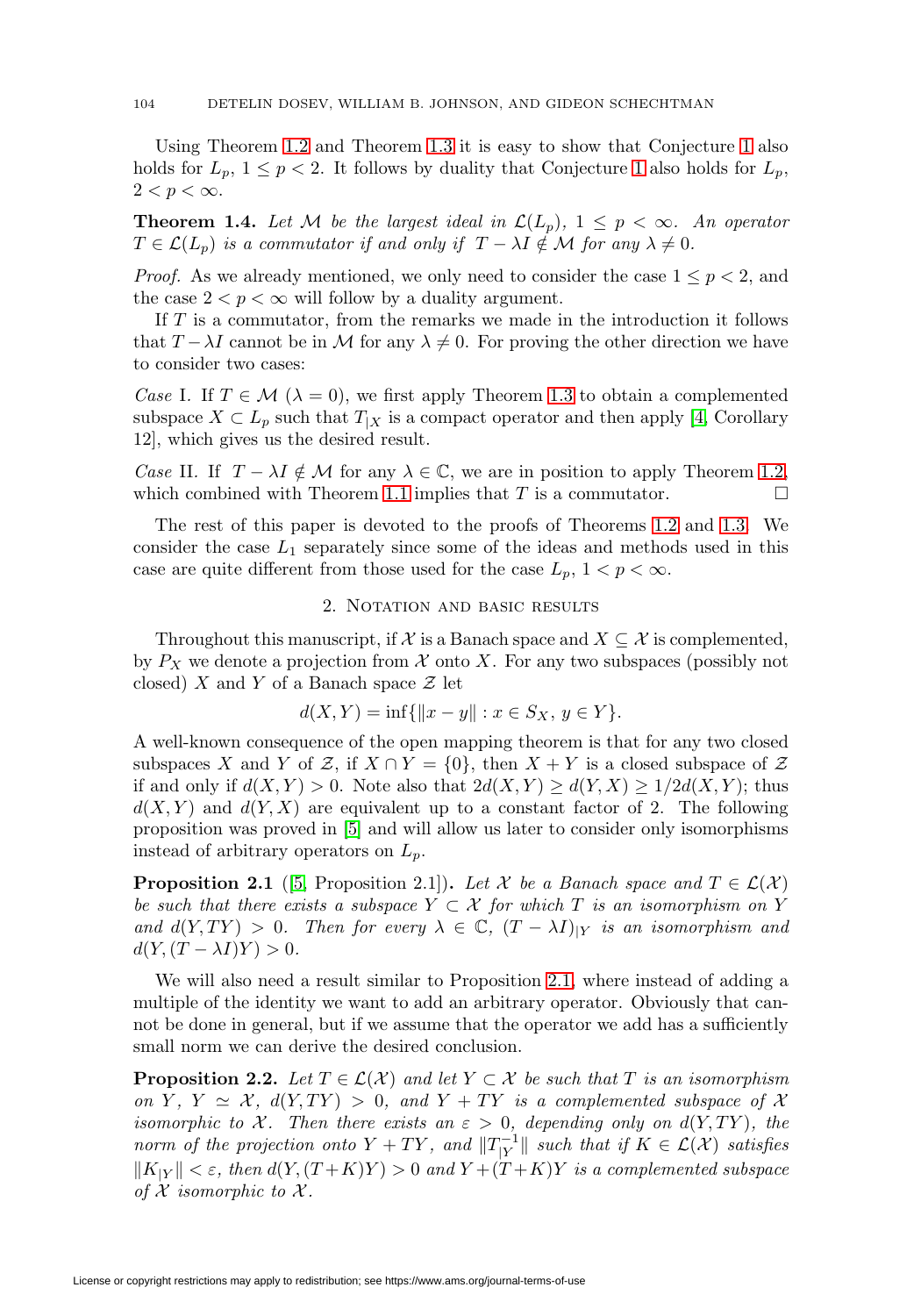*Proof.* First we show that if  $\varepsilon$  is sufficiently small, then  $d(Y,(T + K)Y) > 0$ , provided  $||K|| < \varepsilon$ . As in [\[5,](#page-25-4) Proposition 2.1], we have to show that there exists a constant  $c > 0$  such that for all  $y \in S_Y$ ,  $d((T + K)y, Y) > c$ . From  $d(TY, Y) > 0$  it follows that there exists a constant C, such that for all  $y \in S_Y$ ,  $d(Ty, Y) > C$ . If  $||K_{|Y}|| < \frac{C}{2}$ , then

$$
||(T+K)y-z|| \ge ||Ty-z|| - ||Ky|| \ge d(Ty,Y) - \frac{C}{2} \ge \frac{C}{2}
$$

for all  $z \in Y$ ; hence  $d((T + K)Y, Y) > 0$ .

Let P be the projection onto  $Y + TY$ . To show that  $Y + (T + K)Y$  is complemented in X we first define an isomorphism  $S: Y + TY \to Y + (T + K)Y$  by  $S(y+Tz) = y+(T+K)z$  for every  $y, z \in Y$ . From the definition of S we have that  $||S - I|| \leq C(Y,T) ||K_{|Y}||$  (where  $C(Y,T) = \frac{||P|| ||T_{|Y}^{-1}||}{d(TY, Y)}$  $\frac{d(TY,Y)}{d(TY,Y)}$ ; hence if  $||K_{|Y}||$  is small enough the operator  $R = SP + I - P$  is an isomorphism on X. Now it is not hard to see that  $RPR^{-1}$  is a projection onto  $Y + (T + K)Y$ .

# 3. OPERATORS ON  $L_p$ ,  $1 < p < \infty$

Recall (see [\(1\)](#page-2-2) in the Introduction) that if X is a Banach space,  $\mathcal{M}_\mathcal{X} = \{T \in$  $\mathcal{L}(\mathcal{X})$ :  $I_{\mathcal{X}}$  does not factor through T, then  $T \notin \mathcal{M}_{\mathcal{X}}$  if and only if there exists a subspace X of X so that  $T_{X}$  is an isomorphism, TX is complemented in X, and  $TX \simeq \mathcal{X}.$ 

As we have already mentioned in the Introduction, the set  $\mathcal{M}_{\mathcal{X}}$  is the largest ideal in  $\mathcal{L}(\mathcal{X})$  if and only if it is closed under addition. Using the fact that if  $p = 1$ , then  $\mathcal{M}_{L_1}$  coincides with the ideal of non-E operators, defined in [\[6\]](#page-25-5), and if  $1 < p < \infty$ , then  $\mathcal{M}_{L_p}$  coincides with the ideal of non-A operators, defined in [\[8\]](#page-26-2), it is clear that  $\mathcal{M}_{\mathcal{X}}$  is in fact the largest ideal in those spaces. This fact, as we already mentioned, follows from Theorem [1.3](#page-2-0) as well. For a more detailed discussion of the E and A operators we refer the reader to  $|6|$  and  $|8$ , Section 9. Let us also mention that we are not going to use any of the properties of the E or A operators and so do not repeat their definitions here.

In this section we mainly consider operators  $T: L_p \to L_p$ ,  $1 \leq p < \infty$ , that preserve a complemented copy of  $L_p$ ; that is, there exists a complemented subspace  $X \subseteq L_p$ ,  $X \simeq L_p$  such that  $T_{|X}$  is an isomorphism. The fact that we can automatically take a complemented subspace isomorphic to  $L_p$  instead of just a subspace isomorphic to  $L_p$  follows from [\[8,](#page-26-2) Theorem 9.1] in the case  $p > 1$  and [\[12,](#page-26-3) Theorem 1.1] in the case  $p = 1$ . From the definition of  $\mathcal{M}_{\mathcal{X}}$  it is easy to see that  $T \notin \mathcal{M}_{L_p}$  if and only if T maps a copy of  $L_p$  isomorphically onto a complemented copy of  $L_p$ .

Also, recall that an operator  $T : \mathcal{X} \to \mathcal{Y}$  is called Z-strictly singular provided the restriction of T to any subspace of  $\mathcal{X}$ , isomorphic to Z, is not an isomorphism. From the remarks above, it is clear that the class of operators from  $L_p$  to  $L_p$  that do not preserve a complemented copy of  $L_p$  coincides with the class of  $L_p$ -strictly singular operators; hence the class of  $L_p$ -strictly singular operators is the largest ideal in  $\mathcal{L}(L_p)$ .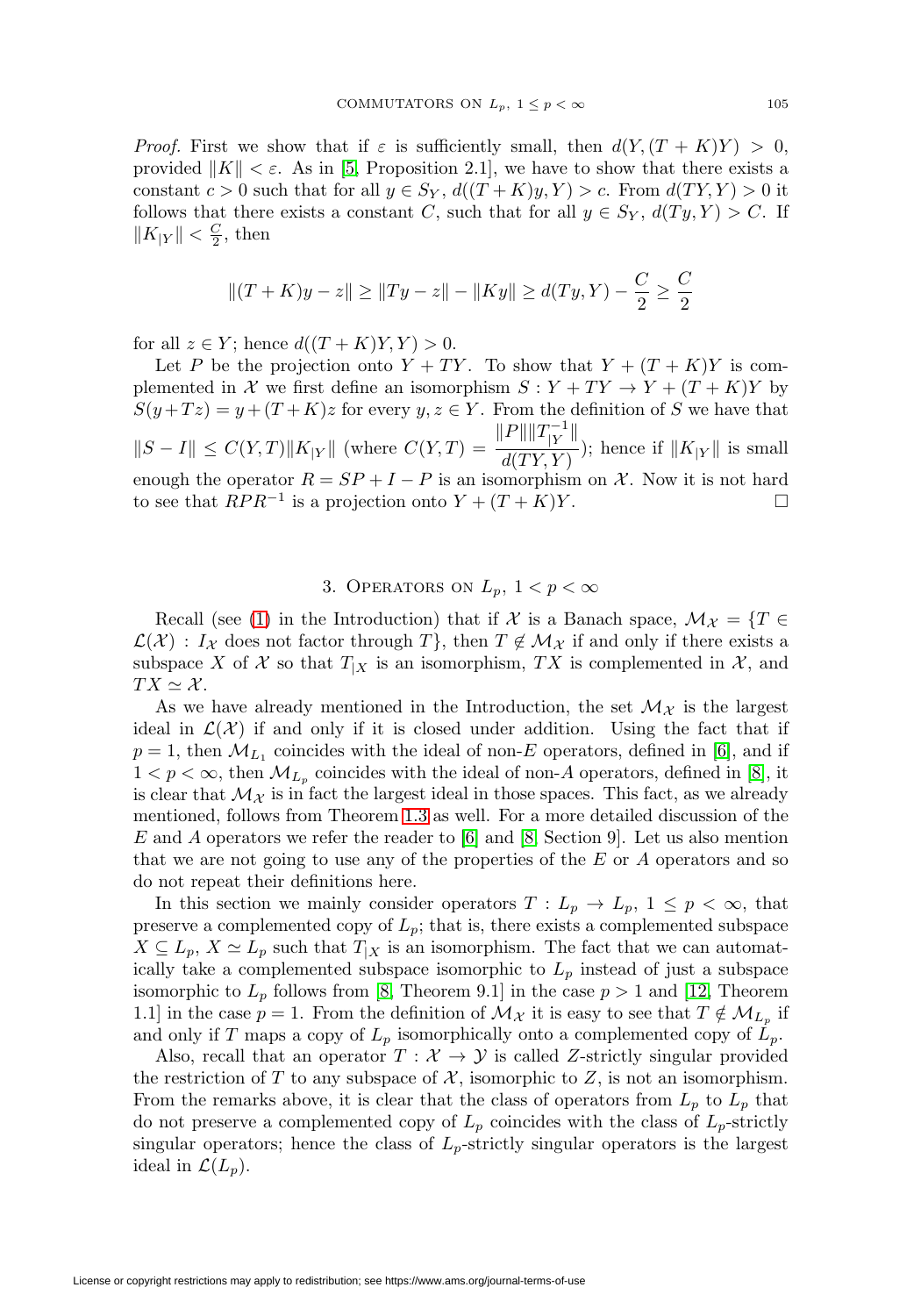**Definition 3.1.** The sequence of functions  $\{h_{0,0}\}\cup \{h_{n,i}\}_{n=0,\,i=1}^{\infty}$  defined by  $h_{0,0}(t) \equiv 1$  and, for  $n = 0, 1, \ldots$  and  $i = 1, 2, \ldots, 2<sup>n</sup>$ ,

$$
h_{n,i}(t) = \begin{cases} 1 & \text{if } t \in ((2i - 2)2^{-(n+1)}, (2i - 1)2^{-(n+1)}) \\ -1 & \text{if } t \in ((2i - 1)2^{-(n+1)}, 2i2^{-(n+1)}) \\ 0 & \text{otherwise} \end{cases}
$$

is called the Haar system on [0, 1].

The Haar system, in its natural order, is an unconditional monotone basis of  $L_p[0,1]$  for every  $1 \leq p \leq \infty$  (cf. [\[10,](#page-26-4) p.3, p.19]), and we denote by  $C_p$  the unconditional basis constant of the Haar system. As usual, by  $\{r_n\}_{n=0}^{\infty}$  we denote the Rademacher sequence on [0, 1], defined by  $r_n = \sum_{i=1}^{2^n} h_{n,i}$ .

<span id="page-5-1"></span>**Definition 3.2.** Let  $\{x_i\}_{i=1}^{\infty}$  be an unconditional basis for  $L_p$ . For  $x = \sum_{i=1}^{\infty} a_i x_i$ , the square function of x with respect to  ${x_i}_{i=1}^{\infty}$  is defined by

$$
S(x) = \left(\sum_{i=1}^{\infty} a_i^2 x_i^2\right)^{\frac{1}{2}}.
$$

The following proposition is well known. We include its proof here for completeness.

<span id="page-5-0"></span>**Proposition 3.3.** Let  $\{a_i\}_{i=1}^{\infty}$  be a block basis of the Haar basis for  $L_p$ ,  $1 < p < \infty$ , such that  $A = \overline{\text{span}}\{a_i : i = 1, 2, \ldots\}$  is a complemented subspace of  $L_p$  via a projection P. Then there exists a projection onto A that respects supports with respect to the Haar basis and whose norm depends on p and  $||P||$  only.

*Proof.* Define  $\sigma_i = \{(k,l) : h_{k,l} \in \text{supp}(a_i)\}\$ , where the support is taken with respect to the Haar basis, and denote  $X_i = \overline{\text{span}}\{h_{k,l} : (k,l) \in \sigma_i\}$ . It is clear that all spaces  $X_i$  are  $C_p$  complemented in  $L_p$ , via the natural projections  $P_i$ , as a span of subsequences of the Haar basis. Consider the operator  $P_A = \sum_i P_i P P_i$ . Provided it is bounded, it is easy to check that  $P_A$  is a projection onto A that respects supports. In order to show that  $P_A$  is bounded consider the formal sum

$$
P = \sum_{i,j} P_i P P_j.
$$

A simple computation shows that

(2) 
$$
||P_A|| = ||\mathbb{E}\sum_{i,j}\varepsilon_i\varepsilon_j P_i P P_j|| \leq \mathbb{E}||\sum_{i,j}\varepsilon_i\varepsilon_j P_i P P_j|| \leq C_p^2 ||P||,
$$

where  $\varepsilon_i$  is a Rademacher sequence on [0, 1], which finishes the proof.  $\Box$ 

The following theorem is the main result of this section. We will postpone its proof till the end since the ideas for proving it deviate from the general ideas of this section and the proof as well as the result are of independent interest. Recall [\[12\]](#page-26-3) that an operator T on  $L_p$ ,  $1 \leq p < \infty$ , is called a sign-embedding provided there is a set S of positive measure and  $\delta > 0$  so that  $||Tf|| \geq \delta$  whenever  $\int f d\mu = 0$  and  $|f| = 1_S$  almost everywhere.

Recall also, that a bounded linear operator  $T : \mathcal{X} \to \mathcal{Y}$  between two Banach spaces  $\mathcal X$  and  $\mathcal Y$  is a C-isomorphism if T is an isomorphism on  $\mathcal X$  and  $||T|| ||T_{|T\mathcal{X}}^{-1}|| \leq C.$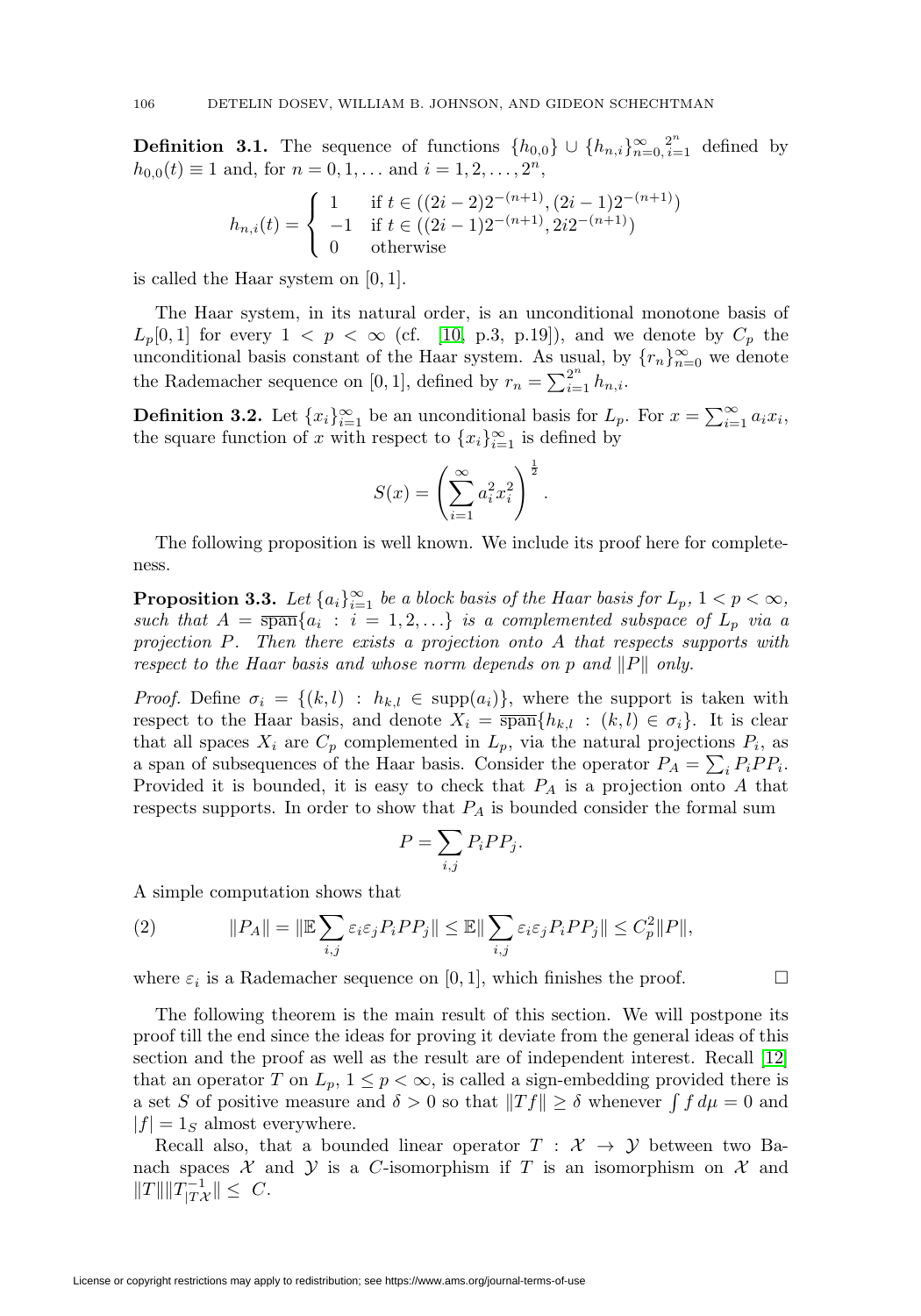<span id="page-6-0"></span>**Theorem 3.4.** For each  $1 < p < 2$  there is a constant  $K_p$  such that if T is a sign-embedding operator from  $L_p[0,1]$  into  $L_p[0,1]$  (and in particular if it is an isomorphism), then there is a  $K_p$  complemented subspace X of  $L_p[0,1]$  which is  $K_p$ -isomorphic to  $L_p[0,1]$  and such that  $T_{|X}$  is a  $K_p$ -isomorphism and  $T(X)$  is  $K_p$ complemented in  $L_p$ .

Moreover, if we consider  $L_p[0,1]$  with the norm  $\| \|x\|_p = \|S(x)\|_p$  (with S being the square function with respect to the Haar system), then, for each  $\varepsilon > 0$ , there is a subspace X of  $L_p[0,1]$  which is  $(1+\varepsilon)$ -isomorphic to  $L_p[0,1]$  and such that  $T_{|X}$ is a  $(1+\varepsilon)$ -isomorphism (and X and  $T(X)$  are  $K_p$  complemented in  $L_p$ ).

<span id="page-6-1"></span>*Remark* 3.5. Note that Theorem [3.4](#page-6-0) is also true for  $p = 1$ . This result follows from [\[12,](#page-26-3) Theorem 1.2], where it is shown that if  $T \in \mathcal{L}(L_1)$  preserves a copy of  $L_1$ , then given  $\varepsilon > 0$ , X can be chosen isometric to  $L_1$  so that  $T_{|X}$  is a  $(1 + \varepsilon)$ -isomorphism.

Having Remark [3.5](#page-6-1) in mind, sometimes we may use Theorem [3.4](#page-6-0) for the case  $p = 1$  as well.

Before we continue our study of the operators on  $L_p$  that preserve a copy of  $L_p$ we prove Theorem [1.3](#page-2-0) in the case of  $L_p$ ,  $1 < p < 2$ . For this we need two lemmas for non-sign-embeddings and  $L_p$ -strictly singular operators on  $L_p$  that we use both in the next section and later on.

3.1.  $L_p$  **- strictly singular operators.** Lemma [3.6](#page-6-2) was proved in [\[12\]](#page-26-3) for the case  $p = 1$ , and basically the same proof works for general p,  $1 \leq p < \infty$ .

<span id="page-6-2"></span>**Lemma 3.6.** Let  $T: L_p \to L_p$ ,  $1 \leq p < \infty$  be a non-sign-embedding operator. Then for all subsets  $S \subset \mathbb{R}$  with positive measure there exists a subspace  $X \subset L_p(S)$  of  $L_p$ ,  $X \equiv L_p$ , such that  $T_{|X}$  is compact.

*Proof.* We can choose by induction sets  $A_i$  in S such that  $A_1 = S$ ,  $A_n = A_{2n} \cup$  $A_{2n+1}, A_{2n} \cap A_{2n+1} = \emptyset, \ \mu(A_{2n}) = \frac{1}{2}\mu(A_n), \text{ and } ||Tx_n|| < \frac{\varepsilon}{2^{n+1}} \text{ where } x_n =$  $1_{A_{2n}} - 1_{A_{2n+1}}$  $\frac{1}{\mu(A_n)^{\frac{1}{p}}}$ . In order to do that assume that we have  $A_1, A_2, \ldots, A_k$ , where k is an odd number and let  $n = \frac{k+1}{2}$ . Since T is not a sign-embedding, there exists  $y_n$ such that  $\int y_n = 0$ ,  $|y_n| = \mathbf{1}_{A_n}$ , and  $||Ty_n|| \leq \frac{\varepsilon}{2^{n+1}} \mu(A_n)^{\frac{1}{p}}$ . Then set  $x_n = \frac{y_n}{\mu(A_n)^{\frac{1}{p}}}$ ,  $A_{2n} = \{x : x_n(x) = 1\}$ , and  $A_{2n+1} = \{x : x_n(x) = -1\}$ . It is not hard to see that  $(x_i)_{i=1}^{\infty}$  is isometrically equivalent to the usual sequence of Haar functions and hence  $X = \text{span}\{x_i\}$  is isometric to  $L_p$ . From the fact that  $(x_i)$  is a monotone basis for X, it is easy to deduce that  $T_{X}$  is a compact operator.  $\Box$ 

Note that Lemma [3.6](#page-6-2) immediately implies that for every complemented subspace Y of  $L_p$ ,  $Y \simeq L_p$ , there exists a complemented subspace  $X \subseteq Y$ ,  $X \simeq L_p$ , such that  $T_{|X}$  is compact. The following lemma, which is also an immediate consequence of Lemma [3.6](#page-6-2) and Theorem [3.4,](#page-6-0) will be used in the sequel.

<span id="page-6-3"></span>**Lemma 3.7.** Let  $T \in \mathcal{L}(L_p)$ ,  $1 \leq p < 2$ , be an  $L_p$ -strictly singular operator. Then for any  $X \subseteq L_p$ ,  $X \simeq L_p$  and  $\varepsilon > 0$  there exists  $Y \subseteq X$ ,  $Y \simeq L_p$  such that  $||T_{|Y}|| < \varepsilon$ .

Proof. Again, this result immediately follows from Lemma [3.6](#page-6-2) and Theorem [3.4.](#page-6-0) An  $L_p$ -strictly singular operator cannot be a sign-embedding (Theorem [3.4\)](#page-6-0), and then we use the construction in Lemma [3.6.](#page-6-2) From the fact that  $(x_i)$  is a monotone basis for X it follows that  $||T_{X}|| < \varepsilon$ .  $\Box$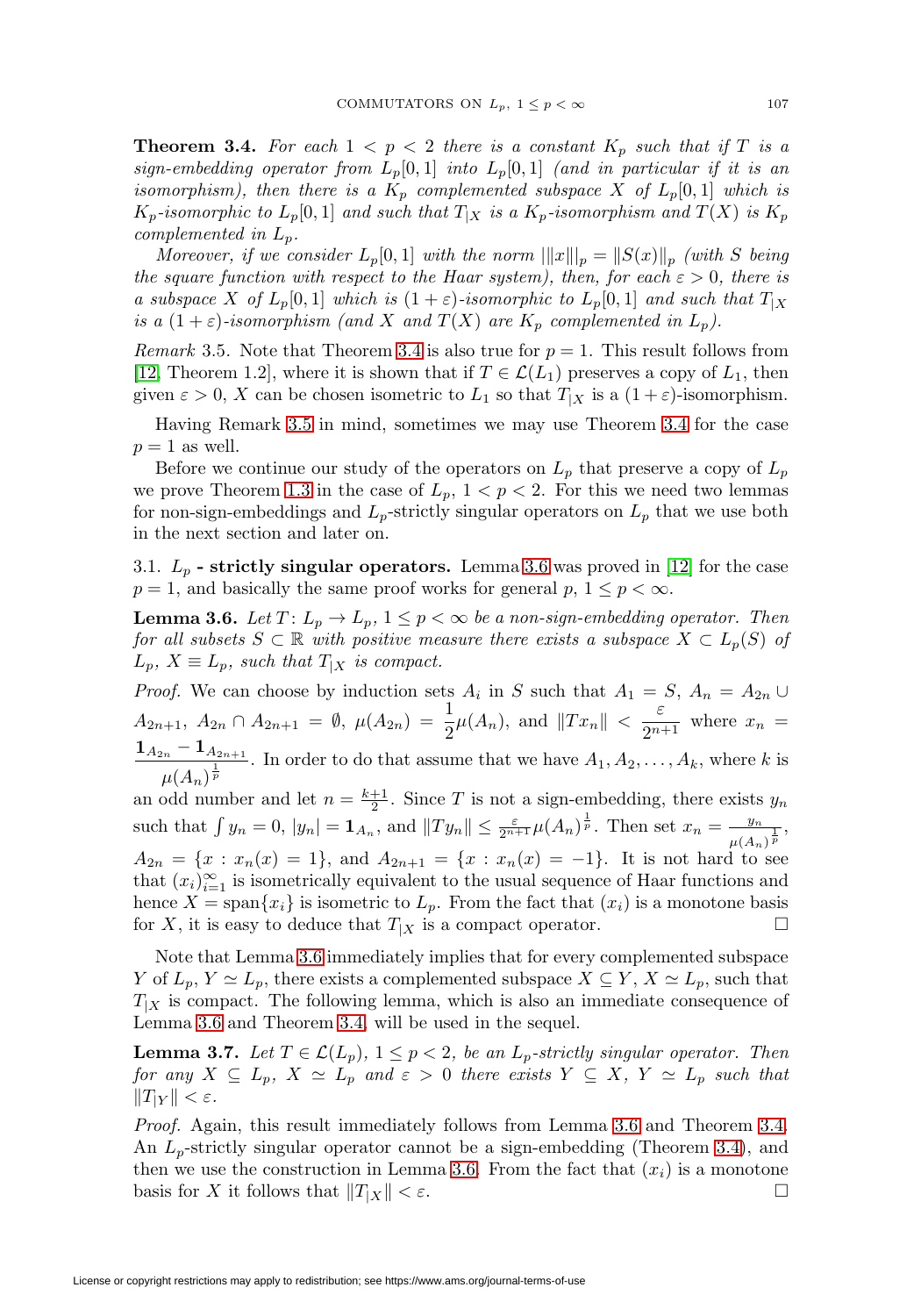Remark 3.8. Clearly the proof we have for Lemma [3.7](#page-6-3) depends heavily on Theorem [3.4,](#page-6-0) which is the deepest result of this paper. We do not know if an analogue of Lemma [3.7](#page-6-3) holds for  $2 < p < \infty$ .

*Proof of Theorem [1.3](#page-2-0) in the case of*  $L_p$ ,  $1 \leq p < 2$ . This is a direct consequence of Theorem [3.4](#page-6-0) and Lemma [3.6.](#page-6-2) First we find a complemented subspace  $X' \subset Y$ ,  $X' \simeq L_p$ . Now we observe that an  $L_p$ -strictly singular operator cannot be a sign-embedding operator (Theorem [3.4\)](#page-6-0), and then we use Lemma [3.6](#page-6-2) for  $X'$  to find a complemented subspace  $X \subset X'$ ,  $X \simeq L_p$ , such that  $T_{|X}$  is a compact operator.  $\Box$ 

## 3.2. **Operators that preserve a copy of**  $L_p$ .

**Definition 3.9.** For  $T: L_p \to L_p$  and  $X \subseteq L_p$  define the following two quantities:

(3)  $f(T, X) = \inf_{x \in S_X} ||Tx||,$ 

(4) 
$$
g(T, X) = \sup_{\substack{Y \subseteq X \\ Y \simeq L_p}} f(T, Y).
$$

Clearly  $f(T, X)$  does not decrease and  $g(T, X)$  does not increase if we pass to subspaces. For an arbitrary subspace  $Z \subset L_p$ ,  $Z \simeq L_p$  note the following two (equivalent) basic facts:

- $T_{|Z'}$  is an isomorphism for some  $Z' \subset Z$ ,  $Z' \simeq L_p$  if and only if  $g(T, Z) > 0$ .
- $T_{Z}$  is  $L_p$ -strictly singular if and only if  $g(T, Z) = 0$ .

<span id="page-7-1"></span>**Proposition 3.10.** Let  $S: L_p \to L_p$ ,  $1 \leq p < 2$ , be an  $L_p$ -strictly singular operator and let Z be a subspace of  $L_p$  which is also isomorphic to  $L_p$ . Then for every operator  $T \in \mathcal{L}(L_p)$  we have  $g(T + S, Z) = g(T, Z)$ .

*Proof.* If  $T_{|Z}$  is  $L_p$ -strictly singular, then  $(T+S)|_Z$  is also  $L_p$ -strictly singular; hence  $g(T, Z) = g(T + S, Z) = 0$ . For the rest of the proof we consider the case where there exists  $Z' \subset Z$ ,  $Z' \simeq L_p$  such that  $T_{|Z'}$  is an isomorphism; hence  $g(T, Z) > 0$ .

Let  $0 < \varepsilon < g(T, Z)/4$  and let  $Y \subseteq Z$ ,  $Y \simeq L_p$  be such that  $g(T, Z) - \varepsilon < f(T, Y)$ . Using Lemma [3.7](#page-6-3) we find  $Y_1 \subseteq Y$ ,  $Y_1 \simeq L_p$  such that  $||S_{|Y_1}|| < \varepsilon$ . Now

$$
g(T+S,Z) \ge f(T+S,Y_1) > f(T,Y_1) - \varepsilon \ge f(T,Y) - \varepsilon > g(T,Z) - 2\varepsilon;
$$

hence  $g(T + S, Z) \ge g(T, Z) - 2\varepsilon$ . Switching the roles of T and  $T + S$  (apply the previous argument for  $T + S$  and  $-S$ ) gives us  $g(T, Z) \ge g(T + S, Z) - 2\varepsilon$  and since  $\varepsilon$  was arbitrarily small we conclude that  $g(T + S, Z) = g(T, Z)$ .

<span id="page-7-0"></span>**Lemma 3.11.** Let X and Y be two subspaces of  $L_p$ ,  $1 \leq p < 2$ , such that  $X \simeq$  $Y \simeq L_p$ . Then there exist subspaces  $X_1 \subseteq X$ ,  $Y_1 \subseteq Y$  such that  $X_1 \simeq Y_1 \simeq L_p$ ,  $d(X_1, Y_1) > 0$ , and  $X_1 + Y_1$  is a complemented subspace of  $L_p$ . Moreover,  $X_1$  and  $Y_1$  can be chosen in such a way that there exists a projection onto  $X_1 + Y_1$  with norm depending only on p, and  $X_1 + Y_1$  is isomorphic to  $L_p$  with the isomorphism constant depending only on p.

Proof. Without loss of generality, by passing to a subspace if necessary, we may assume that  $X \simeq Y \simeq L_p$  are two complemented subspaces of  $L_p$ . Our first step is to find two subspaces  $X_1 \subseteq X$  and  $Y_1 \subseteq Y$  which are isomorphic to  $L_p$  and  $d(X_1, Y_1) > 0.$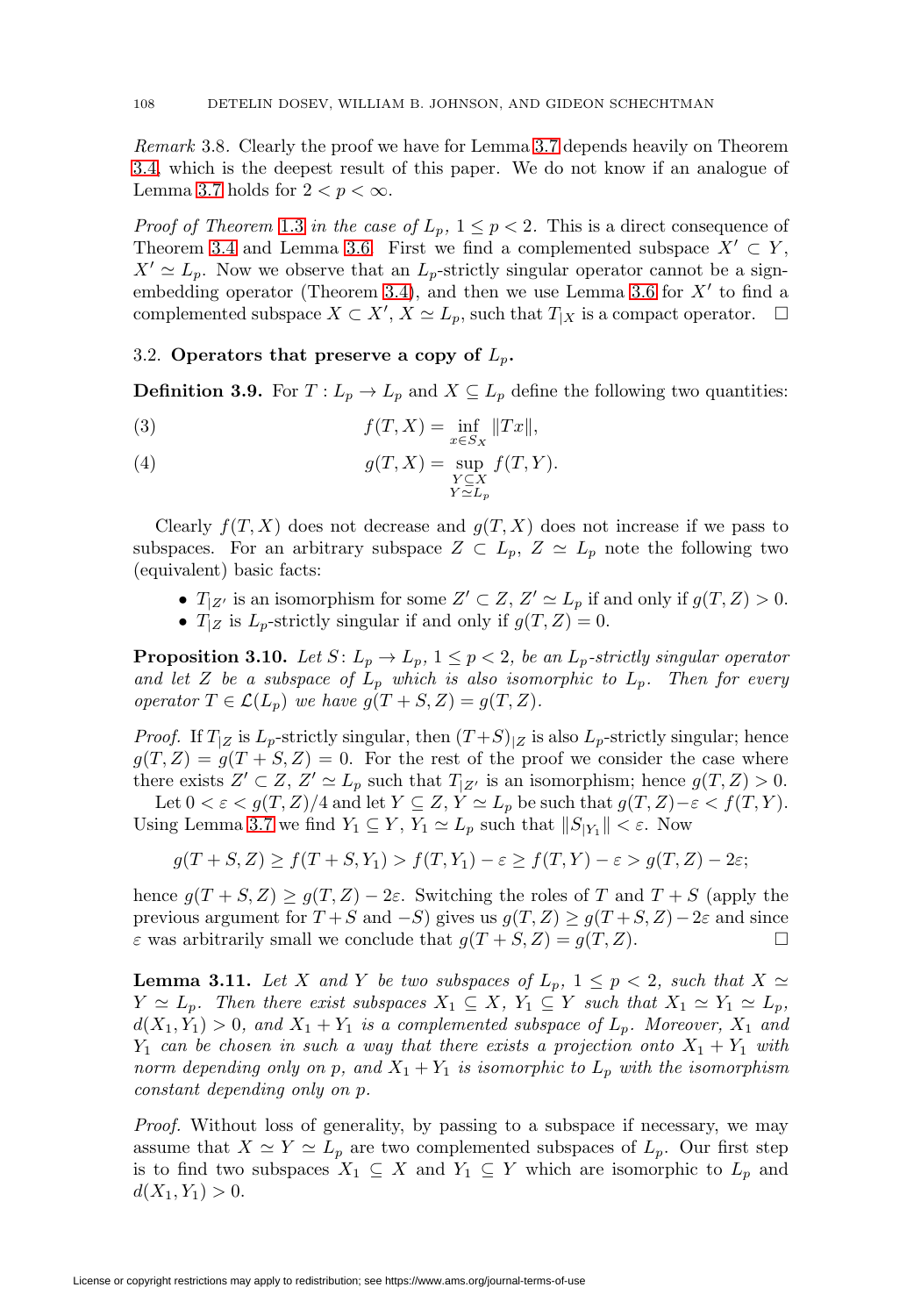Let  $P: L_p \to X$  and  $Q: L_p \to Y$  be two onto projections. We consider two cases for the operator  $Q_{|X}: X \to Y$ :

Case 1.  $Q_{|X}$  is  $L_p$ -strictly singular. Fix  $\delta > 0$ . Using Lemma [3.7](#page-6-3) we find  $X_1 \subseteq X$ ,  $X_1 \simeq L_p$  such that  $||Q_{|X_1}|| < \delta$ . We are going to show that  $d(X_1, Y) > 0$ .

Let  $x \in S_{X_1}$  and  $y \in Y$  be arbitrary. If  $||y|| \notin \left[\frac{1}{2}\right]$  $\frac{1}{2}$ , 2], then clearly  $||x - y|| > \frac{1}{2}$  $\frac{1}{2}$ . If not, then

$$
||x - y|| \ge \frac{||Qx - Qy||}{||Q||} = \frac{||Qx - y||}{||Q||} \ge \frac{||y|| - ||Qx||}{||Q||} \ge \frac{1}{||Q||}(\frac{1}{2} - \delta).
$$

Since x and y were arbitrary we conclude that  $d(X_1, Y) > 0$  (here we take  $Y_1 = Y$ ).

Case 2.  $Q_{|X}$  is not  $L_p$ -strictly singular. Fix  $\delta > 0$ . Then using Theorem [3.4](#page-6-0) we find  $X' \subseteq X$  such that X' is isomorphic to  $L_p$  and  $Q_{|X'}$  is a  $K_p$ -isomorphism. Without loss of generality we may assume that  $X' = L_p(\nu)$  for some nonatomic measure  $\nu$ . Now we find two disjoint,  $\nu$ -measurable sets A and B with positive measure and denote  $X_1 = L_p(A) \subseteq L_p(\nu)$ ,  $X_2 = L_p(B) \subseteq L_p(\nu)$ , and  $Y_1 = QX_2$ . Clearly  $d(X_1, X_2) = 1$  and we are going to show that  $d(X_1, QX_2) > 0$ .

Let  $x \in S_{X_1}$  and  $y = Qz \in QX_2$ . Then

$$
||x - y|| \ge \frac{||Qx - Qz||}{||Q||} \ge \frac{||x - z||}{K_p} \ge \frac{1}{K_p}.
$$

Having  $X_1$  and  $Y_1$  from our first step, without loss of generality (by passing to a subspace if necessary) we may assume that  $X_1$  and  $Y_1$  are  $K_p$ -complemented in  $L_p$  and  $K_p$  isomorphic to  $L_p$  and, for simplicity of notation, we will use X and Y instead of  $X_1$  and  $Y_1$ .

Let  $P: L_p \to X$  and  $Q: L_p \to Y$  be two onto projections of norm at most  $K_p$ . It is easy to see that  $(I-Q)|_X$  is not an  $L_p$ -strictly singular operator. If we assume that this is not the case, fixing  $\delta > 0$  and using Lemma [3.7,](#page-6-3) we find  $X' \subset X$ ,  $X' \simeq L_p$ , such that  $||(I - Q)_{|X'}|| < \delta$ . But then for  $x' \in S_{X'}$  and  $Qx' \in Y$  we have  $||x' - Qx'|| < \delta$ , which is a contradiction with  $d(X, Y) > 0$  since  $\delta$  was arbitrary. Similarly, we show that  $(I - P)|_Y$  is not an  $L_p$ -strictly singular operator.

Fix  $\varepsilon > 0$ . Let  $X_1 \subset X$ ,  $X_1 \simeq L_p$ , be such that  $(I-Q)|_{X_1}$  is an isomorphism and  $(I - Q)_{|X_1}$  is a  $K_p$ -isomorphism. By Theorem [3.4](#page-6-0) there exists a  $K_p$ -complemented subspace  $X_2 \subset (I - Q)(X_1)$  which is also  $K_p$ -isomorphic to  $L_p$ . Denote  $X' =$  $((I - Q)_{|X_2})^{-1}(X_2)$ . Now  $X' \simeq L_p$  and it is easy to see that X' is complemented in  $L_p$  (via the projection  $((I - Q)_{|X_2})^{-1} P_{X_2}(I - Q)$  of norm at most  $K_p^2$ , where  $P_{X_2}$ is a projection of norm  $K_p$  onto  $X_2$ ).

Similarly, we find  $Y' \subseteq Y$  such that  $Y'$  is  $K_p$ -isomorphic to  $L_p$ ,  $K_p^2$ -complemented in  $L_p$ , and  $(I - P)_{|Y'}$  is an isomorphism.

Let  $R_1$  and  $R_2$  be projections onto  $(I - Q)X'$  and  $(I - P)Y'$ , respectively, of norm at most  $K_p^2$ . Denote by  $V_1: (I - Q)X' \to X'$  the inverse map of  $(I - Q)_{|X'}$ :  $X' \to (I - Q)X'$  and, similarly, denote by  $V_2 : (I - P)Y' \to Y'$  the inverse map of  $(I - P)_{|Y'} : Y' \to (I - P)Y'$ . Then a basic algebraic computation shows that  $PV_1R_1(I-Q) + QV_2R_2(I-P)$  is a projection onto  $X' + Y'$  of norm at most  $2K_p^4$ .

Consider two onto isomorphisms  $T_1: X' \to L_p, T_2: Y' \to L_p$  such that  $||T_i|| = 1$ and  $||T_i^{-1}|| \le K_p$  for  $i = 1, 2$  (such exist by our choice of X' and Y'). Then the operator  $T_3: X' + Y' \to L_p \oplus_p L_p \equiv L_p$  defined by  $T_3(z) = (T_1V_1(I-Q)z, T_2V_2(I-P)z),$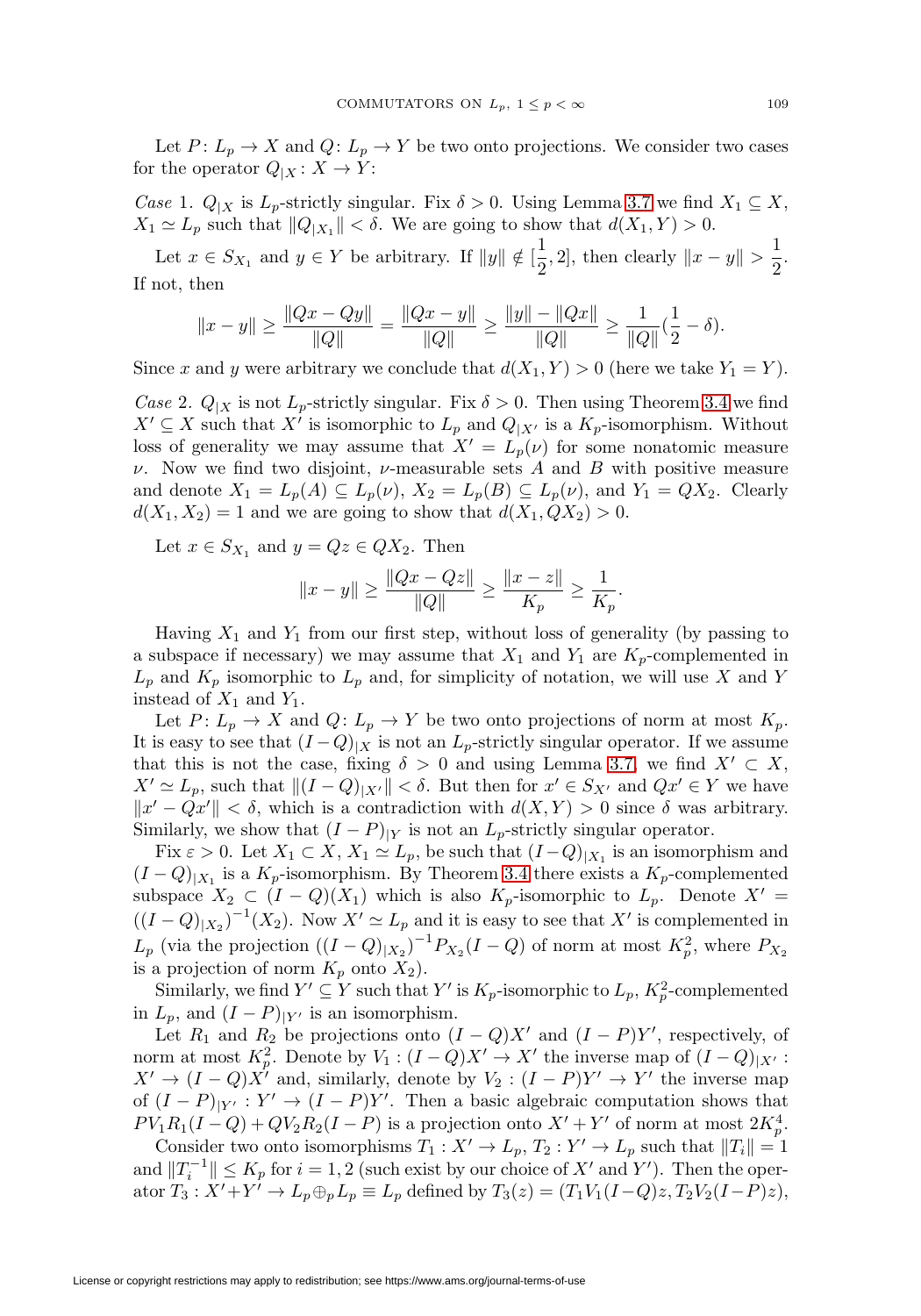for every  $z \in X' + Y'$ , is an isomorphism with isomorphism constant depending only on p, which finishes the proof.  $\square$ 

<span id="page-9-2"></span>**Lemma 3.12.** Let  $T \in \mathcal{L}(L_p)$ ,  $1 \leq p < 2$ , and assume that for every  $X \subseteq L_p$ ,  $X \simeq L_p$ , there exists a subspace  $X_1 \subseteq X$ ,  $X_1 \simeq L_p$ , and a constant  $\lambda(X_1)$  such that  $T_{|X_1} = \lambda(X_1)I_{X_1} + S(X_1)$ , where  $S(X_1)$  is an  $L_p$ -strictly singular operator. Then there exists a constant  $\lambda$  and an  $L_p$ -strictly singular operator S such that  $T = \lambda I + S.$ 

*Proof.* Let X and Y be arbitrary subspaces of  $L_p$  which are also isomorphic to  $L_p$ and let  $X_1 \subseteq X$  and  $Y_1 \subseteq Y$  be the subspaces from the statement of the lemma. We will show that  $\lambda(X_1) = \lambda(Y_1)$ . Without loss of generality, using Lemma [3.11,](#page-7-0) we can assume that  $X_1 \cap Y_1 = \{0\}$  and  $X_1 + Y_1$  is a closed and complemented subspace of  $L_p$ . Let

 $T_{|X_1} = \lambda_1 I_{X_1} + S_1,$   $T_{|Y_1} = \lambda_2 I_{Y_1} + S_2.$ 

Let  $\tau: X_1 \to Y_1$  be an isomorphism and define  $Z = \{x + \tau(x) | x \in X_1\}$ . Then

<span id="page-9-0"></span>(5) 
$$
T_{|Z} = T(x + \tau x) = \lambda_1 x + \lambda_2 \tau x + S_1 x + S_2 \tau x.
$$

The operator  $S: Z \to L_p$  defined by  $S(x + \tau x) = S_1 x + S_2 \tau x$  is  $L_p$ -strictly singular as a sum of two such operators. From the assumption of the lemma, there exist  $Z_1 \subseteq Z$  and  $\lambda_3 \in \mathbb{C}$  such that  $Z_1 \simeq L_p$  and

<span id="page-9-1"></span>(6) 
$$
T_{|Z_1} = \lambda_3 I_{Z_1} + S_3,
$$

where  $S_3$  is  $L_p$ -strictly singular. From [\(5\)](#page-9-0) and [\(6\)](#page-9-1) we obtain that the operator  $T_1: Z \to L_p$  defined by  $T_1(x + \tau x) = \lambda_1 x + \lambda_2 \tau x - \lambda_3(x + \tau x)$  is also  $L_p$ -strictly singular on  $Z_1$ ; i.e.,  $T_1|_{Z_1}$  is  $L_p$  strictly singular. The last conclusion is possible if and only if  $\lambda_1 = \lambda_2 = \lambda_3$ . In fact, if we assume that  $\lambda_1 \neq \lambda_3$ , then the operator  $T_1$ will be an isomorphism on Z because for every  $x \in S_{X_1}$  we will have

$$
||T_1(x + \tau x)|| = |\lambda_1 - \lambda_3| ||x + \frac{\lambda_2 - \lambda_3}{\lambda_1 - \lambda_3} \tau x|| \ge |\lambda_1 - \lambda_3| d(X_1, Y_1)||x||
$$
  

$$
\ge \frac{|\lambda_1 - \lambda_3|}{1 + ||\tau||} d(X_1, Y_1)||x + \tau x||.
$$

Let  $\lambda = \lambda(X_1)$  for every subspace  $X_1$  as in the statement of the lemma. Now it easily follows that  $\lambda I - T$  is  $L_p$ -strictly singular. Indeed, if we assume otherwise, then there exists a subspace  $Z \subseteq L_p$ ,  $Z \simeq L_p$  such that  $(\lambda I-T)|_Z$  is an isomorphism. But according to the assumptions of the lemma, there exists  $Z_1 \subset Z$ ,  $Z \simeq L_p$  such that  $(\lambda I - T)|_{Z_1}$  is  $L_p$ -strictly singular, which contradicts the fact that  $(\lambda I - T)|_Z$  is an isomorphism. This finishes the proof. is an isomorphism. This finishes the proof.

An immediate corollary of Lemma [3.12](#page-9-2) is that for an operator  $T \in \mathcal{L}(L_p)$ ,  $1 \leq p < \infty$ , not of the form  $\lambda I + S$ , where S is an  $L_p$ -strictly singular operator, there exists a complemented subspace  $X \subset L_p$ ,  $X \simeq L_p$  such that  $(T - \lambda I)|_X$ preserves a copy of  $L_p$  for every  $\lambda \in \mathbb{C}$ , and this is in fact what we are going to use in the sequel.

<span id="page-9-3"></span>**Lemma 3.13.** Let  $T \in \mathcal{L}(L_p)$ ,  $1 \leq p < 2$ , and assume that for every  $X \subseteq L_p$ ,  $X \simeq L_p$ , and every  $\varepsilon > 0$  there exist  $X_1 \subset X$ ,  $X_1 \simeq L_p$ , and  $\lambda = \lambda(X_1)$  such that  $g(\lambda I - T, X_1) < \varepsilon$ . Then for every  $\varepsilon > 0$  there exists  $\lambda_{\varepsilon}$  such that  $g(\lambda_{\varepsilon}I - T, L_p) <$  $D_p \varepsilon$ , where  $D_p$  is a constant depending only on p.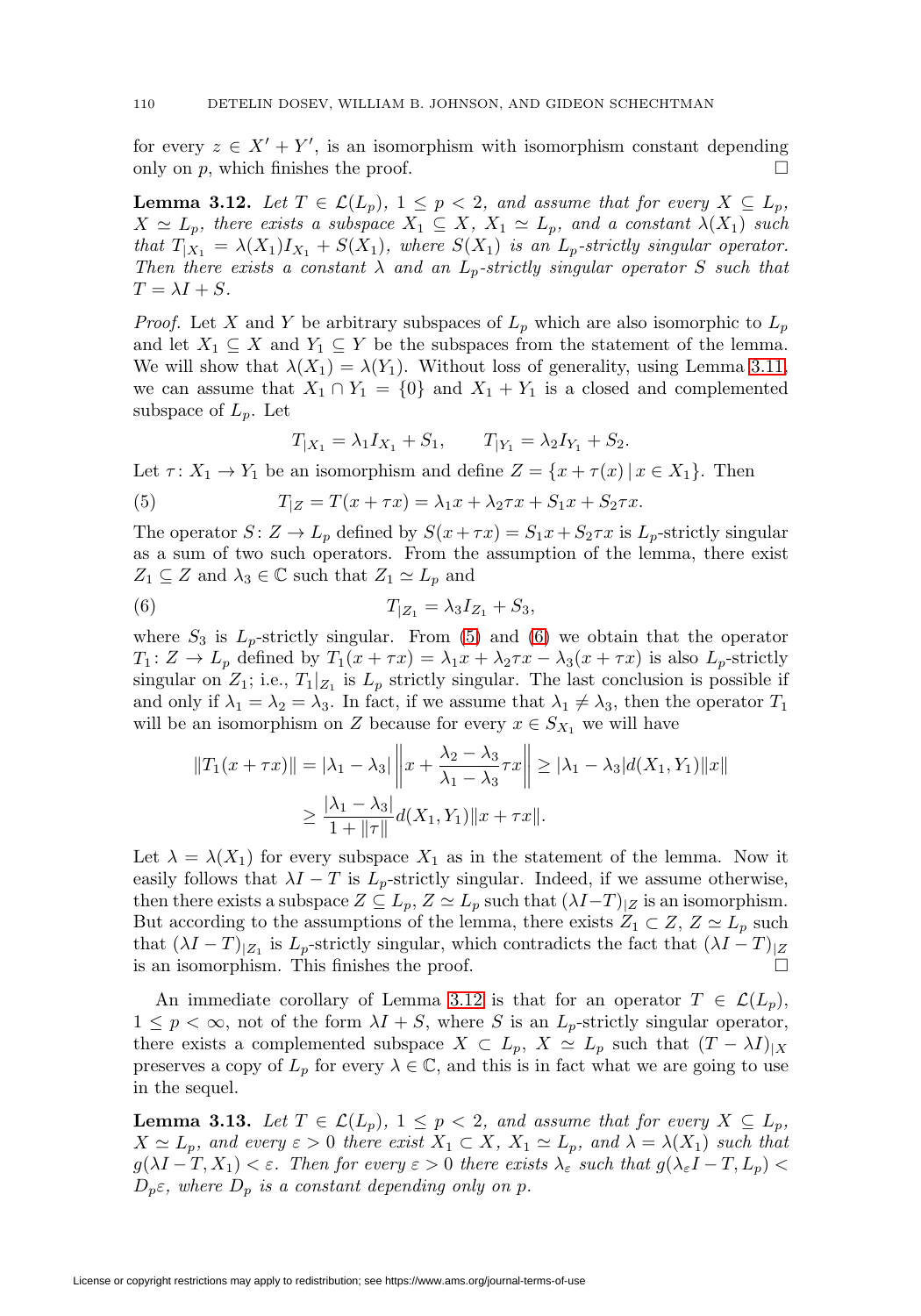Proof. From the assumption in the statement of the lemma, without loss of generality we may assume that for every  $X \subseteq L_p$ ,  $X \simeq L_p$ , and every  $\varepsilon > 0$  there exist  $X_1 \subset X$ ,  $X_1 \simeq L_p$ , and  $\lambda = \lambda(X_1)$  such that  $g(\lambda I - T, X_1) < \varepsilon$  and  $(\lambda I - T)|_{X_1}$ is an isomorphism. If  $g(\lambda I - T, X_1) > 0$ , this can be achieved by passing to a subspace  $Y_1$  of  $X_1$  for which  $f(\lambda I - T, Y_1) > 0$ . If  $g(\lambda I - T, X_1) = 0$  for each  $X_1 \subset X$ ,  $X_1 \simeq L_p$ , using the fact that g is a continuous function of  $\lambda$ , we find  $\lambda_0$  such that  $0 < g(\lambda_0 I - T, X) < \varepsilon$  and then find  $X_1 \subset X$ ,  $X_1 \simeq L_p$  such that  $f(\lambda_0 I - T, X_1) > 0.$ 

Fix an  $\varepsilon > 0$  and let  $Y_1$  and  $Y_2$  be any two subspaces of  $L_p$  such that  $Y_1 \simeq$  $Y_2 \simeq L_p$ . From our assumptions, there exist complemented subspaces  $Y'_1, Y'_2$  such that  $Y_i' \subseteq Y_i$ ,  $Y_i' \simeq L_p$ , and  $g(\lambda(Y_i')I - T, Y_i') < \varepsilon$  for  $i = 1, 2$  and without loss of generality, using Theorem [3.4](#page-6-0) and passing to a subspace if necessary, we may assume that  $Y'_1$  and  $Y'_2$  are  $K_p$ -complemented in  $L_p$  and  $((\lambda(Y'_i)I - T)_{|Y'_i})$  is a  $K_p$ isomorphism for  $i = 1, 2$ . Then we apply Lemma [3.11](#page-7-0) to get subspaces  $X_1, X_2$  such that

- $X_i \subseteq Y'_i$ ,  $X_i \simeq L_p$  for  $i = 1, 2$ ,
- $X_1 \cap X_2 = \{0\},\,$
- $X_1$  and  $X_2$  are  $d_p$ -complemented and  $d_p$ -isomorphic to  $L_p$  via  $\lambda(Y_1')I T$ and  $\lambda(Y_2')I - T$ , respectively, for some constant  $d_p$  depending only on p (this follows from Lemma [3.11](#page-7-0) and our choice of  $Y'_1$  and  $Y'_2$ ),
- $X_1 + X_2$  is a closed and complemented subspace of  $L_p$ , and there exists a projection onto  $X_1 + X_2$  with norm depending only on p.

Since  $X_i \subseteq Y'_i$ ,  $i = 1, 2$ , we have  $g(\lambda(Y'_i)I - T, X_i) < \varepsilon$  for  $i = 1, 2$ , which in view of our choice of  $X_1$  and  $X_2$  implies that

<span id="page-10-0"></span>(7) 
$$
\max(||(\lambda(Y'_1)I - T)_{|X_1}||, ||(\lambda(Y'_2)I - T)_{|X_2}||) < d_p \varepsilon.
$$

Our goal is to show that  $|\lambda(Y_1') - \lambda(Y_2')| < c_p \varepsilon$  for some constant  $c_p$  independent of  $Y'_1$  and  $Y'_2$ .

Let  $\tau: X_1 \to X_2$  be an isomorphism such that  $\|\tau\| \le d_p^2$  and  $\|\tau^{-1}\| = 1$ . Define

$$
Z = \{x + \tau x \mid x \in X_1\}.
$$

By assumption, there exists  $Z' \subseteq Z$ ,  $Z' \simeq L_p$ , and  $\lambda(Z')$  such that  $0 < g(\lambda(Z')I T, Z'$   $\lt$   $\varepsilon$  and  $\lambda(Z')I - T$  is an isomorphism on Z' (like the argument in the beginning of the proof). Using Theorem [3.4](#page-6-0) we find  $Z'' \subseteq Z'$  such that  $Z''$  is  $K_p$ isomorphic to  $L_p$  via  $\lambda(Z')I - T$  (clearly  $g(\lambda(Z')I - T, Z'') < \varepsilon$ ). Let  $U = \lambda(Z')I - T$ and define an operator  $S: Z' \to L_p$  by  $S(x + \tau x) = \lambda(Y'_1)x + \lambda(Y'_2)\tau x - Tx - T\tau x$ . A simple application of the triangle inequality combined with [\(7\)](#page-10-0) implies that

<span id="page-10-1"></span>(8) 
$$
||S(x + \tau x)|| \leq d_p^3 \varepsilon(||x|| + ||\tau x||).
$$

From our choice of  $Z''$  we also have

<span id="page-10-2"></span>(9) 
$$
\|\lambda(Z')(x+\tau x)-T(x+\tau x)\| \le K_p \varepsilon(\|x\|+\|\tau x\|)
$$

and combining [\(8\)](#page-10-1) and [\(9\)](#page-10-2) gives us

(10)  $||(U-S)(x+\tau x)|| \leq (K_p + d_p^3)\varepsilon(||x|| + ||\tau x||) \leq (K_p + d_p^3)(1+d_p^2)\varepsilon||x||.$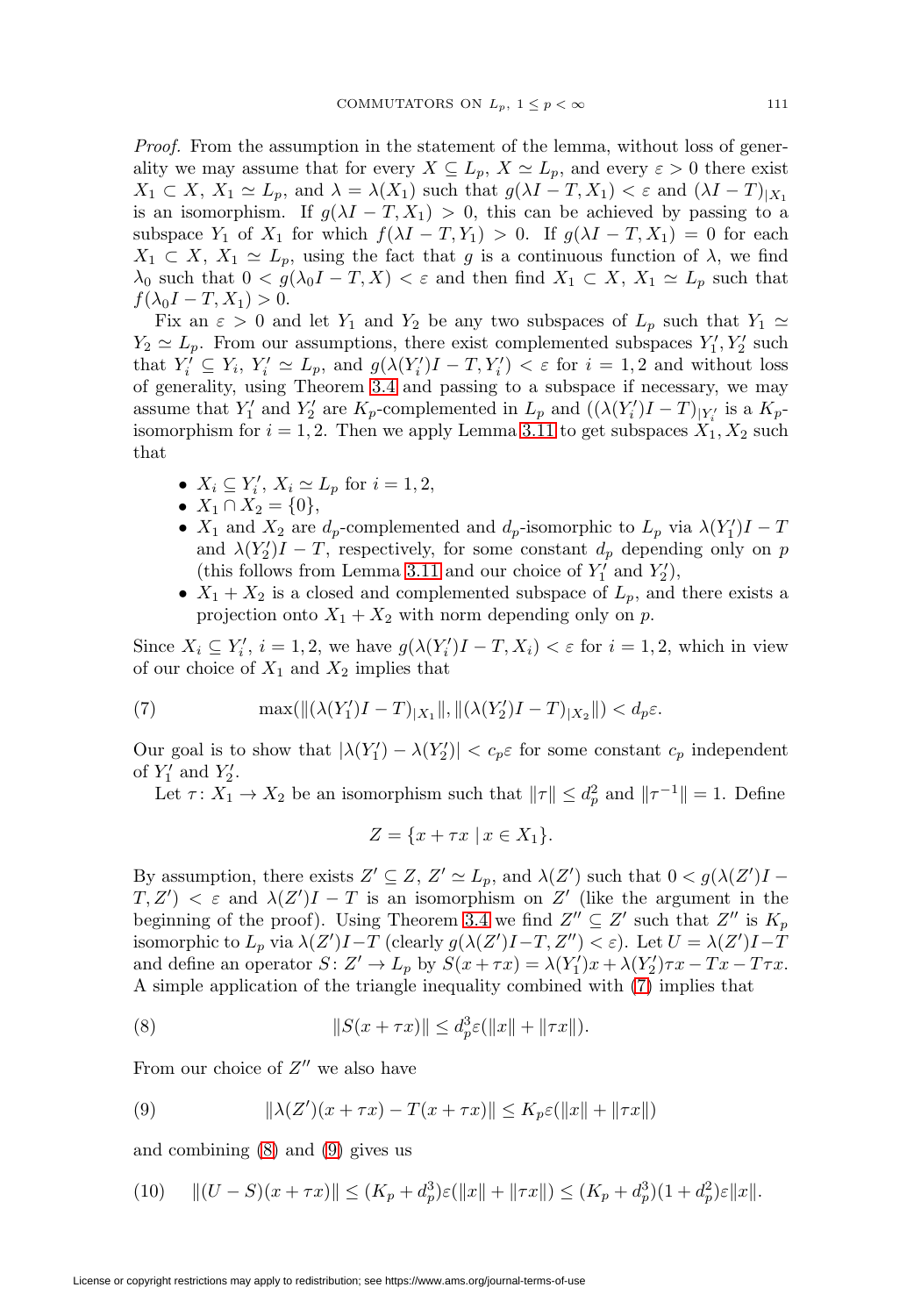On the other hand,

$$
||(U - S)(x + \tau x)|| = ||(\lambda(Z') - \lambda(Y'_1))x + (\lambda(Z') - \lambda(Y'_2))\tau x||
$$
  
\n
$$
\geq A_p(|\lambda(Z') - \lambda(Y'_1)||x|| + |\lambda(Z') - \lambda(Y'_2)||\tau x||)
$$
  
\n
$$
\geq A_p(|\lambda(Z') - \lambda(Y'_1)| + |\lambda(Z') - \lambda(Y'_2)|)||x||)
$$
  
\n
$$
\geq A_p|\lambda(Y'_2) - \lambda(Y'_1)||x||
$$

(where  $A_p$  depends on  $d_p$ ,  $K_p$  and the norm of the projection onto  $X_1+X_2$  which also depends on p only). Combining [\(8\)](#page-10-1) and [\(9\)](#page-10-2) we get  $|\lambda(Y'_1) - \lambda(Y'_2)| < \frac{(K_p + d_p^3)(1+d_p^2)}{A_p}\varepsilon$ . Now we define  $\lambda_{\varepsilon} = \lambda(Y_1')$  and it is not hard to check that  $g(\lambda_{\varepsilon}I - T, L_p) \leq$  $(1 + \frac{(K_p + d_p^3)(1 + d_p^2)}{A_p})\varepsilon.$ 

Remark 3.14. Let  $1 \leq p < \infty$ . Suppose that there exists a sequence of numbers  ${\lambda_i}_{i=1}^{\infty}$  such that  $g(\lambda_n I - T, L_p) \longrightarrow 0$ . Then there exists  $\lambda$  such that  $g(\lambda I - T, L_p)$  $T, L_p$  = 0. This is easy to see by noticing that  $g(\lambda I - T, L_p)$  is bounded away from 0 for large  $\lambda$ , so without loss of generality we can assume that  $\lambda_n \longrightarrow \lambda$ . Then, if  $g(\lambda I - T, L_p) = 4\delta > 0$ , there exists  $Y \subseteq L_p$ ,  $Y \simeq L_p$ , such that  $f(\lambda I - T, Y) > 2\delta$ . Now if  $|\lambda - \mu| < \delta$ , then  $f(\mu I - T, Y) > \delta$  and hence  $g(\mu I - T, L_p) > \delta$ , which contradicts our original assumption about the sequence  $\{\lambda_i\}_{i=1}^{\infty}$ .

From the last remark it trivially follows that if  $T \in \mathcal{L}(L_p)$ ,  $1 \leq p < \infty$ , is such that  $\lambda I - T$  preserves a copy of  $L_p$  for every  $\lambda$ , then inf  $g(\lambda I - T, L_p) > 0$ .

<span id="page-11-0"></span>**Lemma 3.15.** Let  $T \in \mathcal{L}(L_p)$ ,  $1 \leq p < 2$ , and assume that  $\lambda I - T$  preserves a copy of  $L_p$  for every  $\lambda \in \mathbb{C}$ . Then there exists  $\varepsilon > 0$  and a subspace  $X \subseteq L_p$ ,  $X \simeq L_p$ , such that for every  $X' \subseteq X$ ,  $X' \simeq L_p$ , and every  $\lambda \in \mathbb{C}$  we have  $g(\lambda I - T, X') > \varepsilon$ .

Proof. The proof is straightforward from Lemma [3.13](#page-9-3) and the last remark.  $\Box$ 

The next result of this section is a reduction lemma that will help us later.

<span id="page-11-1"></span>**Lemma 3.16.** Let  $T, P \in \mathcal{L}(L_p)$ ,  $1 \leq p < \infty$ , be such that P is a projection satisfying  $PL_p \simeq L_p$  and  $(I-P)TP$  is an isomorphism on a subspace  $X \subseteq L_p$ ,  $X \simeq$  $L_p$ . Then there exists a subspace  $Z \subset L_p$  such that  $Z \simeq TZ \simeq L_p$ ,  $d(TZ, Z) > 0$ , and  $Z + TZ$  is a subspace isomorphic to  $L_p$  and complemented in  $L_p$ .

*Proof.* Denote  $Y = PX$  and note that from the statement we have  $Y \simeq L_p$ . Since  $(I - P)T$  is an isomorphism on Y, for every  $x \in Y$  we have  $||(I - P)Tx|| \ge c||x|| \ge c$  $c \frac{\|Tx\|}{\|T\|}$ . Now if  $x, y \in Y$  are arbitrary such that  $Tx \in S_Y$ , then

$$
d(TY,Y) \ge ||Tx - y|| \ge \frac{||(I - P)Tx||}{||I - P||} \ge \frac{c}{||T|| ||I - P||} > 0.
$$

Without loss of generality we may assume that both  $Y$  and  $TY$  are complemented in  $L_p$ . This can be done, for example, by choosing a complemented subspace  $Y_1 \subseteq TY$ ,  $Y_1 \simeq L_p$  and then considering  $(T_{|Y})^{-1}Y_1$  instead of Y.

Let  $P_Y$  be a projection onto Y and denote  $T' = (I - P_Y)TP_Y$ . Since T is an isomorphism on Y and  $d(Y, TY) > 0$  we have that T' is an isomorphism on Y. Now we choose a subspace  $Y_1 \subseteq T'Y$  which is isomorphic to  $L_p$  and complemented in  $L_p$  and denote  $Z = (T'_{|Y})^{-1}Y_1$ . Clearly Z is isomorphic to  $L_p$  and complemented in  $L_p$  via  $(T'_{|Y})^{-1}P_{Y_1}T'$ , where  $P_{Y_1}: L_p \to Y_1$  is a projection onto  $Y_1$ . Let V be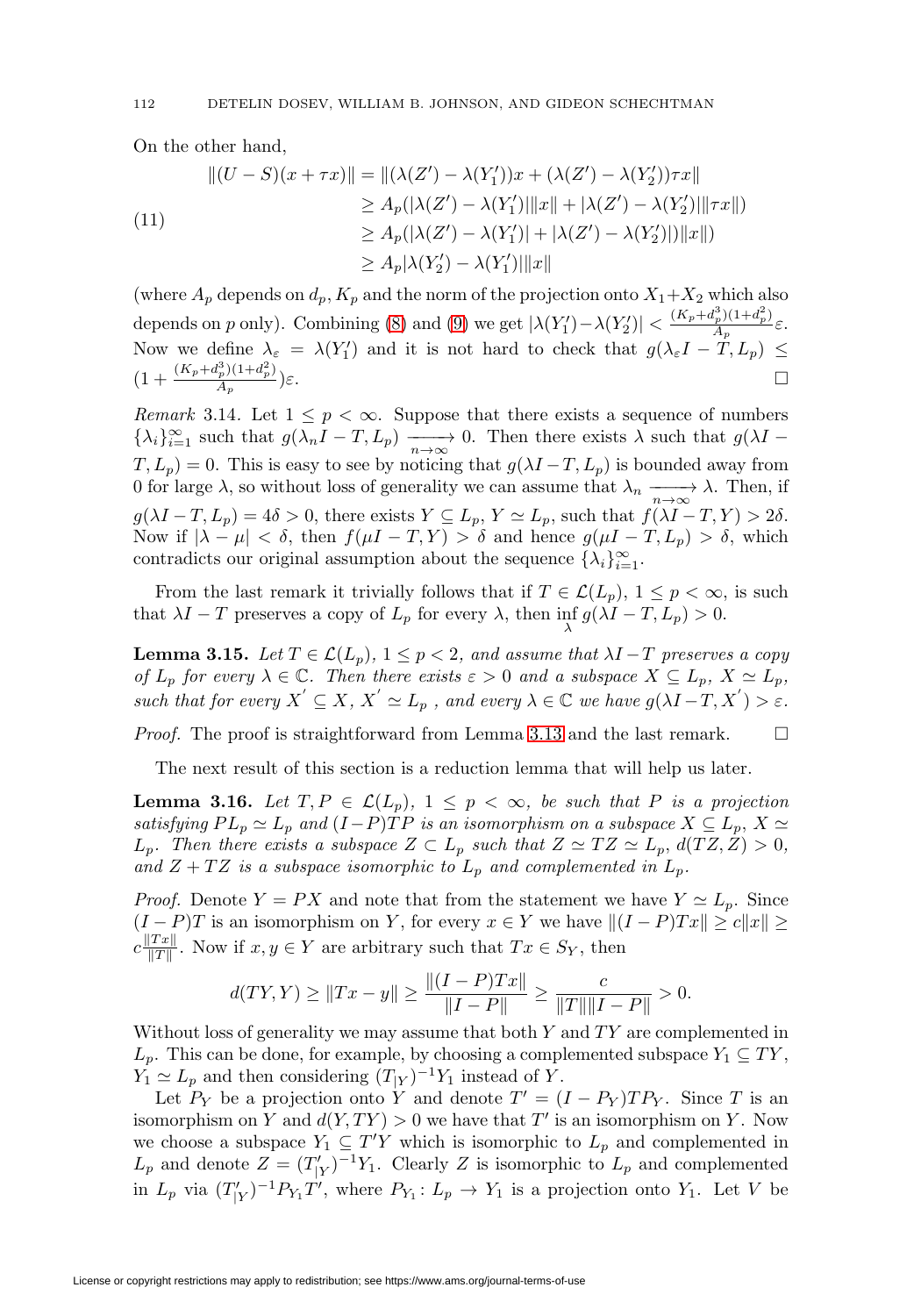the inverse of the isomorphism  $T(y) \to T'(y)$ ,  $y \in Y$ . It is not hard to see that  $P_{TZ} := VP_{Y_1}(I - P_Y)$  is a projection from  $L_p$  onto  $TZ$  such that  $P_{TZ}Z = \{0\}$ , and then it is straightforward to verify that  $P_T Z + P_Z(I - P_{TZ})$  is a projection onto  $Z + TZ$ , which finishes the proof.  $\Box$ 

*Proof of Theorem [1.2](#page-2-1) for*  $L_p$ ,  $1 < p < 2$ . In view of Lemma [3.12,](#page-9-2) we can apply Lemma [3.15](#page-11-0) for T and let X and  $\varepsilon$  be the ones from Lemma [3.15.](#page-11-0) Without loss of generality we may assume that  $X$  is complemented (otherwise we may pass to a complemented subspace). Let V be an isomorphism from  $L_p$  into  $L_p$  such that  $VL_p = X$ .

Fix  $\delta > 0$  to be chosen later. We will build sequences  $\{y_i\}_{i=1}^{\infty}$  in X, and  $\{a_i\}_{i=1}^{\infty}$ and  ${b_i}_{i=1}^{\infty}$  in  $L_p$  such that:

- (1)  ${a_i}_{i=1}^{\infty}$  and  ${b_i}_{i=1}^{\infty}$  are block bases of  ${h_{0,0}} \cup {h_{n,i}}_{n=0, i=1}^{\infty}$  such that if we denote  $\sigma_i = \text{supp}\{a_i\} \cup \text{supp}\{b_i\}$ , where the support is with respect to the Haar basis, then  $\{\sigma_i\}_{i=1}^{\infty}$  is a disjoint sequence of subsets of  $\{h_{0,0}\}\cup\}$  ${h_{n,i}}_{n=0, i=1}^{\infty}$ .
- (2)  $\{y_i\}_{i=1}^{\infty}$  is equivalent to the Haar basis for  $L_p$ .
- (3)  $||y_i a_i|| < \frac{\delta}{2^i} ||y_i||$  and  $||Ty_i b_i|| < \frac{\delta}{2^i} ||Ty_i||$  for all  $1 \leq i < \infty$ .

The construction of these sequences is similar to the construction of Lemma [3.11,](#page-7-0) and we sketch it below for completeness. As before, by  $P_{(k,s)}$  we denote the projection onto the linear span of  $\{h_{n,i}\}_{n=k, i=1}^s$ .

Let  $y_1 = Sh_{1,1}$ . There exists  $n_1$  such that  $||y_1 - P_{(1,n_1)}y_1|| < \frac{\delta}{2} ||y_1||$  and  $||Ty_1 P_{(1,n_1)}Ty_1 \parallel \langle \frac{\delta}{2} || Ty_1 \parallel$ . Let  $a_1 = P_{(1,n_1)}y_1$  and  $b_1 = P_{(1,n_1)}Ty_1$ . Denote  $A_1^+ = \{x :$  $V^{-1}y_1(x) = 1$  and  $A_1^- = \{x : V^{-1}y_1(x) = -1\}$ . Let  $\{z_i\}_{i=1}^{\infty}$  be the Rademacher sequence on  $A_1^+$  and  $\{z_i'\}_{i=1}^\infty$  be the Rademacher sequence on  $A_1^-$ . Using the fact that the Rademacher sequence is weakly null, we find  $l$  such that

$$
||Sz_{l} - P_{(n_1,\infty)}Sz_{l}|| < \frac{\delta}{16}||Sz_{l}||,
$$
  
\n
$$
||TSz_{l} - P_{(n_1,\infty)}TSz_{l}|| < \frac{\delta}{16}||TSz_{l}||,
$$
  
\n
$$
||Sz'_{l} - P_{(n_1,\infty)}Sz'_{l}|| < \frac{\delta}{16}||Sz'_{l}||,
$$
  
\n
$$
||TSz'_{l} - P_{(n_1,\infty)}TSz'_{l}|| < \frac{\delta}{16}||TSz'_{l}||.
$$

Define  $y_2 = Sz_l$ ,  $y_3 = Sz'_l$  and find  $n_2$  such that  $||y_k - P_{(n_1,n_2)}y_k|| < \frac{\delta}{8}||y_k||$  and  $||Ty_k - P_{(n_1,n_2)}Ty_k|| < \frac{\delta}{8}||Ty_k||$  for  $k = 2,3$ . As before, let  $a_k = P_{(n_1,n_2)}y_k$  and  $b_k = P_{(n_1,n_2)} Ty_k$  for  $k = 2,3$ .

Continuing this way, we build the other elements of the sequences  $\{y_i\}_{i=1}^{\infty}$ ,  ${a_i}_{i=1}^{\infty}$  and  ${b_i}_{i=1}^{\infty}$ . From the construction it is clear that  ${(\text{supp } y_i \cup \text{supp } Ty_i)}_{i=1}^{\infty}$ are essentially disjoint. If we denote  $Y = \overline{\text{span}}\{y_i : i = 1, 2, ...\}$  we have that Y is a complemented subspace of  $L_p$  which is also isomorphic to  $L_p$ . To see this it is enough to notice that  $V^{-1}Y$  is isometric to  $L_p$  (since it is spanned by a sequence which is isometrically equivalent to the Haar basis) and hence complemented in  $L_p$ . One projection onto Y is given by  $P_Y = VP_{V^{-1}Y}V^{-1}P_X$ . From now on, without loss of generality we assume that  $X = Y$  (since we can pass to a subspace in the beginning if necessary).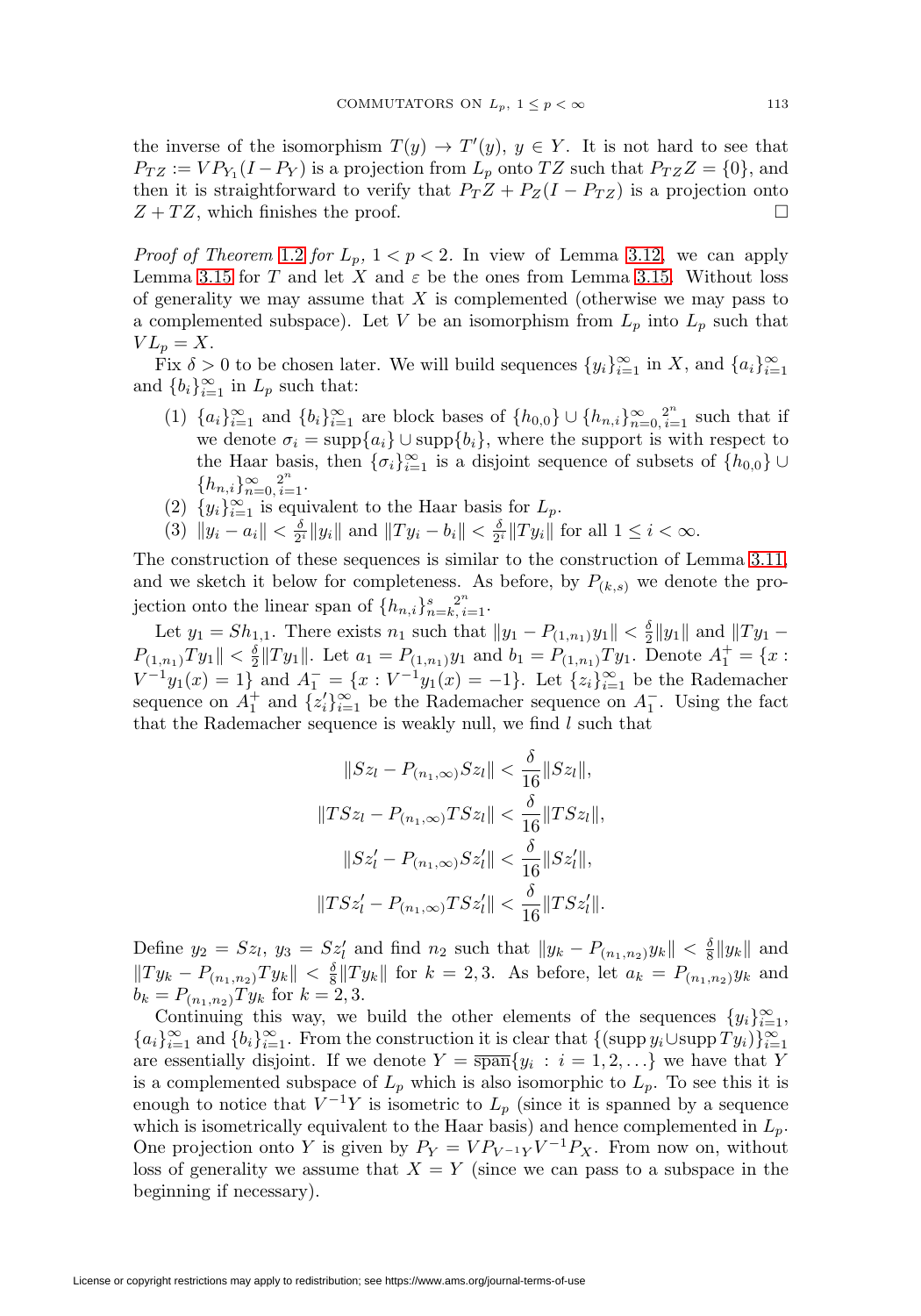As in the argument in Lemma [3.11,](#page-7-0) using the principle of small perturbations, it is easy to see that the subspace  $A = \overline{\text{span}}\{a_i : i = 1, 2, ...\}$  is complemented. A projection onto A is given by  $P'_A = GP_Y G^{-1}$ , where  $G \in \mathcal{L}(L_p)$  is defined by

$$
G = I - \sum_{i} y_i^*(\cdot)(y_i - a_i)
$$

(in the definition above,  $\{y_i^*\}$  are the biorthogonal functionals to  $\{y_i\}$ ). Using Proposition [3.3](#page-5-0) we find a projection  $P_A$  onto A that respects supports. Let S:  $A \rightarrow L_p$  be the operator defined by

$$
S = I - \sum_{i} a_i^*(\cdot)(a_i - y_i),
$$

where  $\{a_i^*\}$  are the biorthogonal functionals to  $\{a_i\}$ , and note that  $SA = Y (\equiv X)$ and  $||I - S|| < 4\delta$ . Also let  $S' : A \to L_p$  be the operator defined by  $S'a_i = Ta_i - b_i$ and let  $T' = T - S'P_A$ . It follows easily that  $||S'|| < C\delta||T||$ , where C depends only on p, since

$$
||S'a_i|| = ||Ta_i - b_i|| = ||T(a_i - y_i) + Ty_i - b_i|| < \frac{2\delta||T|| ||y_i||}{2^i}.
$$

First we show that  $(I - P_A)T'P_A$  preserves a copy of  $L_p$ .

If not, we have that  $(I - P_A)T'P_A$  is  $L_p$ -strictly singular and hence  $P_A T'P_A$ preserves a copy of  $L_p$  (otherwise  $T'_{|A}$  will be  $L_p$ -strictly singular, which is false). We also have the inequality  $g(P_A T' P_A, A) > \varepsilon/2$ . In order to show it we need to go back to the definitions of  $f(\cdot, \cdot)$  and  $g(\cdot, \cdot)$ . Fix  $A' \subseteq A$  and  $\lambda \in \mathbb{C}$ . We shall show that  $g(\lambda I + T', A') > \varepsilon/2$ . We may assume that  $|\lambda| < ||T'|| + 1$  (otherwise  $f(\lambda I - T', A') > 1$ . Let  $x \in S_{A'}$  be arbitrary. Then

$$
||(\lambda I - T')x|| \ge ||(\lambda I - T')Sx|| - ||(\lambda I - T')(x - Sx)||
$$
  
\n
$$
\ge ||(\lambda I - T)Sx|| - ||S'P_ASx|| - ||(\lambda I - T')(x - Sx)||
$$
  
\n
$$
\ge (1 - 4\delta)f((\lambda I - T), A') - C\delta||T|| ||P_A||(1 + 4\delta) - 4(2||T'|| + 1)\delta.
$$

Taking the infimum over the left side we obtain  $f((\lambda I - T', A') > f((\lambda I - T), A')/2$ for sufficiently small  $\delta$  and hence  $g(\lambda I - T', A') > \varepsilon/2$  for every  $\lambda \in \mathbb{C}$ . Using the fact that  $(I - P_A)TP_A$  is an  $L_p$ -strictly singular operator and Proposition [3.10](#page-7-1) we obtain

$$
g(P_A T' P_A, A) + g((I - P_A)T' P_A, A) = g(T' P_A, A) > \frac{\varepsilon}{2}.
$$

Let  $P_A T' a_i = \lambda_i a_i$  (we can do that since  $P_A$  respects supports). Till the end of this proof it will be convenient to switch the enumeration of the  ${a_i}_{i=1}^{\infty}$  to  ${a_{n,i}}_{n=0, i=1}^{\infty}$ , which is actually how we constructed them. For each n, using the pigeon-hole principle, we can find a set  $\sigma(n)$  with cardinality at least  $\frac{\varepsilon 2^n}{4||P_AT||}$  and a number  $\mu_n$  such that  $|\mu_n - \lambda_i| < \frac{\varepsilon}{4}$  for every  $i \in \sigma(n)$ . Clearly, there exists an infinite subset  $N_1\subseteq \mathbb{N}$  and a number  $\mu_\varepsilon$  such that

$$
\sum_{n\in N_1}|\mu_n-\mu_{\varepsilon}|<\frac{\varepsilon}{100}.
$$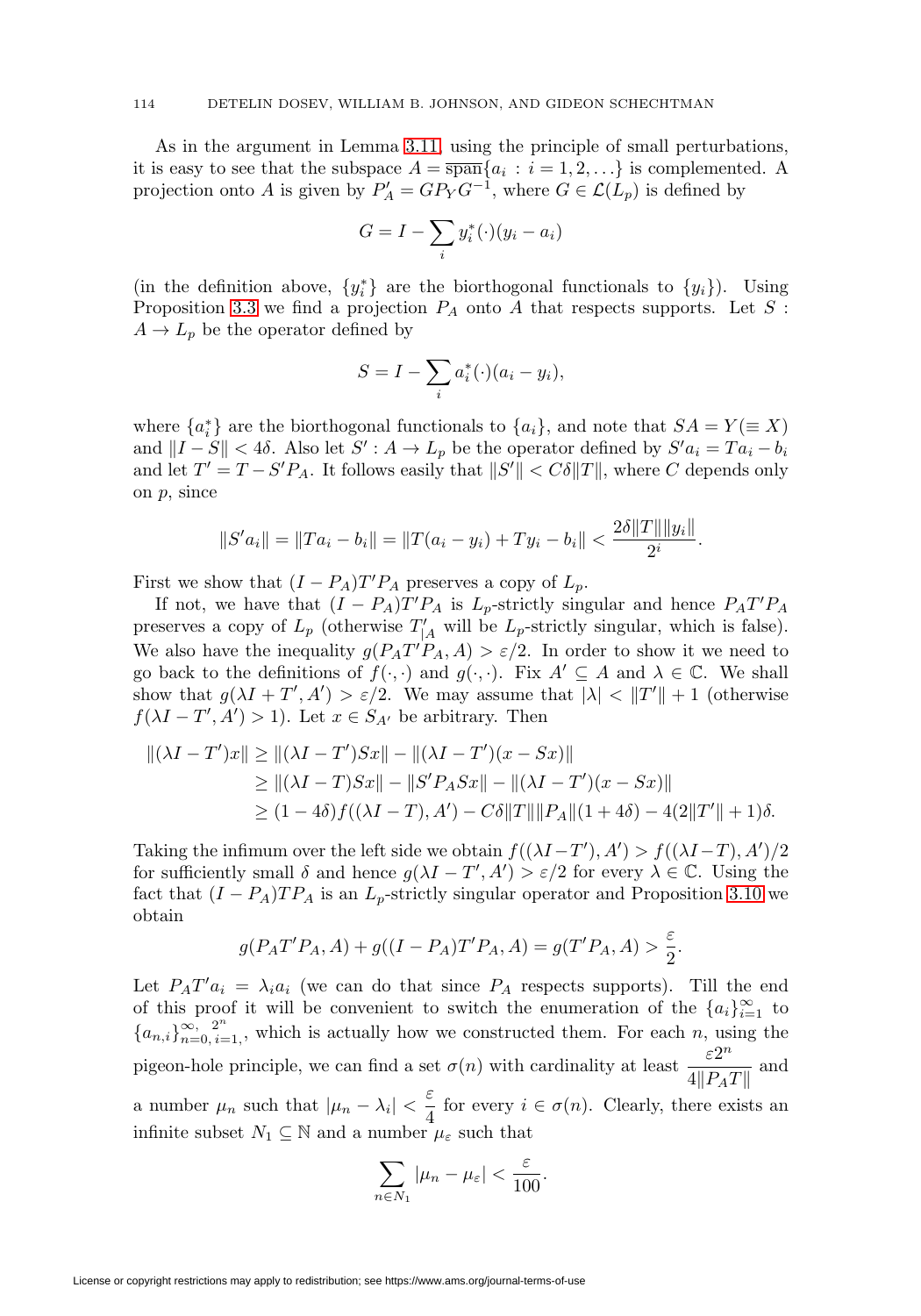Let  $Z = \overline{\text{span}}\{a_{n,i} : n \in N_1, i \in \sigma(n)\}\$ . Using a result of Gamlen and Gaudet (see [\[7\]](#page-25-6)), we have that  $Z \simeq L_p$  and clearly Z is complemented in  $L_p$ . Now note that

<span id="page-14-0"></span>(12) 
$$
\|(\mu_{\varepsilon}I - P_A T')_{|Z}\| < \frac{\varepsilon}{2}; \text{ hence } g(\mu_{\varepsilon}I - P_A T', Z) < \frac{\varepsilon}{2}.
$$

On the other hand,

<span id="page-14-1"></span>(13) 
$$
\frac{\varepsilon}{2} < g(\mu_{\varepsilon}I - T', A) = g((\mu_{\varepsilon}I - P_A T') - (I - P_A)T', A) = g(\mu_{\varepsilon}I - P_A T', A)
$$

since  $(I - P_A)T'_{|A}$  is  $L_p$ -strictly singular. The equations [\(12\)](#page-14-0) and [\(13\)](#page-14-1) lead to a contradiction, which shows that  $(I - P_A)T'P_A$  preserves a copy of  $L_p$ , say Z'. Now  $||(I - P_A)T'P_A - (I - P_A)TP_A|| = ||(I - P_A)S'P_A|| < C\delta ||T|| (||P_A|| + 1)^2$ ; hence, for sufficiently small  $\delta$ , we have that  $(I - P_A)TP_A$  is an isomorphism on Z' and clearly  $d((I - P_A)TP_AZ', Z') > 0$ . In view of Lemma [3.16,](#page-11-1) this finishes the proof.  $\Box$  $\Box$ 

## 4. OPERATORS ON  $L_1$

Recall that we have already proved Theorem [1.3](#page-2-0) in the case of  $L_1$ . The proof in this case does not involve anything new and can be done only using the ideas found in [\[12\]](#page-26-3), which we have already mentioned.

Now we switch attention to the operators not of the form  $\lambda I + K$ , where  $\lambda \in \mathbb{C}$ and K is in  $\mathcal{M}_{L_1}$ . Our investigation will rely on the representation Kalton gave for a general operator on  $L_1$  in [\[9\]](#page-26-5), but again Rosenthal's paper [\[12\]](#page-26-3) is a better reference for us. Before we state Kalton's representation we need a few definitions.

**Definition 4.1.** An operator  $T: L_1 \to L_1$  is called an atom if T maps disjoint functions to disjoint functions. That is, if  $\mu(\text{supp } f \cap \text{supp } g) = 0$ , then  $\mu(\text{supp } Tf \cap$  $\operatorname{supp} T q$ ) = 0.

Unlike the notation for  $1 < p < \infty$ , here supp refers to the support with respect to the interval  $[0, 1]$ . A simple characterization of the atoms is given by the following known structural result.

**Proposition 4.2** ([\[12,](#page-26-3) Proposition 1.3])**.** An operator  $T: L_1 \rightarrow L_1$  is an atom if and only if there exist measurable functions  $a:(0,1) \to \mathbb{R}$  and  $\sigma:(0,1) \to (0,1)$ with  $Tf(x) = a(x)f(\sigma x)$  a.e. for all  $f \in L_1$ . Moreover, a pair of functions a and  $\sigma$ represents an atom T if and only if  $K = \sup\{(\mu(s))^{-1} \int_{\sigma^{-1}(S)} |a| d\mu : \mu(s) > 0\}$  $\infty$ , and then  $||T|| = K$ .

In [\[12\]](#page-26-3) the following definition is given:

**Definition 4.3.** Let  $T: L_1 \to L_1$  be a given operator.

(a) Say that T has atomic part if there exists a nonzero atom  $A: L_1 \to L_1$  with  $0 \leq A \leq |T|$ .

- (b) Say that  $T$  is *purely continuous* if  $T$  has no atomic part.
- (c) Say that T is purely atomic if T is a strong  $\ell_1$ -sum of atoms.

The condition (c) in the preceding definition simply means that there is a sequence of atoms  ${T_j}_{j=1}^{\infty}$  from  $L_1$  to  $L_1$  and  $K < \infty$  so that for all  $f \in L_1$ ,  $\sum ||T_j f|| \leq K ||f||$  and  $Tf = \sum T_j f$ .

Here is Kalton's representation theorem for operators on  $L_1$  the way it is stated in [\[12\]](#page-26-3).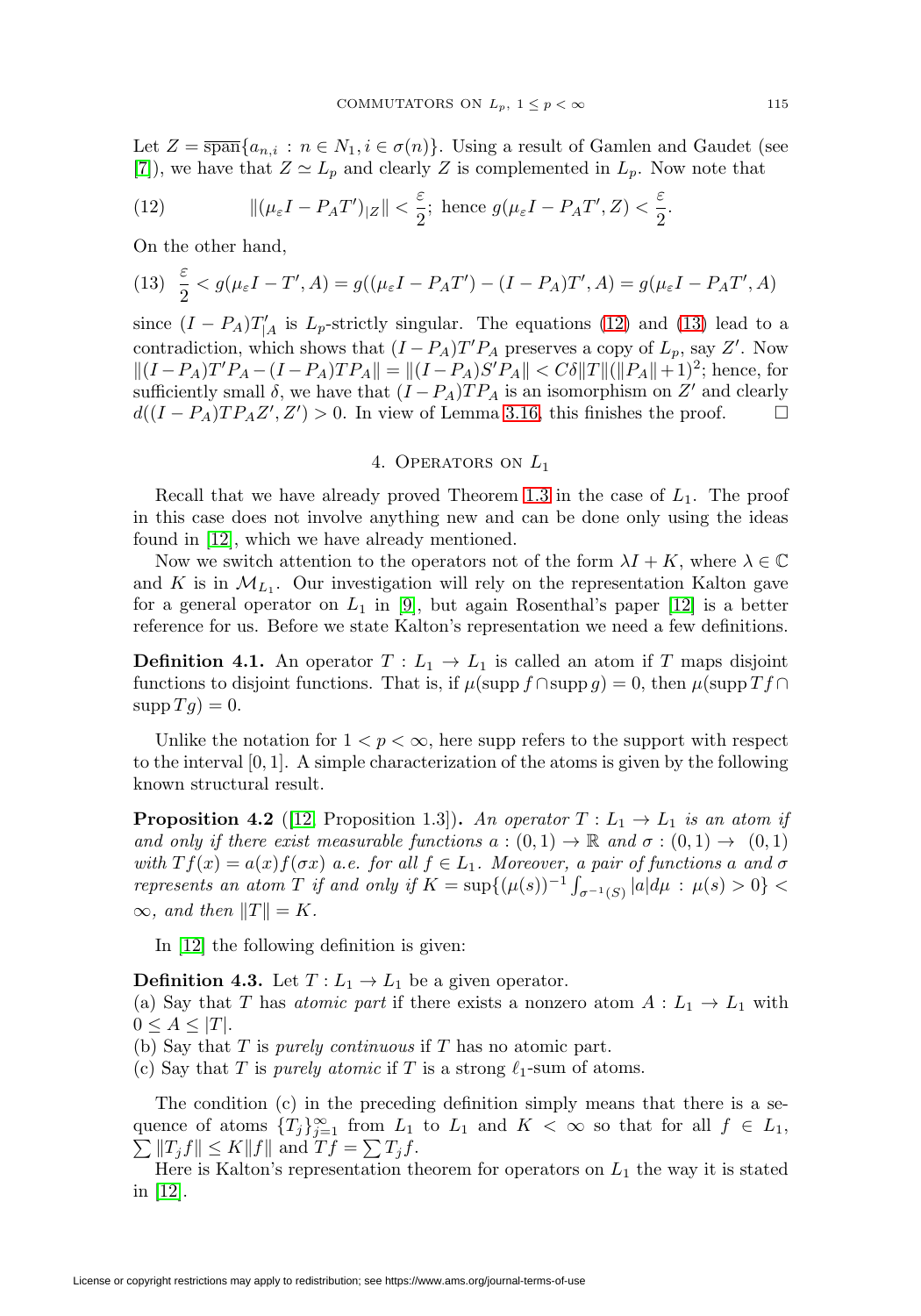**Theorem 4.4.** Let  $T: L_1 \to L_1$  be a given operator. There are unique operators  $T_a, T_c \in \mathcal{L}(L_1)$  so that  $T_a$  is purely atomic,  $T_c$  is purely continuous, and  $T = T_a + T_c$ . Moreover, there exists a sequence of atoms  ${T_j}_{j=1}^{\infty}$  so that  $T_a$  is a strong  $\ell_1$ -sum of  $\{T_j\}_{j=1}^{\infty}$  and the following four conditions hold:

- (1)  $\sum_{i=1}^{\infty} ||T_i f|| \leq ||T_a|| ||f||.$
- (2)  $(T_i f)(x) = a_i(x) f(\sigma_i x)$  a.e., where  $a_i : (0,1) \to \mathbb{R}$  are measurable functions, and  $\sigma_i : (0,1) \rightarrow (0,1)$ .
- (3) For all  $i \neq j$ ,  $\sigma_i(x) \neq \sigma_j(x)$  a.e.
- (4)  $|a_i(x)| \geq |a_{i+1}(x)|$  a.e.

Note that if E is a set of positive measure such that  $a_j(x) \neq 0$  a.e. on E, then  $\mu(\sigma_j(E)) > 0$ . Indeed, let  $F \subset E$  be such that  $|a_j(x)| > \alpha > 0$  for every  $x \in F$ . Now  $T_j 1_{\sigma_i(F)} = 1_F a_j$  implies that  $||T_j 1_{\sigma_i(F)}|| > 0$ ; hence  $\mu(\sigma_j(F)) > 0$ . The power of Kalton's representation theorem is that it reduces many problems about operators on  $L_1$  to measure-theoretic considerations. This is illustrated in the proof of the following proposition.

<span id="page-15-0"></span>**Proposition 4.5.** Let  $T \in \mathcal{L}(L_1)$  be a nonzero atom such that  $T \neq \lambda I$  for any  $\lambda \in \mathbb{C}$ . Then there exists a subspace  $Y \subset L_1$  such that  $Y \equiv L_1$ ,  $d(Y, TY) > 0$ , and  $Y + TY$  is complemented in  $L_1$ .

*Proof.* By the definition of an atom we have that  $(Tf)(x) = a(x)f(\sigma x)$  for some a and  $\sigma$ . We consider two possibilities depending on  $\sigma$ .

**1.** If  $\sigma = id$  a.e. on  $(0, 1)$ , then  $a(x) \neq \text{const}$  a.e. (otherwise  $T = \lambda I$  for some  $\lambda$ ). Then we find two different numbers  $\lambda_1, \lambda_2$  and a positive number  $\delta$  such that:

- $|\lambda_1 \lambda_2| > 3\delta$ .
- There are closed sets  $\Delta_i \subseteq \{x : |a(x) \lambda_i| < \delta\}$  so that  $\mu(\Delta_i) > 0$  for  $i = 1, 2.$

To see this we can consider a good enough approximation of  $a(x)$  with a step function and without loss of generality we may assume that  $\lambda_1 \neq -1$ . Note also that we can choose  $\delta$  as small as we want (independent of  $\lambda_1$  and  $\lambda_2$ ) which choice we leave for later. Clearly,  $\Delta_1 \cap \Delta_2 = \emptyset$  and, since they are closed, by shrinking  $\delta$ we can assume that they are at a distance of at least  $\delta$  apart. From our choice of  $\Delta_i$ ,  $i = 1, 2$ , we also have

$$
|| (Tf - \lambda_i f) \mathbf{1}_{\Delta_i} || < \delta || f \mathbf{1}_{\Delta_i} || , i = 1, 2.
$$

Let  $S: L_1(\Delta_1) \to L_1(\Delta_2)$  be an isometry and define

$$
Z = \{f_1 + Sf_1 : f_1 \in L_1(\Delta_1)\}.
$$

Since  $||f_1 + Sf_1|| = 2||f_1||$  we immediately have that  $Z \equiv L_1$ . It is also clear that  $T_{|Z}$  is an isomorphism because  $\max\{|\lambda_1|, |\lambda_2|\} > \frac{3}{2}\delta$  and hence  $||T(f_1 + Sf_1)|| \ge$  $\max\{|\lambda_1 - \delta|, |\lambda_2 - \delta|\} \|f_1\| > (\delta/2) \|f_1\|$  for every  $f_1 \in L_1(\Delta_1)$ .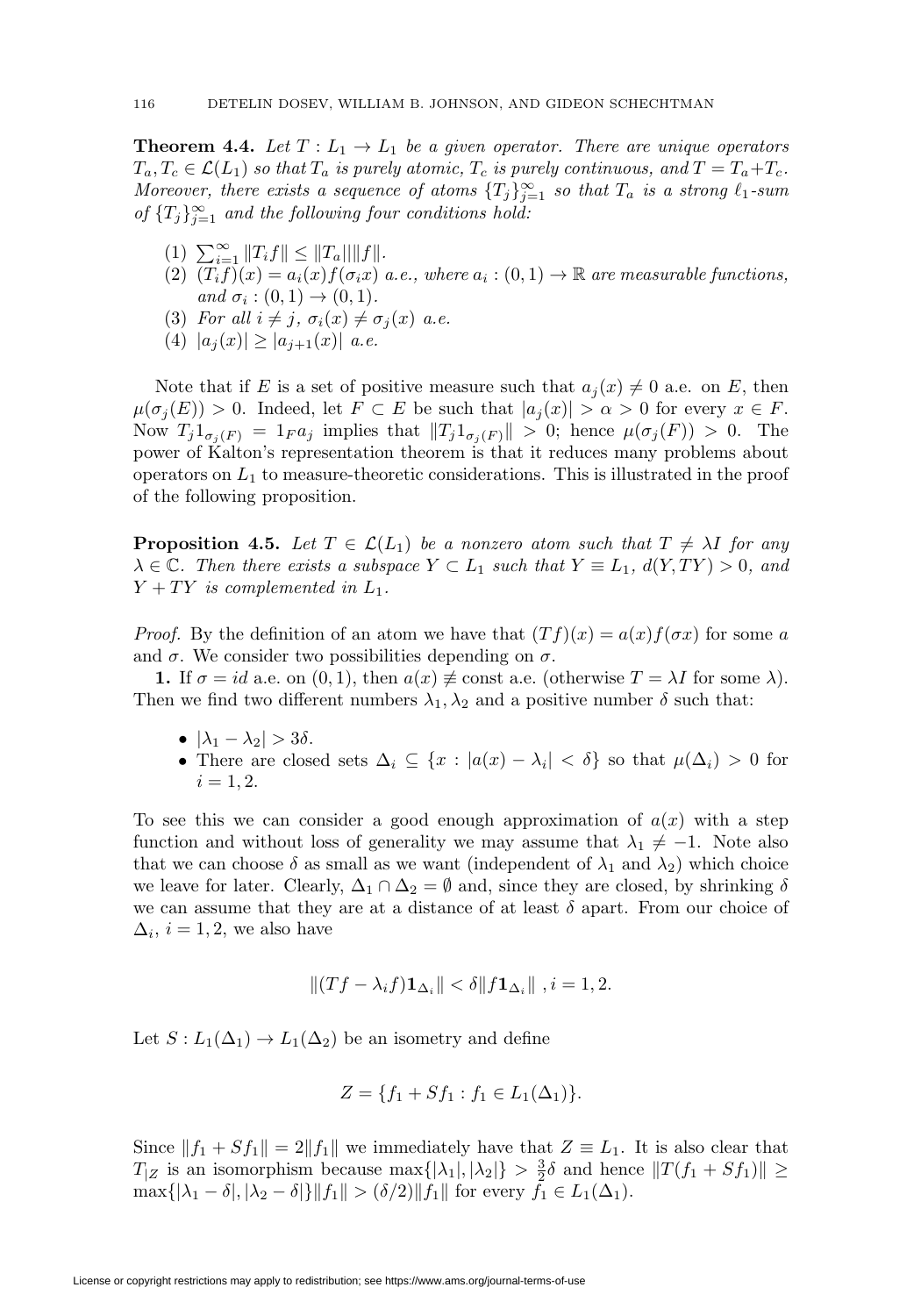To show that  $d(Z, TZ) > 0$  assume that  $||T(g + Sg)|| = 1$  for some  $g \in L_1(\Delta_1)$ . Then for arbitrary  $f \in L_1(\Delta_1)$  we have

$$
||f + Sf - Tg - TSg|| = ||f + Sf - ag - aSg|| = ||f - ag|| + ||Sf - aSg||
$$
  
\n
$$
= ||f - \lambda_1 g + (\lambda_1 - a)g|| + ||Sf - \lambda_2 Sg + (\lambda_2 - a)Sg||
$$
  
\n
$$
\ge ||f - \lambda_1 g|| - ||(\lambda_1 - a)g|| + ||Sf - \lambda_2 Sg|| - ||(\lambda_2 - a)Sg||
$$
  
\n
$$
\ge ||f - \lambda_1 g|| + ||f - \lambda_2 g|| - \delta ||g|| - \delta ||Sg||
$$
  
\n
$$
\ge |\lambda_1 - \lambda_2| ||g|| - 2\delta ||g|| \ge \frac{|\lambda_1 - \lambda_2|}{3} ||g||.
$$

Now we observe that  $||T(g + Sg)|| = 1$  implies that  $||g|| \ge \frac{1}{2||T||}$ ; hence

$$
d(TZ, Z) = \inf_{\substack{\|T(g+Sg)\|=1\\f,g\in L_1(\Delta_1)}} \|f + Sf - Tg - TSg\| \ge \frac{|\lambda_1 - \lambda_2|}{6\|T\|}.
$$

Define  $T_1f(x) = \lambda_1 f(x) \mathbf{1}_{\Delta_1}(x) + \lambda_2 f(x) \mathbf{1}_{\Delta_2}(x)$  and let  $K = T - T_1$ . Denote by  $P_1$ the natural, norm one, projection from  $L_1$  onto  $L_1(\Delta_1)$  and let  $P = P_1 + \frac{\lambda_2 + 1}{\lambda_1 + 1}SP_1$ . It is easy to see that P is an idempotent operator since  $P_1SP_1 \equiv 0$ . To see that P is a projection onto  $Z + T_1Z$ , note that

$$
Pf = P_1 f + \frac{\lambda_2 + 1}{\lambda_1 + 1} SP_1 f = \frac{1}{\lambda_1 + 1} ((\lambda_1 + 1) P_1 f + (\lambda_2 + 1) SP_1 f)
$$
  
= 
$$
\frac{1}{\lambda_1 + 1} (P_1 f + SP_1 f + \lambda_1 P_1 f + \lambda_2 SP_1 f) \in Z + T_1 Z.
$$

Now we observe that  $Z + T Z = Z + (T_1 + K)Z$  and use the fact that  $||K_{Z}|| < \delta$  to conclude that for sufficiently small  $\delta$ , Proposition [2.2](#page-3-1) guarantees that the subspace  $Z + TZ$  is complemented.

**2.** If  $\sigma \neq id$  a.e. on  $(0, 1)$ , let  $A = \{x \mid \sigma(x) = x\}$  and denote  $A' = (0, 1) \setminus A$  and  $B = A' \cap \{x \mid a(x) \neq 0\}.$  We have two cases depending on  $\mu(B)$ .

Case 1.  $\mu(B) > 0$ . In this case we show that there exists  $\Delta \subset B$  such that  $\mu(\Delta \cap \sigma(\Delta)) = 0.$  Denote  $\alpha_k = \{x : |x - \sigma(x)| > \frac{1}{k}\}\cap B.$  Obviously  $\bigcup_{k=1}^{\infty} \alpha_k = \{x : |x - \sigma(x)| > \frac{1}{k}\}\cap B.$  $|x - \sigma(x)| > 0$  ∩ B = B and the latter set has positive measure by assumption; hence there exists  $k_0$  for which  $\mu(\alpha_{k_0}) > 0$ . Now

$$
\alpha_{k_0} = \bigcup_{n=0}^{2k_0-1} \left( \alpha_{k_0} \cap \left[ \frac{n}{2k_0}, \frac{n+1}{2k_0} \right] \right),
$$

so there exists  $n_0$  such that if we denote  $\beta' = \alpha_{k_0} \cap \left[\frac{n_0}{2k_0}, \frac{n_0+1}{2k_0}\right]$ , then  $\mu(\beta') > 0$ . From the way we defined  $\beta'$  it is evident that  $\beta' \cap \sigma(\beta') = \emptyset$  because  $\text{diam}(\beta') < \frac{1}{2k_0}$ and  $|x - \sigma(x)| > \frac{1}{k_0}$  for every  $x \in \beta'$ . Using the proof of [\[9,](#page-26-5) Lemma 5.1] we find a measurable set  $\ddot{\beta} \subset \beta'$  such that  $T_{|L_1(\beta)}$  is an isomorphism. It is clear that  $d(L_1(\beta),TL_1(\beta)) = 1$  since  $L_1(\beta)$  and  $TL_1(\beta)$  have disjoint supports. The fact that  $L_1(\beta) + TL_1(\beta)$  is complemented in  $L_1$  follows from the facts that  $L_1(\beta)$  is norm-one complemented, T is an isomorphism (hence  $TL_1(\beta)$  is complemented), and  $L_1(\beta)$  and  $TL_1(\beta)$  have disjoint supports.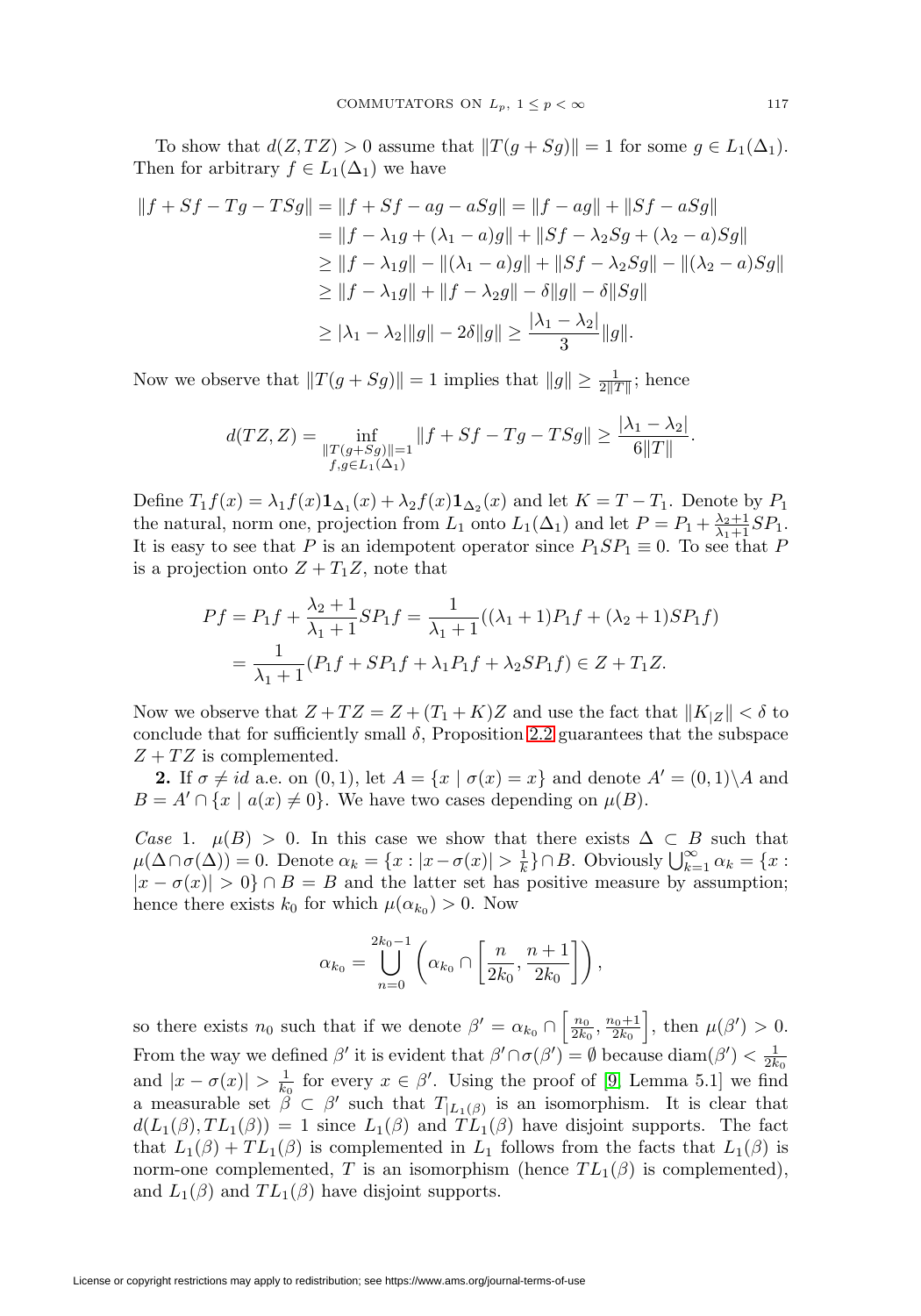Case 2.  $\mu(B)=0$ . In this case we have  $\mu(A) > 0$  (otherwise T will be a zero atom). There are two subcases:

- If  $a(x) \neq \text{const}$  a.e. on A. Then we proceed as in the case  $\sigma = id$  a.e. on  $(0, 1)$ , but we consider A instead of  $(0, 1)$ .
- If  $a(x) = \text{const} = \lambda$  a.e. on A.

Note that  $\lambda \neq 0$  since otherwise T will be a zero atom. Then again we proceed as in the case  $\sigma = id$  a.e. on  $(0, 1)$  considering  $\lambda_1 = \lambda$  and  $\lambda_2 = 0$ . We can do this since  $\mu(A') > 0$  and  $\mu(B) = 0$ ; hence  $\mu(A' \setminus B) > 0$ , and  $T f(x) = a(x) f(\sigma_1 x)$ , where

$$
\sigma_1(x) = \begin{cases} \sigma(x) & \text{if } x \notin A' \backslash B, \\ x & \text{if } x \in A' \backslash B. \end{cases}
$$

Remark 4.6. Note that Proposition [4.5](#page-15-0) is also valid when considering operators  $T: L_1(\nu_1) \to L_1(\nu_2)$ , where  $\nu_1$  and  $\nu_2$  are two nonatomic measures on some  $\sigma$ subalgebra on  $(0, 1)$  and this is in fact how we are going to use it.

Now we proceed to the proof of Theorem [1.2](#page-2-1) in the case  $p = 1$ .

*Proof of Theorem [1.2](#page-2-1) in the case L*<sub>1</sub>. First, using Lemma [3.15,](#page-11-0) we find  $\varepsilon > 0$  and a subspace  $X \subseteq L_1$  such that for every  $X' \subseteq X$ ,  $X' \simeq L_1$ , and every  $\lambda \in \mathbb{C}$  we have  $g(\lambda I - T, X') > \varepsilon$ . Then consider an onto isomorphism  $S: L_1 \to L_1$  such that  $SX = L_1(\Delta)$ , where  $\Delta$  can be any nonempty open interval. For  $T' = STS^{-1}$  we have  $g(\lambda I - T', X') > \varepsilon'$  for every  $X' \subseteq SX = L_1(\Delta)$ , where  $\varepsilon' = \frac{\varepsilon}{\|S\| \|S^{-1}\|}$ . It is clear that it is enough to prove the theorem for  $T'$ , so without loss of generality we may assume that  $T' = T$  and  $\varepsilon = \varepsilon'.$ 

Let  $T = T_a + T_c$  be the Kalton representation for T and fix  $\delta$ . First, we use Rosenthal's remark before Lemma 2.1 in [\[12\]](#page-26-3) to find an atom V and set  $\Delta_1 \subseteq \Delta$ such that  $||T_{a|L_1(\Delta_1)} - V|| < \frac{\varepsilon}{10}$ . Since purely continuous operators are not signembeddings, we apply [\[12,](#page-26-3) Lemma 3.1] to find a norm-one complemented subspace  $X' \subseteq L_1(\Delta_1)$  such that  $X' \equiv L_1$  and  $||T_{c|X'}|| < \frac{\varepsilon}{10}$  $\frac{1}{10}$ . From our choice of X' it follows that

$$
g(\lambda I - V, X'') > \frac{\varepsilon}{2}
$$
 for every  $\lambda \in \mathbb{C}$  and every  $X'' \subseteq X', X'' \simeq L_1$ .

From the last inequality it is clear that  $V : X' \to L_1$  is a nonzero atom and  $V_{|X'} \neq \lambda I$ . Now Proposition [4.5](#page-15-0) gives us the desired result.  $\Box$  $\Box$ 

#### 5. Appendix

Before we start with the proof of Theorem [3.4](#page-6-0) we recall some of the notation we previously used and note some of the properties of  $S(x)$ , the square function defined with respect to the Haar basis (for a general definition of  $S(x)$ , see Definition [3.2\)](#page-5-1).

Recall that unless otherwise noted,  $L_p$  denotes  $L_p([0,1], \mu)$  where  $\mu$  is the Lebesgue measure. The unconditional basis constant of the usual Haar basis  ${h_{n,i}}_{n=0, i=1}^{\infty}$  in  $L_p$ ,  $1 < p < \infty$ , is denoted by  $C_p$ . Recall also that  ${r_n}_{n=0}^{\infty}$  is the Rademacher sequence on [0, 1] (defined by  $r_n = \sum_{i=1}^{2^n} h_{n,i}$ ).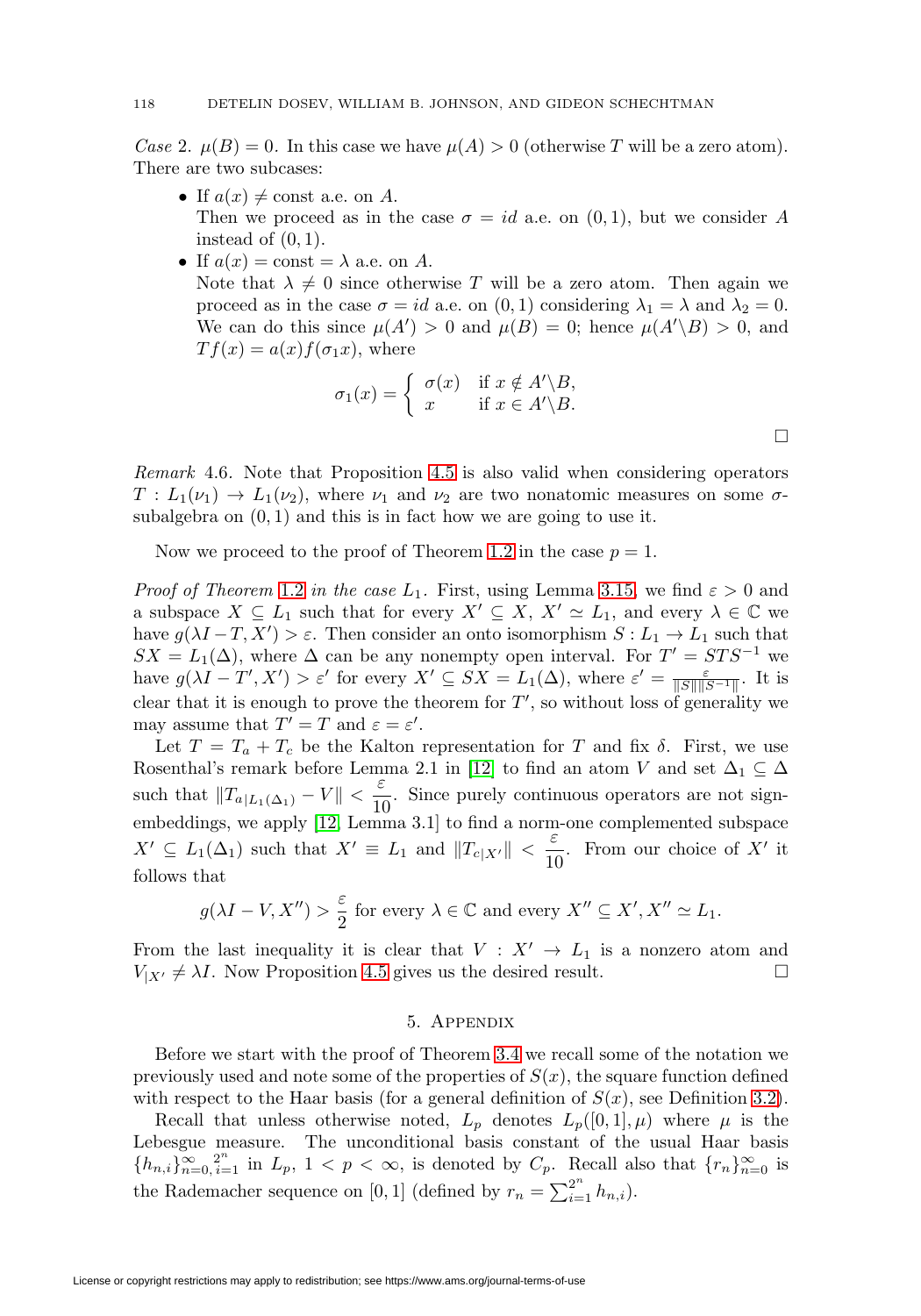Denote by  $\mathcal{E}_n$  the finite algebra generated by the dyadic intervals  $[(i-1)2^{-n}, i2^{-n}]$ ,  $i = 1, 2, \ldots, 2<sup>n</sup>$ , and by  $\mathcal{E}$ , the union of all these algebras. It is clear that the algebra  $\mathcal{E}_n$  is generated by the supports of  $\{(h_{n,i})\}_{i=1}^{2^n}$ .

If f and g are functions in  $L_p$  which have disjoint supports with respect to the Haar basis, then it is obvious that  $S^2(f + g) = S^2(f) + S^2(g)$ . This will be used numerous times. Let  ${x_k}_{k=1}^{\infty}$  be a sequence of functions in  $L_p$ ,  $1 < p < \infty$ , which are disjointly supported with respect to the Haar basis. Using the unconditionality of the Haar basis and Khintchine's inequality we obtain

<span id="page-18-0"></span>
$$
(14)
$$

$$
\left\| \sum_{k=1}^{\infty} x_k \right\|_p \ge C_p^{-1} \left( \int_0^1 \left\| \sum_{k=1}^{\infty} r_k(u) x_k \right\|_p^p du \right)^{1/p}
$$
  
=  $C_p^{-1} \left\| \left( \int_0^1 \left| \sum_{k=1}^{\infty} r_k(u) x_k \right\|_p^p du \right)^{1/p} \right\|_p \ge C_p^{-1} A_p \left\| \left( \sum_{k=1}^{\infty} |x_k|^2 \right)^{\frac{1}{2}} \right\|_p$ 

where  $A_p$  is the constant from Khintchine's inequality. If  $x_k = \sum_i \alpha_{k,i} h_{n_{k,i}}, k =$  $1, 2, \ldots$  are disjointly supported vectors with respect to the Haar basis, using  $(14)$ for  $\{\alpha_{k,i}h_{n_{k,i}}\}_{k,i}$  we obtain

<span id="page-18-1"></span>(15) 
$$
\left\| \sum_{k=1}^{\infty} x_k \right\|_p \ge C_p^{-1} A_p \left( \int_0^1 \left( \sum_{k=1}^{\infty} S^2(x_k) \right)^{\frac{p}{2}} \right)^{\frac{1}{p}}.
$$

In a similar manner

<span id="page-18-2"></span>(16) 
$$
\left\| \sum_{k=1}^{\infty} x_k \right\|_p \leq C_p B_p \left( \int_0^1 \left( \sum_{k=1}^{\infty} S^2(x_k) \right)^{\frac{p}{2}} \right)^{\frac{1}{p}}
$$

From the last two inequalities it follows that the norm  $\|\cdot\|_p = \|S(\cdot)\|_p$  is equivalent to the usual norm in  $L_p$ ,  $1 < p < \infty$ . Now we proceed to the main theorem of this section.

.

**Theorem [3.4.](#page-6-0)** For each  $1 < p < 2$  there is a constant  $K_p$  such that if T is a sign-embedding operator from  $L_p[0,1]$  into  $L_p[0,1]$  (and in particular if it is an isomorphism), then there is a  $K_p$ -complemented subspace X of  $L_p[0,1]$  which is  $K_p$ -isomorphic to  $L_p[0,1]$  and such that  $T_{|X}$  is a  $K_p$ -isomorphism and  $T(X)$  is  $K_p$ -complemented in  $L_p$ .

Moreover, if we consider  $L_p[0,1]$  with the norm  $\|x\|_p = \|S(x)\|_p$  (with S being the square function with respect to the Haar system), then, for each  $\varepsilon > 0$ , there is a subspace X of  $L_p[0,1]$  which is  $(1+\varepsilon)$ -isomorphic to  $L_p[0,1]$  and such that  $T_X$ is a  $(1+\varepsilon)$ -isomorphism (and X and  $T(X)$  are  $K_p$ -complemented in  $L_p$ ).

*Proof of Theorem [3.4](#page-6-0).* Let  $T$  be as in the statement of the theorem. Without loss of generality (see e.g. Lemma 9.10 in [\[8\]](#page-26-2) and note that only the boundedness of T is used)  $\{Th_{n,i}\}\$ is a block basis of  $\{h_{n,i}\}_{n=0}^{\infty}$ ,  $2^{n}\atop i=1$ . For  $E \in \mathcal{E}_n$  put

$$
v_n(E) = S\left(\sum_{h_{n,i}\subseteq E} Th_{n,i}\right),\,
$$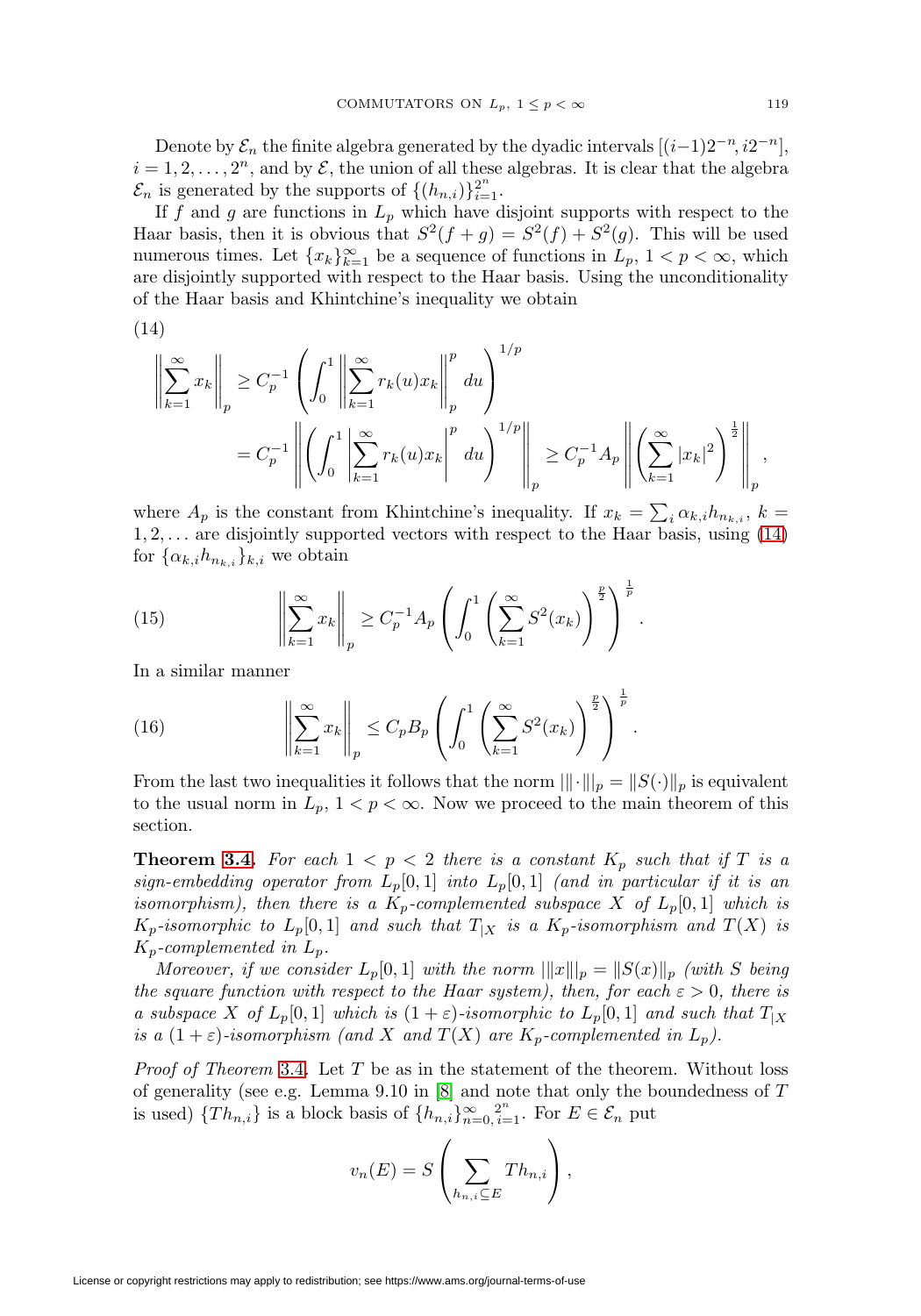where  $h_{n,i} \subseteq E$  is a shorthand notation for supp $(h_{n,i}) \subseteq E$ . Also put  $v_n =$  $v_n([0,1]) = S(\sum_{i=1}^{2^n} Th_{n,i}) = S(Tr_n).$ 

<span id="page-19-1"></span>*Claim* 5.1. The convex hull of  $\{v_n^2\}$  is  $p/2$ -equi-integrable; i.e., the set

$$
V = \left\{ \left( \sum \alpha_n^2 v_n^2 \right)^{p/2} : \sum \alpha_n^2 \le 1 \right\}
$$

is equi-integrable.

Proof. The proof is a refinement of the argument on page 265 of [\[8\]](#page-26-2). Since the convex hull of any finite set in  $L_{p/2}$  is  $p/2$ -equi-integrable, it follows that if the convex hull of  $\{v_n^2\}$  is not p/2-equi-integrable, then there are  $\varepsilon_0 > 0$ , successive subsets  $\sigma_m \subset \mathbb{N}$ , and disjoint subsets  $\{A_m\}_{m=1}^{\infty}$  of  $[0, 1]$  such that for  $w_m^2 = \sum_{n \in \sigma_m} \alpha_n^2 v_n^2$ , where  $\sum_{n \in \sigma_m} \alpha_n^2 = 1$  for all m, we have

<span id="page-19-0"></span>(17) 
$$
\left(\int_{A_m} w_m^p\right)^{1/p} \geq \varepsilon_0.
$$

Using [\(15\)](#page-18-1) and [\(17\)](#page-19-0) (the estimate in (15) we can use since  $\{Tr_n\}$  are disjointly supported with respect to the Haar basis), for all  ${a_m}_{m=1}^{\infty} \in \ell_2$  we have

$$
\begin{split}\n\left(\sum_{m=1}^{\infty} a_m^2\right)^{1/2} &= \|\sum_{m=1}^{\infty} a_m \sum_{n \in \sigma_m} \alpha_n r_n\|_2 \ge \|\sum_{m=1}^{\infty} a_m \sum_{n \in \sigma_m} \alpha_n r_n\|_p \\
&\ge \|T\|^{-1} \|\sum_{m=1}^{\infty} a_m \sum_{n \in \sigma_m} \alpha_n T r_n\|_p \\
&\ge \|T\|^{-1} C_p^{-1} A_p \left(\int_0^1 \left(\sum_{m=1}^{\infty} a_m^2 \sum_{n \in \sigma_m} \alpha_n^2 S^2 (Tr_n)\right)^{p/2}\right)^{1/p} \\
&= \|T\|^{-1} C_p^{-1} A_p \left(\int_0^1 \left(\sum_{m=1}^{\infty} a_m^2 \sum_{n \in \sigma_m} \alpha_n^2 v_n^2\right)^{p/2}\right)^{1/p} \\
&= \|T\|^{-1} C_p^{-1} A_p \left(\int_0^1 \left(\sum_{m=1}^{\infty} a_m^2 w_m^2\right)^{p/2}\right)^{1/p} \\
&\ge \|T\|^{-1} C_p^{-1} A_p \left(\sum_{m=1}^{\infty} |a_m|^p \int_{A_m} w_m^p\right)^{1/p} \\
&\ge \|T\|^{-1} C_p^{-1} A_p \varepsilon_0 \left(\sum_{m=1}^{\infty} |a_m|^p\right)^{1/p},\n\end{split}
$$

which leads us to a contradiction since  $p < 2$ .

<span id="page-19-2"></span>**Proposition 5.2.** There is an additive  $L_{p/2}^+$ -valued measure,  $\Lambda$ , on  $\mathcal E$  and there are successive convex combinations  $u_m(\cdot)$  of  $\{v_n^2(\cdot)\}\)$  such that for all  $E \in \mathcal{E}$  we have  $u_m(E) \to \Lambda(E)$  almost surely and in  $L_{p/2}$ . Moreover, for any sequence  $\varepsilon_n \to 0$ , there are measurable sets  $D_n \subset [0,1]$  with  $\mu(D_n) > 1 - \varepsilon_n$  and such that for all  $E \in \mathcal{E}$  and all n,  $u_m(E) \mathbf{1}_{D_n} \to \Lambda(E) \mathbf{1}_{D_n}$  as  $m \to \infty$  also in  $L_1$ .

*Proof.* We start as in the proof of Lemma 6.4 in  $[8]$ : Since the set V from Claim [5.1](#page-19-1) is bounded in  $L_{p/2}$ , by a result of Nikišin [\[11\]](#page-26-6), for each  $\varepsilon > 0$  there exists a set

$$
\Box
$$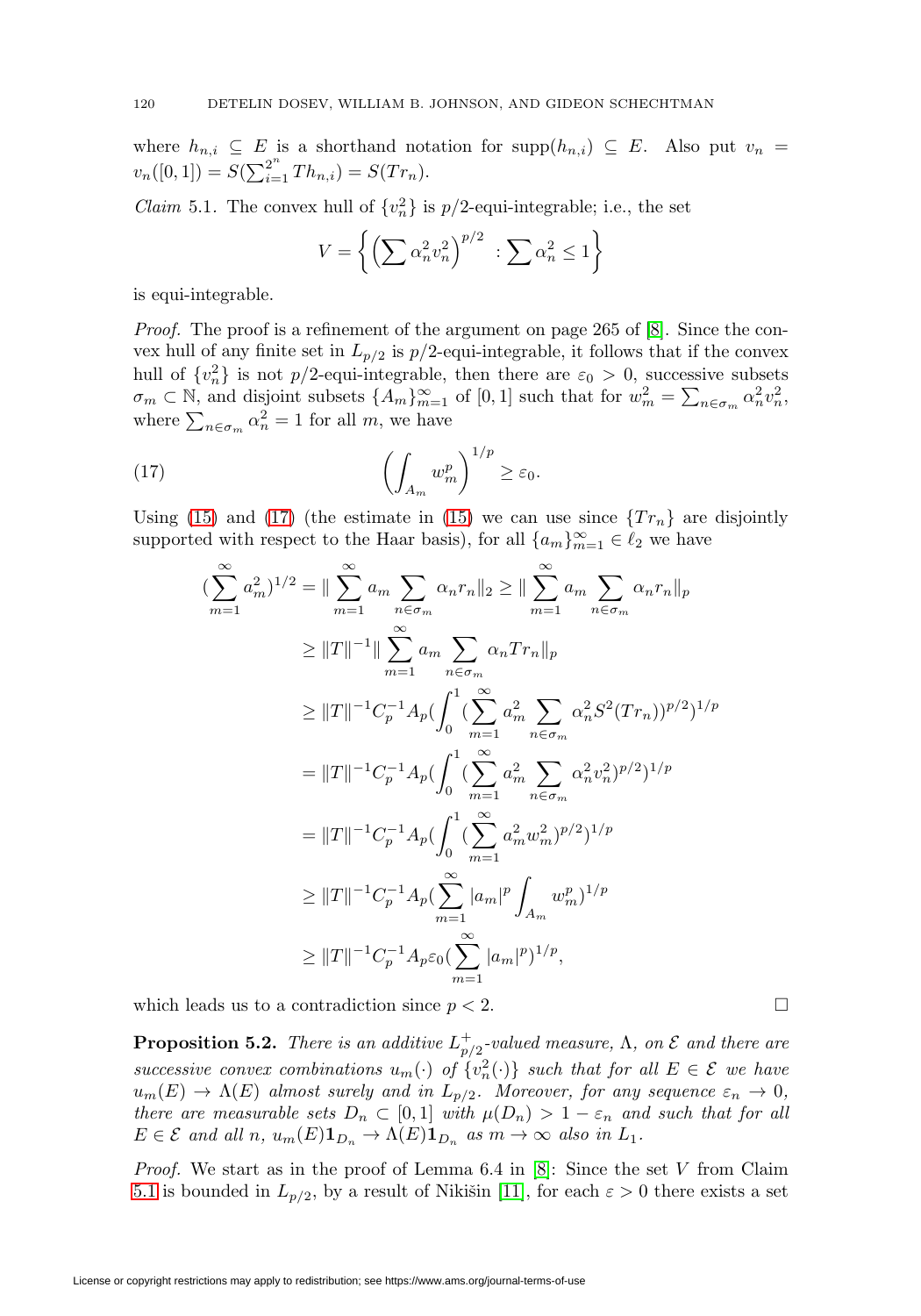$D = D_{\varepsilon} \subset [0, 1]$  of measure larger that  $1 - \varepsilon$  such that

$$
\sup_{v \in V} \int_D v d\mu < \infty.
$$

Note that we may assume that  $D_{1/n} \subset D_{1/(n+1)}$  for  $n = 2, 3, \ldots$ . As in the proof of [\[8,](#page-26-2) Lemma 6.4], using the weak compactness of  $V_{|D_{1/2}} \subset L_1$ , we can find successive convex combinations  $u_m(\cdot)$  of the  $v_n^2(\cdot)$  such that  $u_m(E) \mathbf{1}_{D_{1/2}}$  converges pointwise and in  $L_1$  to  $\Lambda_1(E)1_{D_{1/2}}$  for every  $E \in \mathcal{E}$ , where  $\Lambda_1 1_{D_{1/2}}$  is  $L_1^+$ -valued additive measure. Now we can find successive convex combinations  $w_m(\cdot)$  of the  $u_m(\cdot)$  such that  $w_m(E) \mathbf{1}_{D_{1/3}}$  converges pointwise and in  $L_1$  to  $\Lambda_2(E) \mathbf{1}_{D_{1/3}}$  for every  $E \in \mathcal{E}$ , where  $\Lambda_2 \mathbf{1}_{D_{1/3}}$  is  $L_1^+$ -valued additive measure. Note that  $\Lambda_2 \mathbf{1}_{D_{1/2}} = \Lambda_1 \mathbf{1}_{D_{1/2}}$ . Continuing in this manner and taking a diagonal sequence of the sequences of successive convex combinations we get a sequence, which we still denote  $u_m$ , of successive convex combinations of the  $v_n^2$  and an  $L_0^+$ -valued additive measure  $\Lambda$ such that for every n,  $\Lambda \mathbf{1}_{D_{1/n}}$  is  $L_1^+$ -valued and  $u_m(E)\mathbf{1}_{D_{1/n}}$  converges, as  $m \to \infty$ , pointwise and in  $L_1$  to  $\Lambda(E) \mathbf{1}_{D_{1/n}}$  for every  $E \in \mathcal{E}$ .

It remains to show that the convergence is also in  $L_{p/2}$  (on the whole interval). Since for each  $E, \{u_m(E)\}\$ is  $p/2$ -equi-integrable, it follows that, given any  $\delta > 0$ , if *n* is large enough  $\int_{D_n^c} u_m(E)^{p/2} < \delta$  for all *m*. Consequently, we also have  $\int_{D_n^c} \Lambda(E)^{p/2} \leq \delta$  and

$$
\limsup_{m \to \infty} \int |u_m(E) - \Lambda(E)|^{p/2} \le \limsup_{m \to \infty} \int_{D_n} |u_m(E) - \Lambda(E)|^{p/2} + 2\delta
$$
  

$$
\le \limsup_{m \to \infty} \left\| (u_m(E) - \Lambda(E)) \mathbf{1}_{D_n} \right\|_{1}^{p/2} + 2\delta = 2\delta.
$$

Since this is true for any  $\delta$  we get the desired result.

Note first that if we denote  $C = (C_p^2 B_p A_p^{-1} ||T||)^p$ , then for all m and all  $E \in \mathcal{E}$  we have  $\int u_m(E)^{p/2} \le C\mu(E)$ , where  $\{u_m\}$  are from Proposition [5.2.](#page-19-2) Indeed, let  $u_m =$  $\sum_{k \in \sigma_m} \alpha_{m,k} v_k^2$ , where  $\{\sigma_m\}_{m=0}^{\infty}$  are successive subsets of N and  $\{\alpha_{m,k}\}_{m=0, k \in \sigma_m}^{\infty}$ <br>is a sequence of nonnegative numbers such that  $\sum_{k \in \sigma_m} \alpha_{m,k} = 1$ . Then using [\(15\)](#page-18-1), [\(16\)](#page-18-2) and the unconditionality of the Haar basis we get

$$
\int u_m(E)^{p/2} = \int (\sum_{k \in \sigma_m} \alpha_{m,k} v_k^2(E))^{p/2} = \int (\sum_{k \in \sigma_m} \alpha_{m,k} S^2 (\sum_{h_{k,i} \subseteq E} Th_{k,i}))^{p/2}
$$
  
\n
$$
\leq (C_p A_p^{-1})^p \|\sum_{k \in \sigma_m} \alpha_{m,k}^{1/2} (\sum_{h_{k,i} \subseteq E} Th_{k,i})\|_p^p
$$
  
\n
$$
\leq (C_p A_p^{-1} \|T\|)^p \|\sum_{k \in \sigma_m} \alpha_{m,k}^{1/2} (\sum_{h_{k,i} \subseteq E} h_{k,i})\|_p^p
$$
  
\n
$$
\leq (C_p^2 B_p A_p^{-1} \|T\|)^p \| (\sum_{k \in \sigma_m} \alpha_{m,k} S^2 (\sum_{h_{k,i} \subseteq E} h_{k,i}))^{1/2} \|_p^p
$$
  
\n
$$
\leq (C_p^2 B_p A_p^{-1} \|T\|)^p \|1_E\|_p^p = (C_p^2 B_p A_p^{-1} \|T\|)^p \mu(E).
$$

This implies that for all  $E \in \mathcal{E}$ ,  $\int \Lambda(E)^{p/2} \leq C \mu(E)$ . Now consider the linear operator R defined on the functions of the form  $f = \sum_{i=1}^{r} a_i \mathbf{1}_{E_i}$  by  $Rf = \sum_{i=1}^{r} a_i \Lambda(E_i)$ , where the  $E_i$ 's are disjoint sets in  $\mathcal{E}$ . Then R is bounded as an operator from a

$$
\qquad \qquad \Box
$$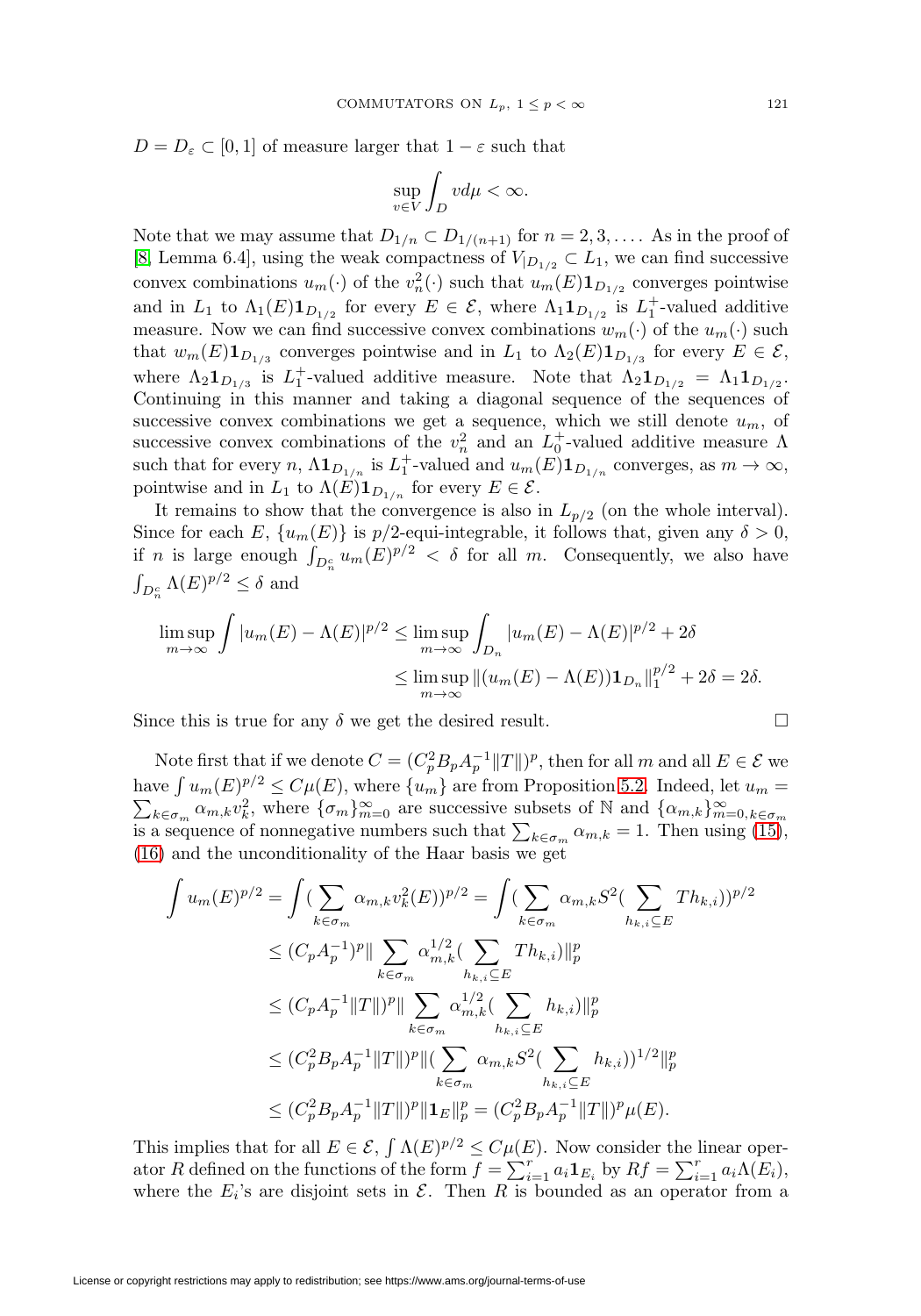subspace of  $L_{p/2}$  to  $L_{p/2}$ . Indeed,

$$
\int |Rf|^{p/2} \leq \int \sum_{i=1}^r |a_i|^{p/2} \Lambda(E_i)^{p/2} \leq C \int \sum_{i=1}^r |a_i|^{p/2} \mu(E_i) = C ||f||_{p/2}^{p/2}.
$$

Consequently, R can be extended to all of  $L_{p/2}$  and then we define  $\Lambda(E) = R1_E$ for all E in the Borel  $\sigma$ -algebra.

Remark 5.3. From the comments above it follows that  $\Lambda$  can be extended to an  $L_{p/2}^+$ -valued measure satisfying  $\int \Lambda(E)^{p/2} \leq C\mu(E)$  for some constant  $C < \infty$  and for all E in the Borel  $\sigma$ -algebra. For each n,  $\Lambda(E) \mathbf{1}_{D_n}$  is an  $L_1^+$ -valued measure. Note also that, since  $T$  is a sign-embedding,  $\Lambda$  is not identically zero.

<span id="page-21-1"></span>**Lemma 5.4.** Let  $\Lambda$  be a nonzero  $L_{p/2}^+$ -valued measure on the Borel  $\sigma$ -algebra  $\mathcal{B}$ satisfying  $\int \Lambda(A)^{p/2} \leq C\mu(A)$  for some  $C < \infty$  and all  $A \in \mathcal{B}$ . Then for all  $\varepsilon > 0$ there exist a set  $A_0$  and a number c,  $0 < c \leq C$ , such that  $\int \Lambda(A_0) > 0$  and

$$
c\mu(A) \le \int \Lambda(A)^{p/2} \le c(1+\varepsilon)\mu(A)
$$

for all  $A \subseteq A_0$ .

*Proof.* Fix an  $\varepsilon > 0$  and denote  $m = \sup\{\int \Lambda(A)^{p/2}/\mu(A) : A \in \mathcal{B}\}\.$  Let  $B_0 \in \mathcal{B}$ be such that  $\frac{\int A(B_0)^{p/2}}{\mu(B_0)} \ge \frac{m}{1+\varepsilon}$ . Also let C be a maximal collection of disjoint Borel subsets of  $B_0$  of positive measure satisfying  $\frac{\int \Lambda(B)^{p/2}}{\mu(B)} < \frac{m}{1+\varepsilon}$ . The collection C is necessarily countable and if we assume that  $A_0 = B_0 \setminus \bigcup_{B \in \mathcal{C}} B$  has measure 0, then we have

$$
\frac{m}{1+\varepsilon}\mu(B_0) \leq \int \Lambda(B_0)^{p/2} = \int (\sum_{B \in \mathcal{C}} \Lambda(B))^{p/2} \leq \int \sum_{B \in \mathcal{C}} \Lambda(B)^{p/2} < \frac{m}{1+\varepsilon} \sum_{B \in \mathcal{C}} \mu(B) = \frac{m}{1+\varepsilon} \mu(B_0),
$$

which is a contradiction. Therefore,  $A_0$  satisfies the conclusion of the lemma with  $c = \frac{m}{1+\epsilon}$ .  $\frac{m}{1+\varepsilon}$ .

<span id="page-21-0"></span>**Lemma 5.5.** Let  $\Lambda$  be an  $L_{p/2}^+$ -valued measure and suppose that  $A_0$  is such that for all  $A \subseteq A_0$  and some constant  $c > 0$ ,

$$
c\mu(A) \le \int \Lambda(A)^{p/2} \le c(1+\varepsilon)\mu(A).
$$

Then for any measurable partition  $A_0 = \bigcup_{i=1}^n F_i$ ,

$$
\int \max_{1 \le i \le n} \Lambda(F_i)^{p/2} \ge (1+\varepsilon)^{-p/(2-p)} c\mu(A_0) \ge (1+\varepsilon)^{-2/(2-p)} \int \Lambda(A_0)^{p/2}.
$$

Proof.

$$
c\mu(A_0) \leq \int \Lambda(A_0)^{p/2} = \int (\sum_{i=1}^n \Lambda(F_i))^{p/2}
$$
  
\n
$$
\leq \int (\sum_{i=1}^n \Lambda(F_i)^{p/2})^{p/2} \max_{1 \leq i \leq n} \Lambda(F_i)^{(1-p/2)p/2}
$$
  
\n
$$
\leq (\int \sum_{i=1}^n \Lambda(F_i)^{p/2})^{p/2} (\int \max_{1 \leq i \leq n} \Lambda(F_i)^{p/2})^{(1-p/2)}
$$
  
\n
$$
\leq (1+\varepsilon)^{p/2} c^{p/2} (\mu(A_0))^{p/2} (\int \max_{1 \leq i \leq n} \Lambda(F_i)^{p/2})^{(1-p/2)}.
$$

Consequently,

$$
\int \max_{1 \le i \le n} \Lambda(F_i)^{p/2} \ge (1+\varepsilon)^{-p/(2-p)} c\mu(A_0) \ge (1+\varepsilon)^{-2/(2-p)} \int \Lambda(A_0)^{p/2}.
$$

 $\Box$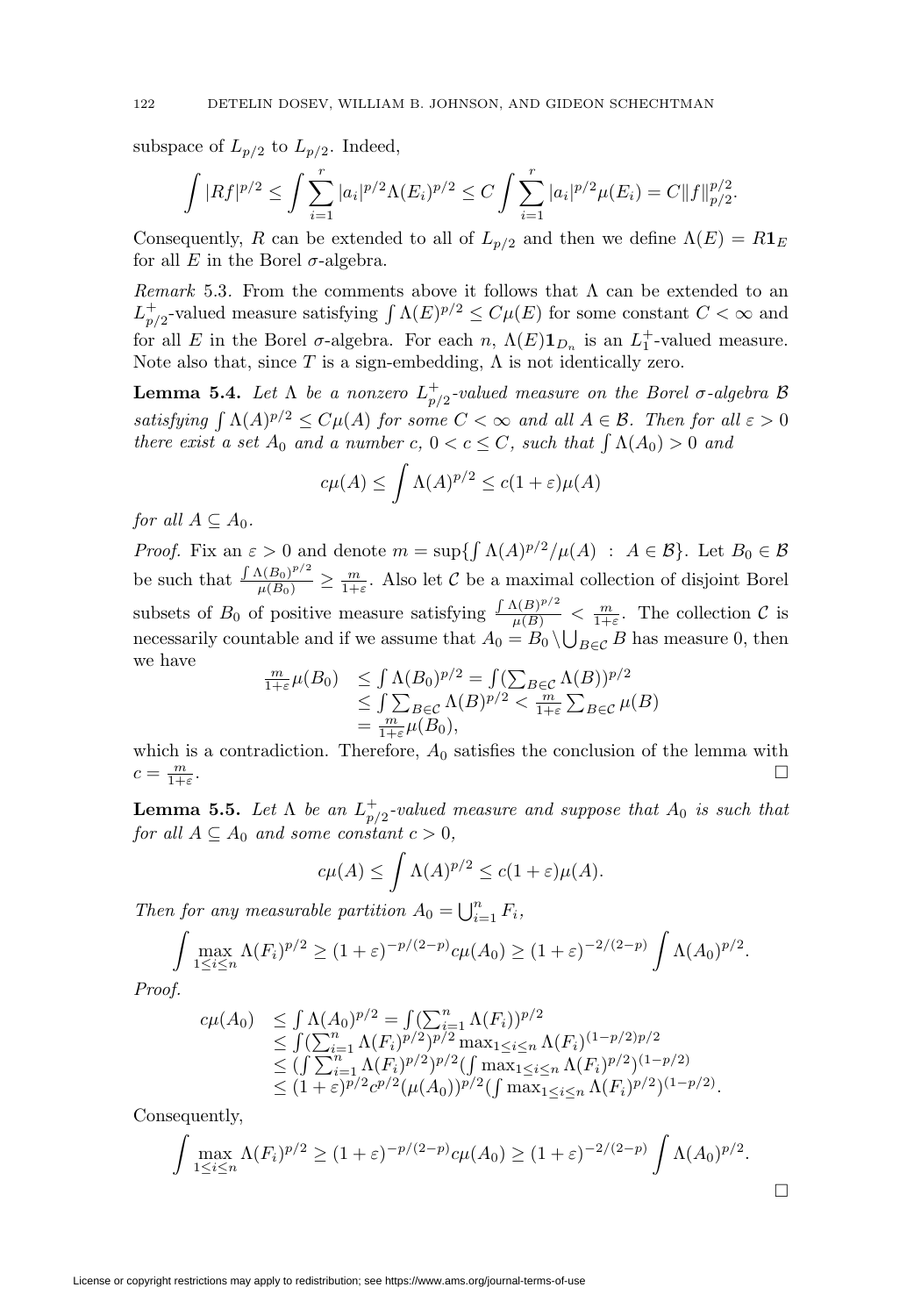Fix an  $\varepsilon > 0$  and let  $A_0 \in \mathcal{B}$  and c be as in Lemma [5.5](#page-21-0) so that for any partition  $A_0 = \bigcup_{i=1}^n F_i,$ 

<span id="page-22-0"></span>(18) 
$$
\int \max_{1 \leq i \leq n} \Lambda(F_i)^{p/2} > (1+\varepsilon)^{-p/(2-p)} c\mu(A_0).
$$

Approximating by a set from  $\mathcal{E}$ , we may assume that the set  $A_0$  satisfying [\(18\)](#page-22-0) is in  $\mathcal{E}$ . Let  $\{E_{n,i}\}_{n=0}^{\infty}i=1}^{2^n}$  be a dyadic tree of sets in  $\mathcal{E}$  with  $E_{0,1} = A_0$  and let

$$
M_n = \max_{1 \le i \le 2^n} \Lambda(E_{n,i}).
$$

 $M_n$  is a nonincreasing sequence of functions in  $L_{p/2}^+$ . Denote by M its limit (in  $L_{p/2}$  or, equivalently, almost everywhere). Clearly,

$$
\int M^{p/2} \ge (1+\varepsilon)^{-p/(2-p)} c\mu(A_0).
$$

We now define a sequence of functions  $\varphi_n : [0,1] \to A_0$  which will play a role similar to the one played by the sequence with the same name in [\[8,](#page-26-2) Lemma 9.8]. For each *n* order the set  $\{1, 2, ..., 2<sup>n</sup>\}$  according to the order of the leftmost points in  $\{\overline{E_{n,i}}\}$ ; i.e.,  $i \prec j$  if  $\min\{t \in \overline{E_{n,i}}\} < \min\{t \in \overline{E_{n,j}}\}$ . Let  $\varphi_n : [0,1] \to A_0$  be defined by  $\varphi_n(t) = \min\{t \in \overline{E_{n,i}}\}$  if  $1 \leq i \leq 2^n$  is the first, in the order  $\prec$ , such that  $\Lambda(E_{n,i})(t) \geq M(t)$ . For each t,  $\{\varphi_n(t)\}\$ is a nondecreasing and thus a converging sequence. Let  $\varphi(t)$  denote its limit. Notice that

$$
\mathbf{1}_{\varphi^{-1}(A)}(t)M(t) \le \Lambda(A)(t)
$$

for every t and every A which is a union of the interiors of the  $E_{n,i}$ -s. Indeed, it is enough to prove this for  $A = E_{n,i}^{\circ}$  for some n and i. But if  $t \in \varphi^{-1}(E_{n,i}^{\circ})$ , then for k large enough,  $E_{k,i(k)} \subset E_{n,i}$  (where  $\varphi_k(t)$  is the leftmost point of  $\overline{E_{k,i(k)}}$ ) and

$$
\Lambda(E_{n,i})(t) \ge \Lambda(E_{k,i(k)})(t) \ge M(t).
$$

Fix a sequence  $\{\varepsilon_n\}_{n=1}^{\infty}$ ,  $\varepsilon_n \to 0$ , to be chosen later. Consider the vector measure

$$
m(A) = (\mu(A), \int_{\varphi^{-1}(A)} M^{p/2}), A \subseteq A_0
$$

and notice that it is nonatomic and even absolutely continuous with respect to Lebesgue measure. Indeed, for A in the algebra generated by the  $E_{n,i}$ 's,

$$
\int_{\varphi^{-1}(A)} M^{p/2} \le \int_{\varphi^{-1}(A)} \Lambda(A)^{p/2} \le \int \Lambda(A)^{p/2} \le C\mu(A).
$$

The inequality clearly extends to all  $A \in \mathcal{B}$ ,  $A \subseteq A_0$ .

By Lyapunov's theorem one can find a partition of  $A_0$  into two sets,  $F_{1,1}$  and  $F_{1,2}$ , of equal m measure. For any  $\varepsilon_1 > 0$ , we can perturb  $F_{1,1}$  and  $F_{1,2}$  slightly to get  $F_{1,1}, F_{1,2}$  in the algebra generated by the  $E_{n,i}$ 's which satisfy

$$
\mu(F_{1,1}) = \mu(F_{1,2}) = \frac{1}{2}\mu(A_0)
$$

and

$$
\frac{(1-\varepsilon_1)}{2}\int M^{p/2}\leq \int_{\varphi^{-1}(F_{1,1})}M^{p/2}, \int_{\varphi^{-1}(F_{1,2})}M^{p/2}\leq \frac{(1+\varepsilon_1)}{2}\int M^{p/2}.
$$

Now we partition each of  $F_{1,1}$  and  $F_{1,2}$  in a similar manner and then continue the process. This way, for every positive sequence  $\{\varepsilon_n\}_{n=1}^{\infty}$ ,  $\varepsilon_n \downarrow 0$ , we construct a dyadic tree  ${F_{n,i}}_{n=0,i=1}^{\infty}$  of subsets of  $A_0$  such that the elements of the tree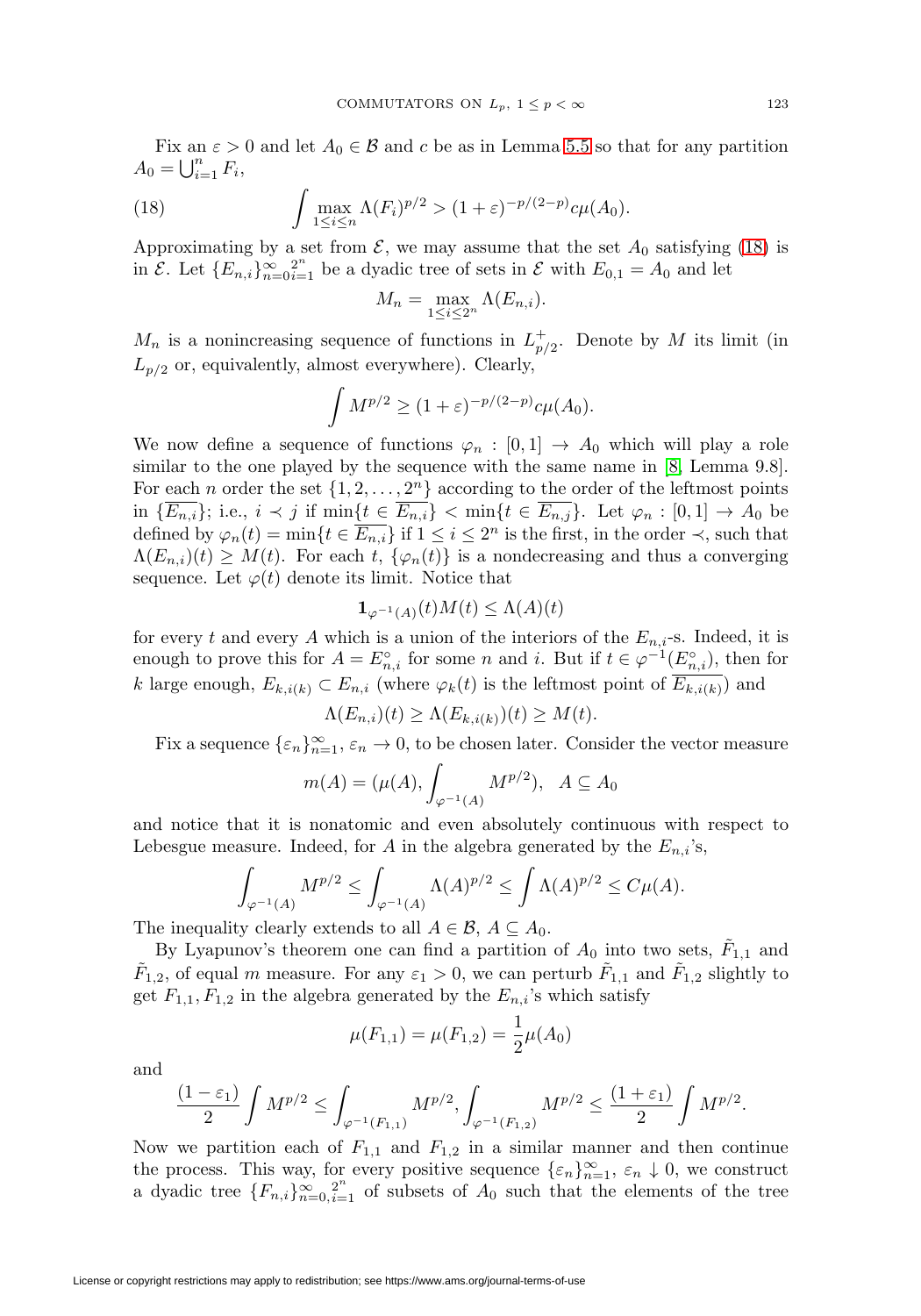${F_{n,i}}_{n=0}^{\infty}$  are in the algebra generated by the  $E_{n,i}$ 's and for all  $n=0,1,\ldots, i=1$  $1,\ldots, 2^n$ , we have

<span id="page-23-0"></span>(19) 
$$
\mu(F_{n,i}) = 2^{-n} \mu(A_0)
$$

and

<span id="page-23-1"></span>
$$
(20) \qquad 2^{-n} \prod_{j=1}^{n} (1 - \varepsilon_j) \int M^{p/2} \le \int_{\varphi^{-1}(F_{n,i})} M^{p/2} \le 2^{-n} \prod_{j=1}^{n} (1 + \varepsilon_j) \int M^{p/2}.
$$

Define  $G_{n,i} = \varphi^{-1}(F_{n,i})$  for  $n = 0, 1, ...$  and  $i = 1, 2, ..., 2^n$ . Fix  $1 - \delta =$  $(\prod_{j=1}^{\infty}(1-\varepsilon_j))(1+\varepsilon)^{-2/(2-p)}$ . The main remaining ingredient in the proof of the theorem is the following claim.

<span id="page-23-2"></span>*Claim* 5.6. There exist a and b,  $0 < a < b = (1 - \delta)^{-1}a$ , such that for all N and all coefficients  $\{a_{n,i}\}_{n=0}^N\}_{i=1}^N$ ,

$$
a||S(\sum_{n=0}^{N}\sum_{i=1}^{2^{n}}a_{n,i}h_{n,i})||_{p}^{p} \leq ||\sum_{n=0}^{N}\sum_{i=1}^{2^{n}}a_{n,i}^{2}\Lambda(F_{n,i})||_{p/2}^{p/2} \leq b||S(\sum_{n=0}^{N}\sum_{i=1}^{2^{n}}a_{n,i}h_{n,i})||_{p}^{p}.
$$

*Proof.* We shall use the shorthand notation  $h_{n,i} \supseteq h_{N,j}$  for  $\text{supp}(h_{n,i}) \supseteq \text{supp}(h_{N,j})$ . The first equality below follows by expressing  $\Lambda(F_{n,i})$  in terms of the  $\Lambda(F_{N,j})$ 's and changing the order of summation. We also use Lemma [5.4](#page-21-1) and [\(19\)](#page-23-0). Then

$$
\|\sum_{n=0}^{N} \sum_{i=1}^{n} a_{n,i}^{2} \Lambda(F_{n,i})\|_{p/2}^{p/2} = \int \left(\sum_{j=1}^{2^{N}} \Lambda(F_{N,j}) \sum_{(n,i); h_{n,i} \ge h_{N,j}} a_{n,i}^{2}\right)^{p/2}
$$
  

$$
\le \int \sum_{j=1}^{2^{N}} \Lambda(F_{N,j})^{p/2} \left(\sum_{(n,i); h_{n,i} \ge h_{N,j}} a_{n,i}^{2}\right)^{p/2}
$$
  

$$
\le c(1+\varepsilon)\mu(A_{0})2^{-N} \int \sum_{j=1}^{2^{N}} \left(\sum_{(n,i); h_{n,i} \ge h_{N,j}} a_{n,i}^{2}\right)^{p/2}
$$
  

$$
= c(1+\varepsilon)\mu(A_{0})\|S(\sum_{n=0}^{N} \sum_{i=1}^{2^{n}} a_{n,i} h_{n,i})\|_{p}^{p}.
$$

For the other direction we use Lemma [5.5,](#page-21-0) [\(20\)](#page-23-1), and the fact that  $\Lambda(F_{n,i}) \geq M$  on  $G_{n,i} = \varphi^{-1}(F_{n,i})$ . Then

$$
\int \left(\sum_{j=1}^{2^N} \Lambda(F_{N,j}) \sum_{(n,i);h_{n,i} \ge h_{N,j}} a_{n,i}^2 \right)^{p/2} \ge \int \left(\sum_{j=1}^{2^N} \mathbf{1}_{G_{N,j}} M \sum_{(n,i);h_{n,i} \ge h_{N,j}} a_{n,i}^2 \right)^{p/2}
$$
  
\n
$$
= \sum_{j=1}^{2^N} \int_{G_{N,j}} M^{p/2} \left(\sum_{(n,i);h_{n,i} \ge h_{N,j}} a_{n,i}^2 \right)^{p/2}
$$
  
\n
$$
\ge \left(\prod_{n=1}^N (1 - \varepsilon_n) \right)^{2^{-N}} \int M^{p/2} \sum_{j=1}^{2^N} \left(\sum_{(n,i);h_{n,i} \ge h_{N,j}} a_{n,i}^2 \right)^{p/2}
$$
  
\n
$$
\ge \left(\prod_{n=1}^N (1 - \varepsilon_n) \right) (1 + \varepsilon)^{\frac{-p}{2-p}} c\mu(A_0) \|S(\sum_{n=0}^N \sum_{i=1}^{2^n} a_{n,i} h_{n,i})\|_p^p.
$$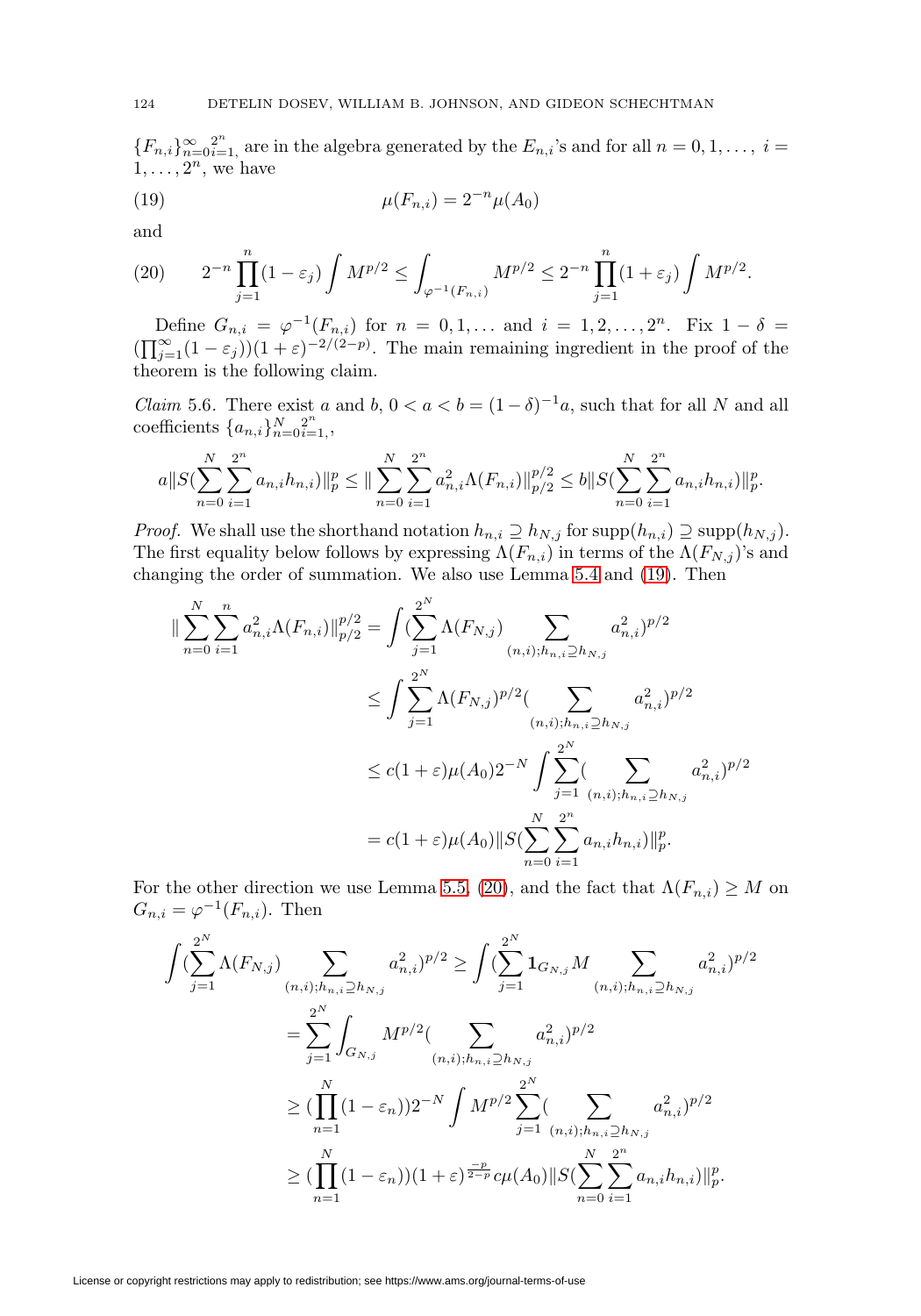It is clear that the claim follows with  $a = (\prod_{n=1}^{\infty} (1 - \varepsilon_n))(1 + \varepsilon)^{\frac{-p}{2-p}} c\mu(A_0)$ .  $\Box$ 

Now we continue as in the proof of [\[8,](#page-26-2) Theorem 9.1, case  $1 < p < 2$ ]. From the fact that the  $\|\cdot\|_p$  is equivalent to the usual norm in  $L_p$ ,  $1 < p < \infty$ , it is enough to prove only the "moreover" part of Theorem [3.4.](#page-6-0) The fact that  $T(X)$ is  $K_p$ -complemented in  $L_p$  will follow from [\[8\]](#page-26-2). (The norm of the projection there depends only on the isomorphism constant and on p; see Lemma 9.6 and the proof of Theorem 9.1 in the case  $1 < p < 2$  there.)

Let  $\{\beta_{m,j}\}_{m=0,j=1}^{\infty}$  be a sequence of positive numbers such that  $\sum_{n,i}\beta_{n,i}$ δ. Since we obtained Λ as a limit of successive convex combinations of  $\{v_n^2(\cdot)\},$ there exists a sequence of disjoint finite sets  $\{\sigma_{m,j}\}_{m=0,j=1}^{\infty} \subseteq \mathbb{N}$  with  $\sigma_{m,j} >$  $\inf\{l : F_{m,j} \in \mathcal{E}_l\}$  and a sequence of nonnegative numbers  $\{\alpha_n\}_{n=1}^{\infty}$  such that  $\sum_{n \in \sigma_{m,j}} \alpha_n = 1, m = 0, 1, \ldots, j = 1, 2, \ldots, 2^m$ , and

$$
\int \left| \sum_{n \in \sigma_{m,j}} \alpha_n v_n^2(F_{m,j}) - \Lambda(F_{m,j}) \right|^{p/2} < \beta_{m,j} \int \Lambda(F_{m,j})^{p/2}
$$

for all  $m = 0, 1, ..., j = 1, 2, ..., 2^m$ . Put  $u_{m,j} = \sum_{n \in \sigma_{m,j}} \alpha_n v_n^2$ .

As in [\[8,](#page-26-2) Theorem 9.1], we define a Gaussian Haar system by

$$
k_{m,j} = \sum_{n \in \sigma_{m,j}} \alpha_n^{1/2} \sum_{h_{n,i} \subseteq F_{m,j}} Th_{n,i}
$$

for all  $m = 0, 1, \ldots, j = 1, 2, \ldots, 2^m$ .

Set

$$
X = \overline{\text{span}} \{ \sum_{n \in \sigma_{m,j}} \alpha_n^{1/2} \sum_{h_{n,i} \subseteq F_{m,j}} h_{n,i} \}_{m=0,j=1}^{\infty} \}
$$

and

$$
Y = \overline{\text{span}}\{k_{m,j}\}_{m=0,j=1}^{\infty}.
$$

We first show that some multiple of the sequence  $\{k_{m,j}\}\$ is almost isometrically equivalent to the Haar basis in the norm  $\|\cdot\|_p$ .

For all coefficients  $\{a_{n,i}\}_{n=0}^N \in \mathbb{R}^n$  we have

$$
(21)
$$
\n
$$
\|\sum_{n=0}^{N} \sum_{i=1}^{2^{n}} a_{n,i}^{2} (\Lambda(F_{n,i}) - u_{n,i}(F_{n,i}))\|_{p/2}^{p/2} = \int (\sum_{n=0}^{N} \sum_{i=1}^{2^{n}} a_{n,i}^{2} (\Lambda(F_{n,i}) - u_{n,i}(F_{n,i})))^{p/2}
$$
\n
$$
\leq \int \sum_{n=0}^{N} \sum_{i=1}^{2^{n}} a_{n,i}^{p} |\Lambda(F_{n,i}) - u_{n,i}(F_{n,i})|^{p/2}
$$
\n
$$
\leq \int \sum_{n=0}^{N} \sum_{i=1}^{2^{n}} \beta_{n,i} a_{n,i}^{p} |\Lambda(F_{n,i})|^{p/2}
$$
\n
$$
\leq \delta \int (\sum_{n=0}^{N} \sum_{i=1}^{2^{n}} a_{n,i}^{2} \Lambda(F_{n,i}))^{p/2}
$$
\n
$$
= \delta \|\sum_{n=0}^{N} \sum_{i=1}^{2^{n}} a_{n,i}^{2} \Lambda(F_{n,i})\|_{p/2}^{p/2}
$$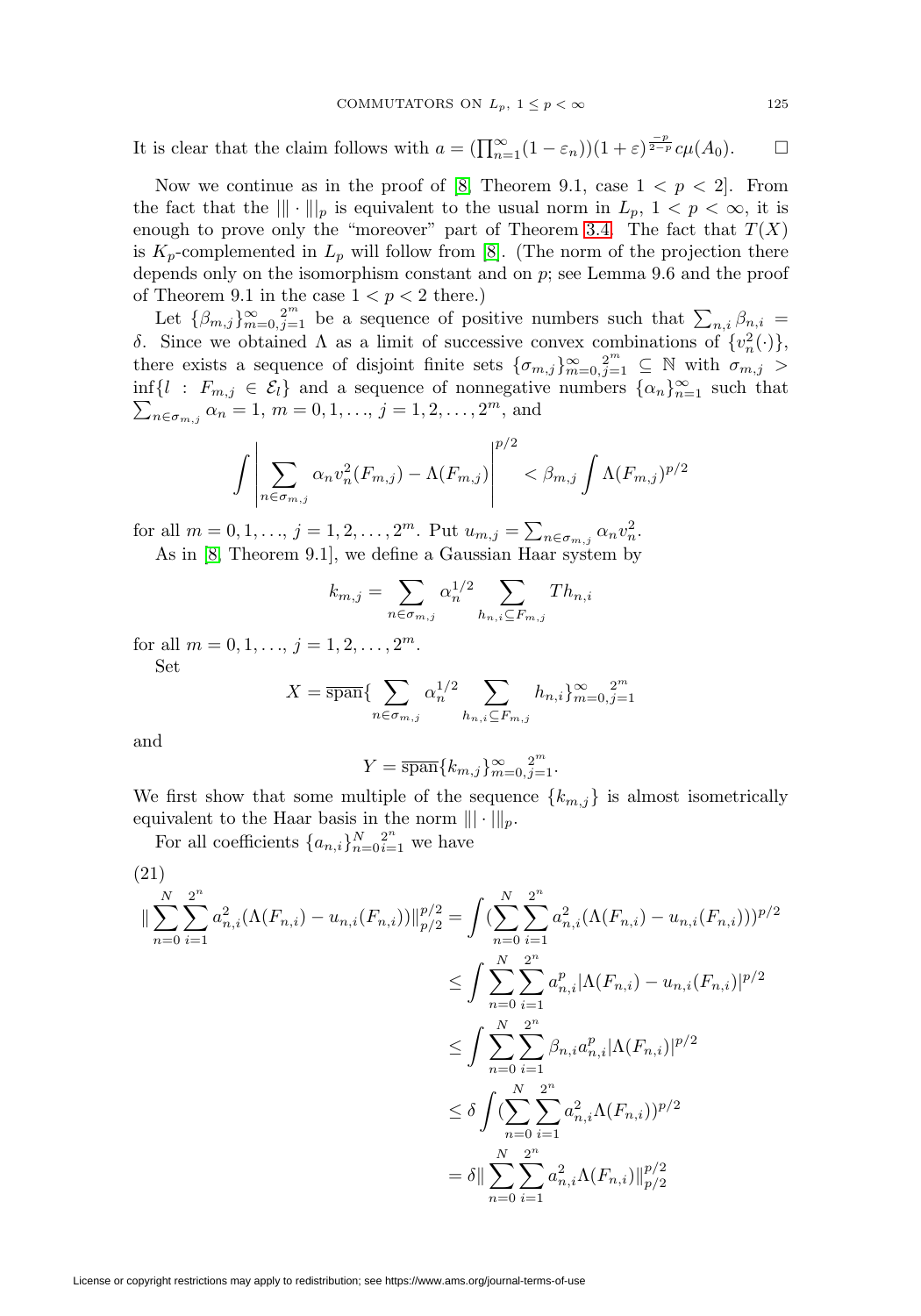and using Claim [5.6](#page-23-2) we immediately get

<span id="page-25-7"></span>(22) 
$$
a(1 - \delta) \|S(\sum_{n=0}^{N} \sum_{i=1}^{2^{n}} a_{n,i} h_{n,i})\|_{p}^{p} \leq \|\sum_{n=0}^{N} \sum_{i=1}^{2^{n}} a_{n,i}^{2} u_{n,i}(F_{n,i})\|_{p/2}^{p/2}
$$

$$
\leq b(1 + \delta) \|S(\sum_{n=0}^{N} \sum_{i=1}^{2^{n}} a_{n,i} h_{n,i})\|_{p}^{p}.
$$

Since  $\{Th_{n,i}\}\$ are disjointly supported with respect to the Haar basis, it follows that

$$
S^{2}(k_{m,j}) = \sum_{n \in \sigma_{m,j}} \alpha_n S^{2}(\sum_{h_{n,i} \subseteq F_{m,j}} Th_{n,i}) = \sum_{n \in \sigma_{m,j}} \alpha_n v_n^{2}(F_{m,j}) = u_{m,j}(F_{m,j})
$$

and now using the fact that  ${k_{n,i}}$  are disjointly supported with respect to the Haar basis we get

<span id="page-25-8"></span>(23) 
$$
S^{2}(\sum_{n=0}^{N} \sum_{i=1}^{2^{n}} a_{n,i} k_{n,i}) = \sum_{n=0}^{N} \sum_{i=1}^{2^{n}} a_{n,i}^{2} S^{2}(k_{n,i}) = \sum_{n=0}^{N} \sum_{i=1}^{2^{n}} a_{n,i}^{2} u_{n,i}(F_{n,i}).
$$

Now we just have to observe that for any  $x \in L_p$  we have  $||S(x)||_p^p = ||S^2(x)||_{p/2}^{p/2}$  $_{p/2}$ and combining this with [\(22\)](#page-25-7) and [\(23\)](#page-25-8) gives us

<span id="page-25-9"></span>(24)  

$$
a(1 - \delta) \|S(\sum_{n=0}^{N} \sum_{i=1}^{2^n} a_{n,i} h_{n,i})\|_{p}^{p} \leq \|S(\sum_{n=0}^{N} \sum_{i=1}^{2^n} a_{n,i} k_{n,i})\|_{p}^{p}
$$

$$
\leq b(1 + \delta) \|S(\sum_{n=0}^{N} \sum_{i=1}^{2^n} a_{n,i} h_{n,i})\|_{p}^{p}.
$$

The last estimate shows that some multiple of the sequence  $\{k_{n,i}\}\$ is almost isomterically equivalent to the Haar basis with respect to  $\|\cdot\|_p$ . We must mention that  $(24)$  also implies that some multiple of T is almost an isometry on X. This follows from the fact that  $S^2(\sum_{n \in \sigma_{m,j}} \alpha_n^{1/2} \sum_{h_{n,i} \subseteq F_{m,j}} h_{n,i}) = \mathbf{1}_{F_{m,j}}$ ; hence

$$
\mu(A_0) \|S(\sum_{n=0}^N \sum_{i=1}^{2^n} a_{n,i} h_{n,i})\|_p^p = \|S(\sum_{n=0}^N \sum_{i=1}^{2^n} a_{n,i} (\sum_{m \in \sigma_{n,i}} \alpha_m^{1/2} \sum_{h_{m,j} \subseteq F_{n,i}} h_{m,j}))\|_p^p.
$$

#### **REFERENCES**

- <span id="page-25-1"></span>[1] C. Apostol, *Commutators on*  $\ell_p$  *spaces*, Rev. Roum. Math. Appl. **17** (1972), 1513–1534. M[R0336432 \(49:1206\)](http://www.ams.org/mathscinet-getitem?mr=0336432)
- <span id="page-25-2"></span>[2] C. Apostol, *Commutators on c*<sub>0</sub>-spaces and on  $\ell_{\infty}$ -spaces. Rev. Roum. Math. Pures Appl. **18** (1973), 1025–1032. M[R0336433 \(49:1207\)](http://www.ams.org/mathscinet-getitem?mr=0336433)
- <span id="page-25-0"></span>[3] A. Brown, C. Pearcy, Structure of commutators of operators, Ann. of Math. (2) **82** (1965), 112–127. M[R0178354 \(31:2612\)](http://www.ams.org/mathscinet-getitem?mr=0178354)
- <span id="page-25-3"></span>[4] D. Dosev, *Commutators on*  $\ell_1$ , J. of Funct. Analysis **256** (2009), 3490–3509. M[R2514050](http://www.ams.org/mathscinet-getitem?mr=2514050) [\(2010f:47067\)](http://www.ams.org/mathscinet-getitem?mr=2514050)
- <span id="page-25-4"></span>[5] D. Dosev, W. B. Johnson, *Commutators on*  $\ell_{\infty}$ , Bull. London Math. Soc. **42** (2010), 155–169. M[R2586976 \(2011d:47084\)](http://www.ams.org/mathscinet-getitem?mr=2586976)
- <span id="page-25-5"></span>[6] P. Enflo, T. W. Starbird, Subspaces of L<sup>1</sup> containing L1, Studia Math. **65** (1979), 203–225. M[R557491 \(81j:46034\)](http://www.ams.org/mathscinet-getitem?mr=557491)
- <span id="page-25-6"></span>[7] J. L. B. Gamlen, R. J. Gaudet, On subsequences of the Haar system in  $L_p[0,1], 1 < p < \infty$ , Israel J. Math. **15** (1973), 404–413. M[R0328575 \(48:6917\)](http://www.ams.org/mathscinet-getitem?mr=0328575)